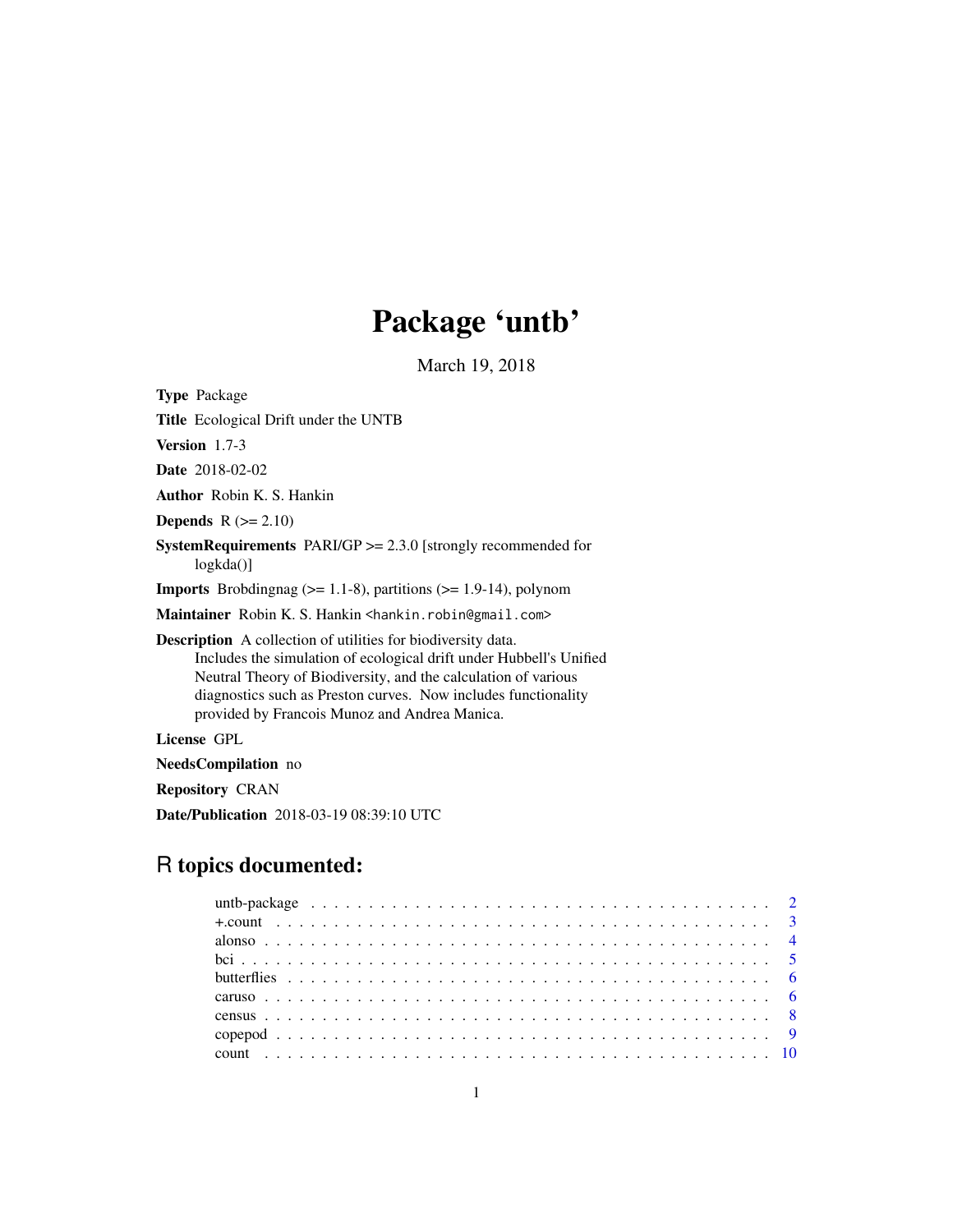<span id="page-1-0"></span>

|        | 41       |
|--------|----------|
|        | 40       |
|        | 39       |
|        | 37<br>38 |
|        | 36       |
| sahfos | 34<br>34 |
|        | 32       |
|        | 32       |
|        | 29<br>31 |
|        | 28       |
|        | 27       |
|        | 25<br>26 |
|        | 23       |
|        | 22       |
| logS1  | 19<br>21 |
|        | 18       |
|        | 17       |
| fisher | 15<br>16 |
|        | 14       |
|        | 11<br>12 |

## **Index**

untb-package

Unified neutral theory of biodiversity

### **Description**

Numerical simulations, and visualizations, of the unified neutral theory of biodiversity

### **Details**

Package: untb Type: Package Version:  $1.0\,$ Date: 2005-10-26 License:  $\mbox{GPL}$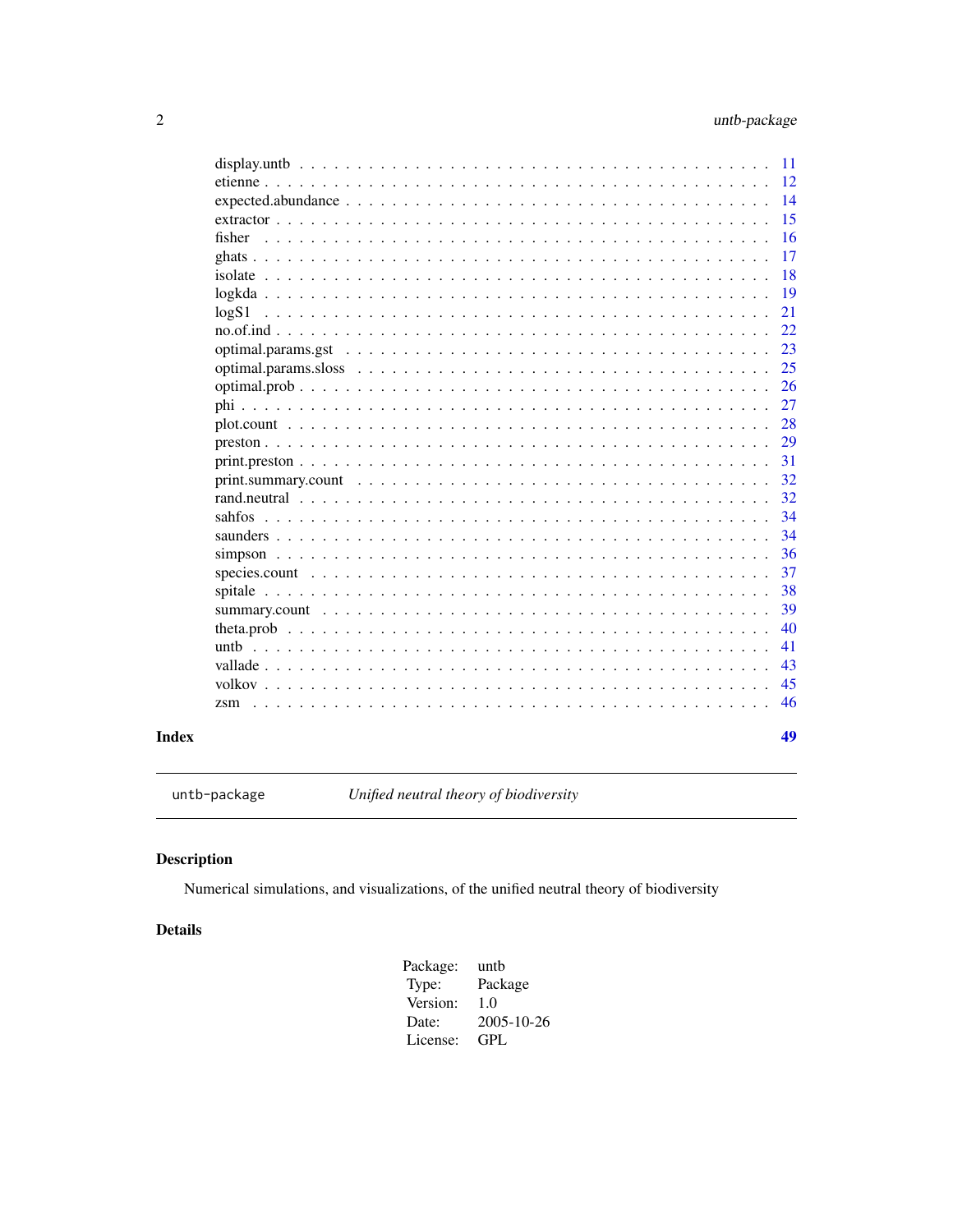#### <span id="page-2-0"></span>+.count 3

Package untb uses two classes of object to represent an ecosystem: class count and class census. In essense, a count object is a table of species abundances and a census object is a list of individuals. See ?census and ?count for more details. Although objects of either class can be coerced to the other, class count is the preferred form: it is a more compact representation, especially for large ecosystems.

The package simulates neutral ecological drift using function untb(). Function display.untb() displays a semi-animated graphic of an ecosystem undergoing neutral drift.

#### Author(s)

Robin K. S. Hankin

Maintainer: <hankin.robin@gmail.com>

#### References

- S. P. Hubbell 2001. "The Unified Neutral Theory of Biodiversity". Princeton University Press.
- R. K. S. Hankin 2007. *Introducing untb, an R package for simulating ecological drift under the unified neutral theory of biodiversity*. Journal of Statistical Software, volume 22, issue 12

#### Examples

```
a <- untb(start=rep(1,100),prob=0.005,gens=5000,keep=FALSE)
preston(a)
no.of.spp(a)
```
display.untb(start=rep(1,100),prob=0.1,gens=1000)

data(butterflies) plot(butterflies,uncertainty=TRUE)

+.count *Add two count objects*

#### Description

Adds two count objects

#### Usage

## S3 method for class 'count'  $a + b$ ## S3 method for class 'census'  $a + b$ 

#### Arguments

a,b objects of class count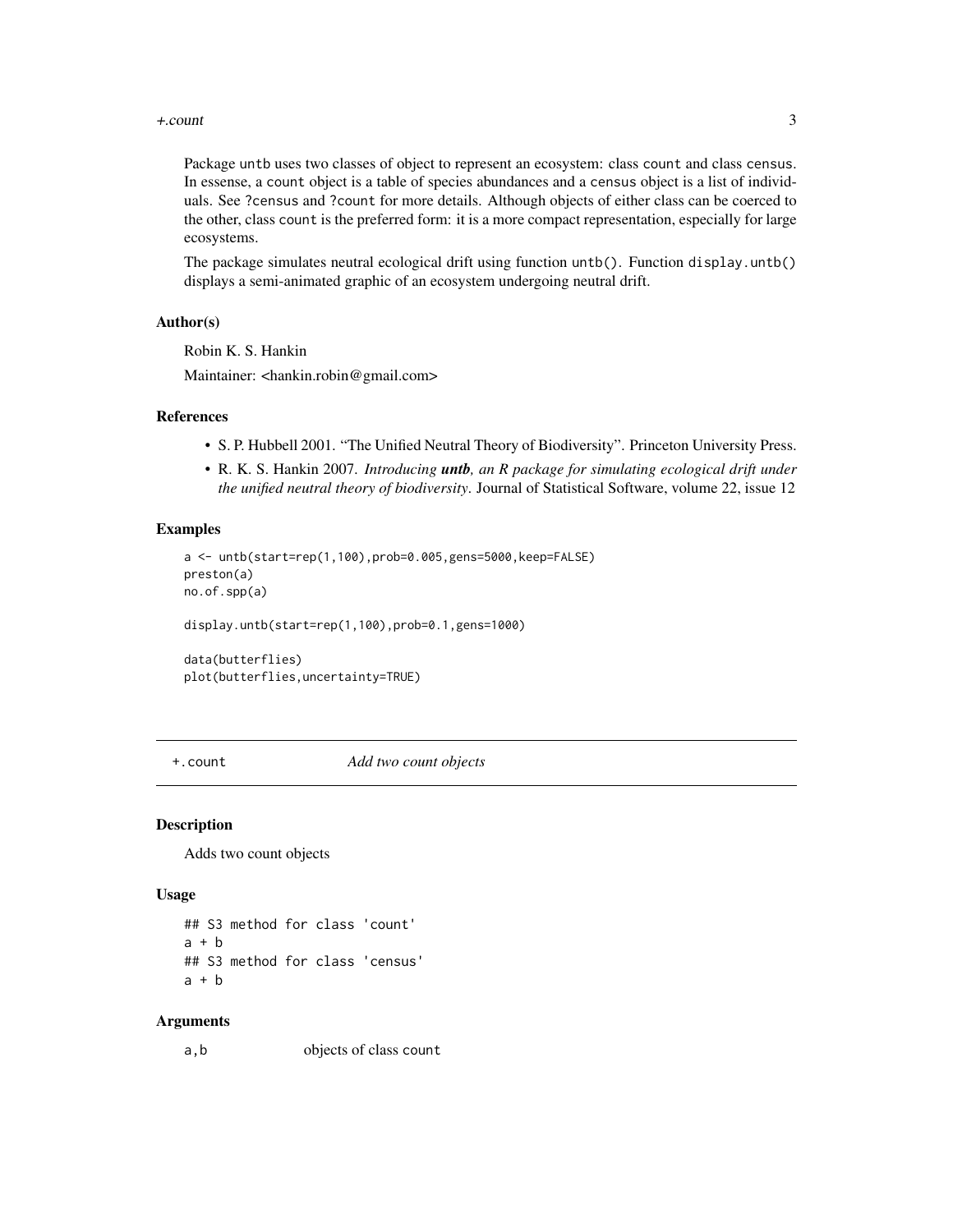### <span id="page-3-0"></span>Details

Consider count objects a and b. Then a+b is a count object that records the number of each species in a and b combined. It is as though the organisms in the surveys were pooled.

Census objects are coerced to count objects, added, then the result coerced to a count object.

The operation is commutative and associative.

### Author(s)

Robin K. S. Hankin, based on an R-help tip from Gabor Grothendiek

### Examples

```
a <- count(c(dogs=4,pigs=0,slugs=5))
b <- count(c(slugs=4,hogs=1,frogs=19))
```
a+b

alonso *Various functions from Alonso and McKane 2004*

#### Description

Various functions from Alonso and McKane 2004 dealing with analytical solutions of a neutral model of biodiversity

#### Usage

alonso.eqn6(JM, n, theta) alonso.eqn11(J, n, theta) alonso.eqn12(J, n, theta, give=FALSE)

### Arguments

| J.JM  | Size of the community and metacommunity respectively                                                                                                              |
|-------|-------------------------------------------------------------------------------------------------------------------------------------------------------------------|
| n     | Abundance                                                                                                                                                         |
| theta | Biodiversity constant                                                                                                                                             |
| give  | In function alonso, eqn12(), Boolean with default FALSE meaning to return the<br>value of the integral, and TRUE meaning to return the full output of integrate() |

### Details

Notation follows that of Alonso and McKane 2004

#### Note

Function alonso.eqn6() is identical to function vallade.eqn5()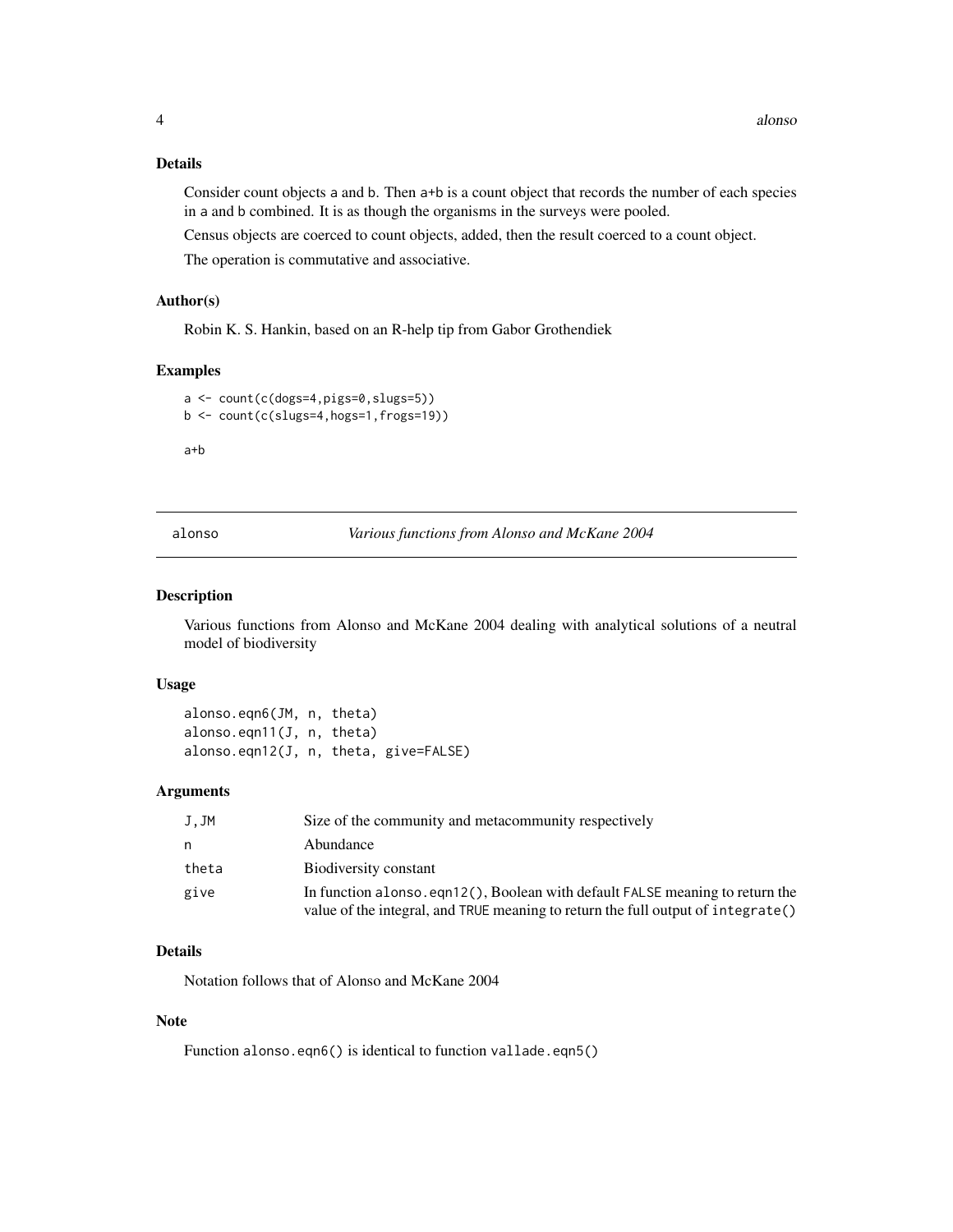<span id="page-4-0"></span>bci 50 ani 30 ani 31 ani 32 ani 33 ani 34 ani 35 ani 36 ani 37 ani 38 ani 39 ani 30 ani 31 ani 32 ani 33 ani 3

### Author(s)

Robin K. S. Hankin

### References

D. Alonso and A. J. McKane 2004. "Sampling Hubbell's neutral model of biodiversity", Ecology Letters 7:901-910

#### Examples

```
J < -100plot(1:J , alonso.eqn11(J,n=1:J,
theta=5),log="y",type="l",xlab="n",ylab=expression(S(n)),main="Eqns
11 and 12 of Alonso and McKane")
points(1:J, alonso.eqn12(J, n=1:J, theta=5),type="l",lty=2)
legend("topright",legend=c("equation 11","equation 12"),lty=1:2)
```
#### bci *Barro Colorado Island (BCI) dataset*

#### Description

The BCI dataset contains location and species identity for all 10cm dbh (diameter at breast height) trees on Barro Colorado Island, currently for years 1981-1983, 1985, 1990, 1995, 2000, and 2005. The subset of interest here is the abundances for each of the 252 species recorded.

The BCI dataset is not included in the **untb** package, because its licence appears to be inconsistent with the GPL.

It is discussed here because it was used as an example dataset in Hankin 2007.

#### Source

http://www.stri.org/english/research/facilities/terrestrial/barro\_colorado/index.php

### References

- R. Condit, S. P. Hubbell and R. B. Foster 2005. *Barro Colorado Forest Census Plot Data*
- S. P. Hubbell 2001. "The Unified Neutral Theory of Biodiversity". Princeton University Press.
- R. K. S. Hankin 2007. "Introducing untb, an R package for simulating ecological drift under the unified neutral theory of biodiversity". *Journal of Statistical Software*, volume 22, issue 12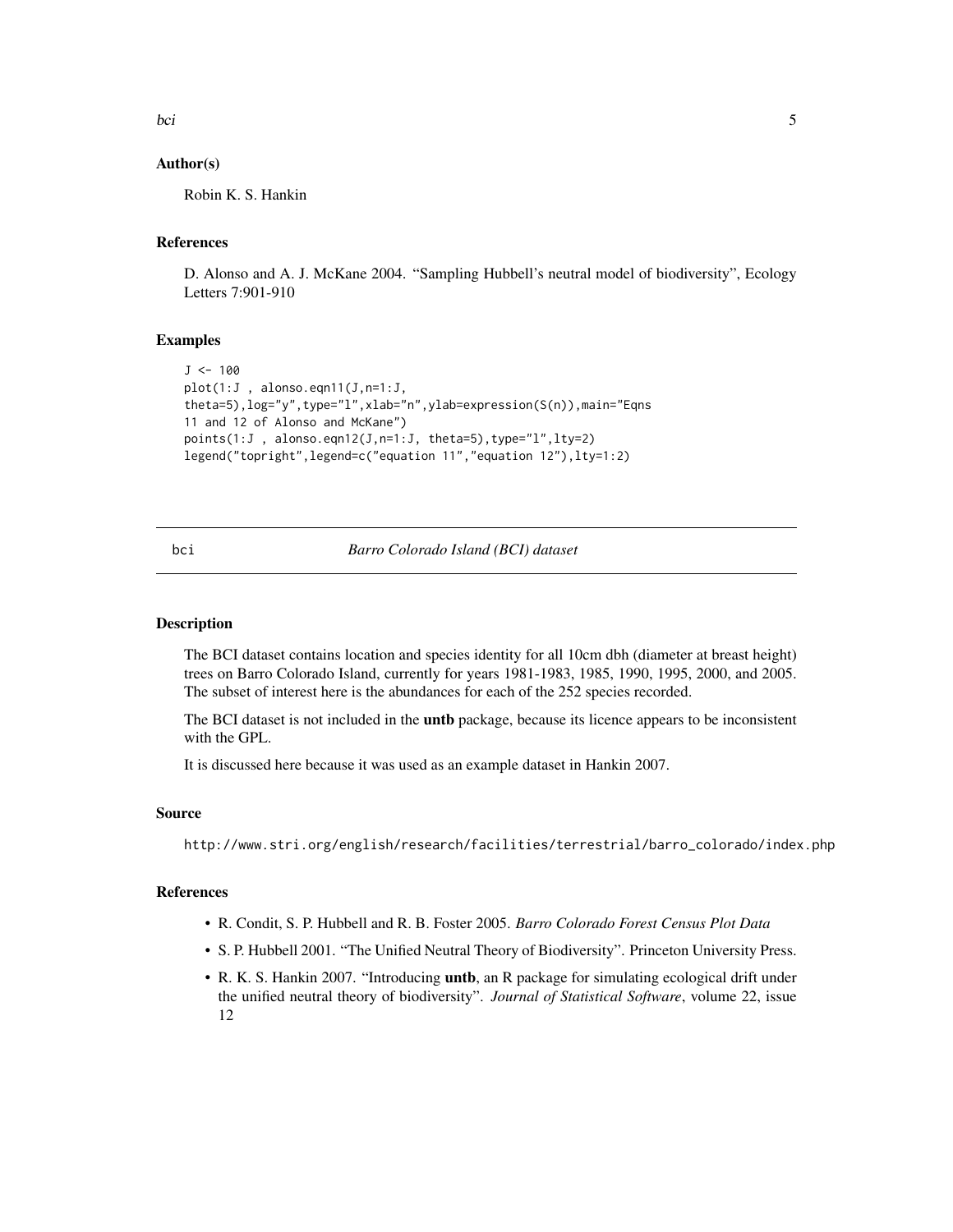<span id="page-5-0"></span>

A dataset of class "count" showing the abundance of several butterfly species

#### Usage

```
data(butterflies)
```
### Format

A table with names of different butterfly species, and entries corresponding to the respective numbers of individuals.

### References

Texas Birding and Naturalist Web

### Examples

```
data(butterflies)
plot(butterflies, uncertainty=TRUE)
```
caruso *Dataset due to Caruso*

### Description

A dataframe in standard format due to Migliorini and Caruso presenting observations of oribatid mites.

### Usage

data(caruso)

### Format

Dataset caruso is a data frame with 194 observations on 5 variables. Each row corresponds to a species; the observations (rows) are the species abundances in each of 5 habitats.

Following Migliorini et al 2002, the habitats were:

- a pure beech woodland ('Beech')
- a coppice woodland ('Coppice')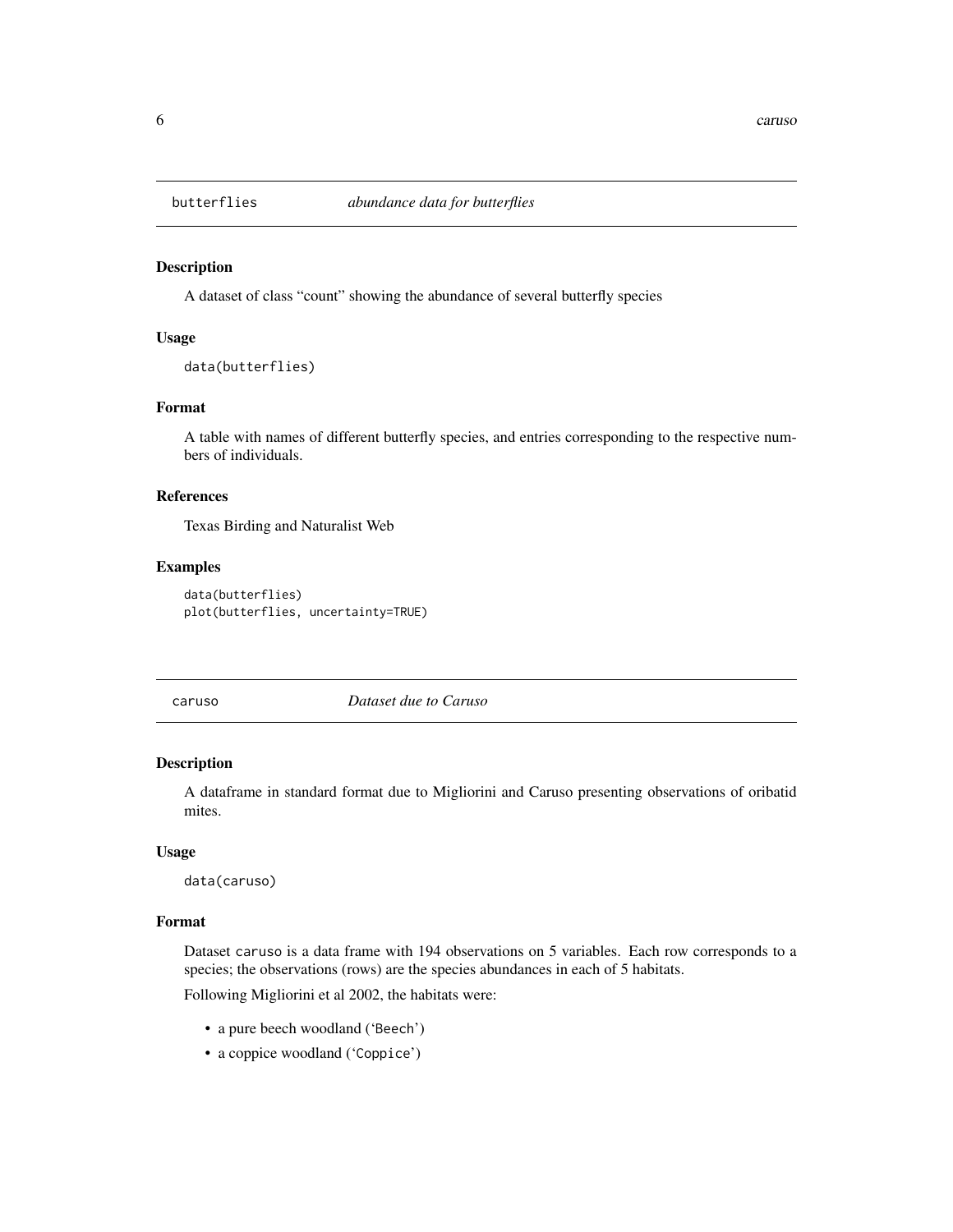#### <span id="page-6-0"></span>caruso and the contract of the contract of the contract of the contract of the contract of the contract of the contract of the contract of the contract of the contract of the contract of the contract of the contract of the

- grassland ('Grassland')
- heathland ('Heathland')
- 'Biancana' badlands ('Biancana')

#### Details

Oribatid mites are rather small and very interesting free living soil microarthropods. They have a huge species diversity with populations characterised by highly aggregated distributions over multiple spatial scales ranging from a few centimetres to hundreds of meters.

Within each habitat, several soil samples were collected (five randomly located replicates per each month: see the paper Migliorini et al. 2002). So, actually, that is a network of small samples that make a single large sample.

The five study areas of this data set belong to five habitats that are very typical of that Mediterranean region. These five areas also belong to a rather homogeneous biogeographical region (southern Tuscany). On the ground of what is known on the biology and community patterns of Oribatida, several a-priori hypotheses can be made on expected changes in the diversity of their assemblages and immigration rates respectively between and within the five areas. For instance, under the Neutral Model one might expect that the Beech forest should have the highest Theta and an immigration rate of about 1, while one might expect the opposite for the Biancana (a very arid habitat, a kind of gariga/garrigue with very patchy vegetation).

#### **Note**

Executing optimal.params.sloss(caruso) does not return useful output. The reason for this is unknown.

#### Source

Data kindly supplied by Tancredi Caruso

### References

- T. Caruso and others 2007. "The Berger-Parker index as an effective tool for monitoring the biodiversity of disturbed soils: a case study on Mediterranean oribatid (Acari: Oribatida) assemblages". *Biodiversity Conservation*, 16:3277-3285
- M. Migliorini, A. Petrioli, and F. Bernini 2002. "Comparative analysis of two edaphic zoocoenoses (Oribatid mites and Carabid beetles) in five habitats of the 'Pietraporciana' and 'Lucciolabella' Nature Reserves (Orcia Valley, central Italy)". *Acta Oecologica*, 23:361-374

#### See Also

```
extractor
```
### Examples

data(caruso)

summary(count(caruso[,1]))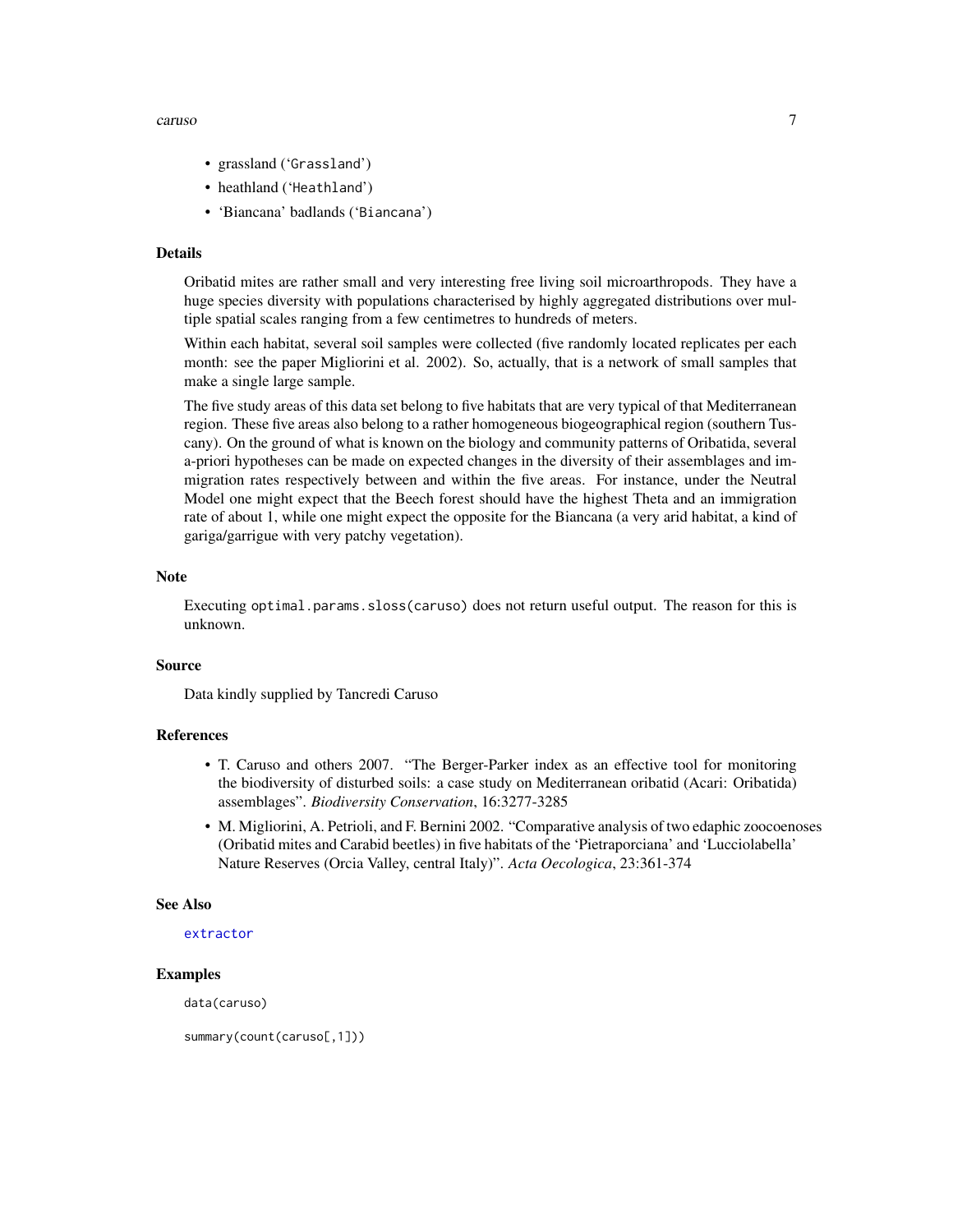### <span id="page-7-1"></span><span id="page-7-0"></span>census *Construct, coerce, and test for a census object*

#### Description

In package untb, ecosystem data is held in one of two preferred forms: census data and count data. Function as.census() coerces to census format.

#### Usage

census(a) as.census(a) is.census(a)

### Arguments

a Ecosystem data. In function as.census(), if a table, interpret as species count data; otherwise, interpret as census data

### Details

A "census" object is a list of individuals in the form of an unnamed vector whose elements indicate the individuals' species; compare "count" objects.

An object of class "census" is also an unordered factor. The levels are always in alphabetical order.

Function census() takes an object of class "count" and returns an object of class "census". This function is not really intended for the end user.

Function as.census() coerces to class "count" then returns census() of the result.

#### Value

Returns an object of class "census".

#### Author(s)

Robin K. S. Hankin

#### See Also

[count](#page-9-1)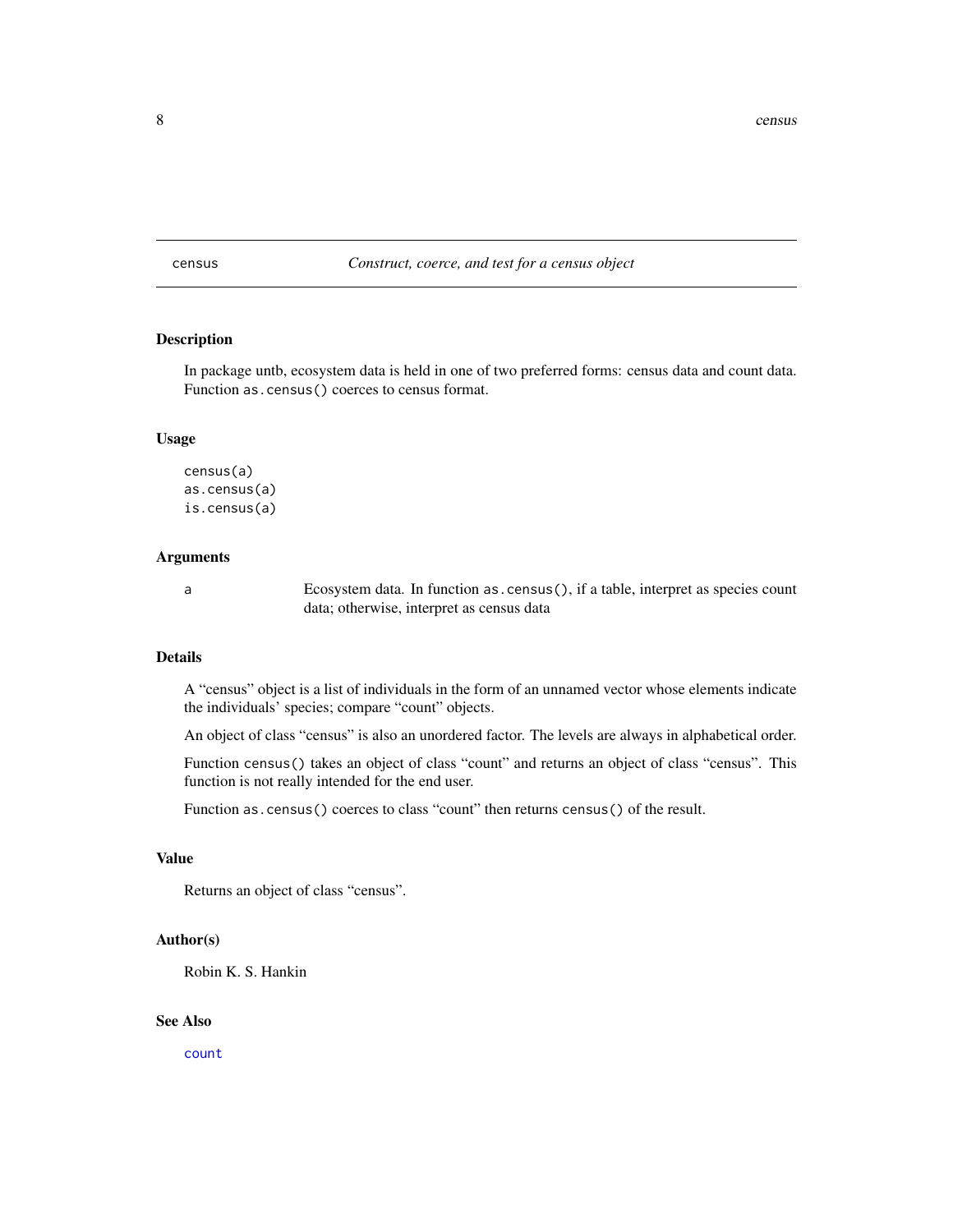#### <span id="page-8-0"></span>copepod 9

### Examples

```
jj <- c(dogs=4,pigs=10,slugs=0,fish=1)
x \le -census(jj) # slugs appear as zero abundance
extant(x) # slugs gone
x+x # count method for census objects: order of elements lost
as.census(jj) # probably NOT what you meant
a <- c(rep("oak",5) ,rep("ash",2),rep("elm",3),rep("xx",4))
# note that "a" is a plain vector here.
as.census(a)
```
copepod *Copepod data supplied by Phil Pugh*

### Description

A dataset of copepod (resp: ostracod) abundances supplied by Dr Phil Pugh of the National Oceanography Centre, Southampton

#### Usage

data(copepod) data(ostracod)

### Format

A table with names of different copepod (resp: ostracod) species, and entries corresponding to the numbers of individuals of each species.

#### Source

<http://www.soc.soton.ac.uk/>

### Examples

```
data(copepod)
optimize(f=theta.likelihood,interval=c(10,100), maximum=TRUE,
S=no.of.spp(copepod), J=no.of.ind(copepod), give.log=TRUE)
```
data(ostracod) preston(ostracod)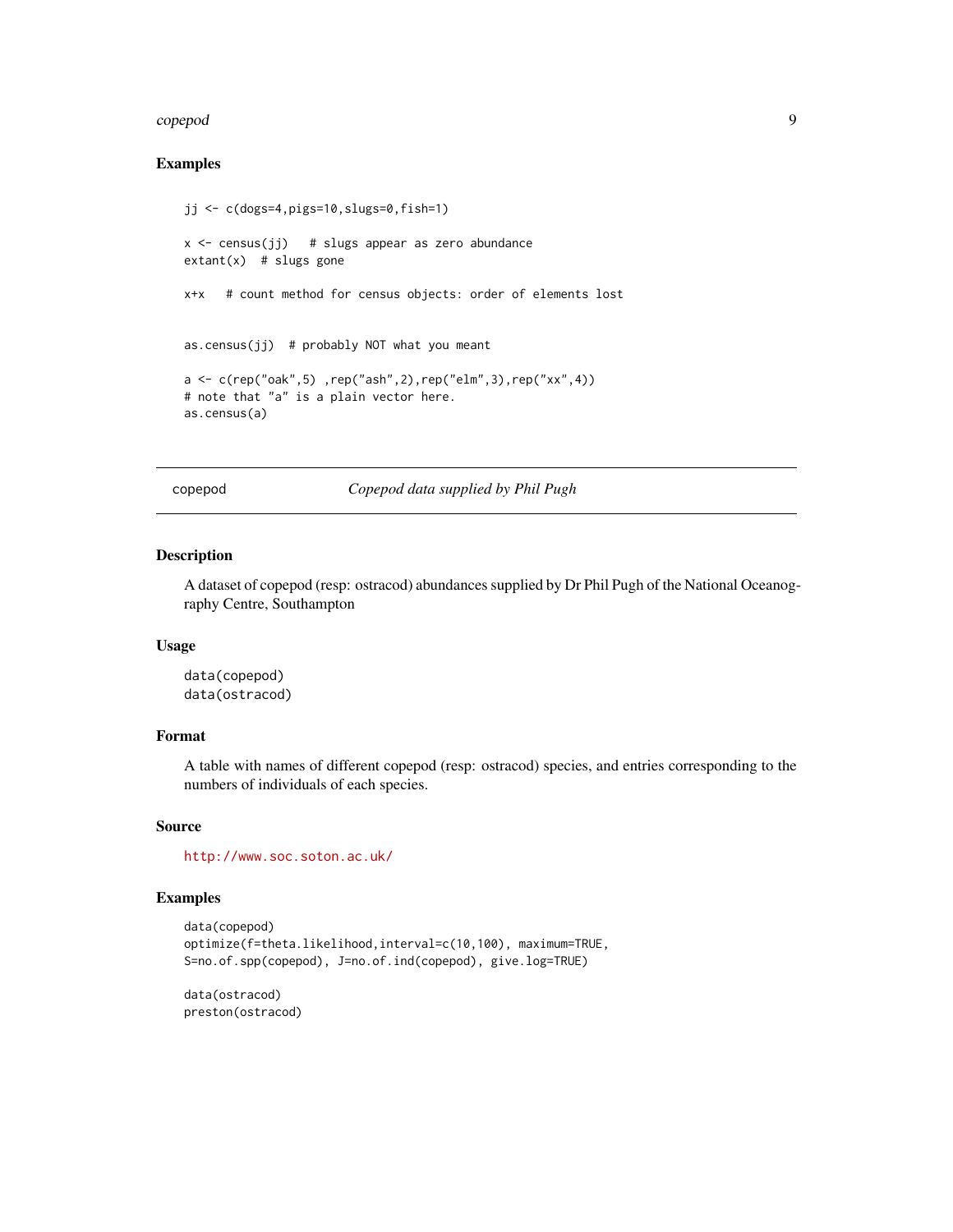<span id="page-9-1"></span><span id="page-9-0"></span>In package untb, ecosystem data is held in one of two preferred forms: census data and count data. Function count creates an object of class "count", and as.count() coerces to this class.

#### Usage

```
as.count(a,add="")
count(a)
is.count(a)
```
#### Arguments

| a   | Ecosystem data. In function as $count()$ , if a table, interpret as species count<br>data; otherwise, interpret as census data. Special dispensation is made for single<br>rows of a dataframe                                                                                                   |
|-----|--------------------------------------------------------------------------------------------------------------------------------------------------------------------------------------------------------------------------------------------------------------------------------------------------|
| add | In function as count(), character argument with default "" (empty string)<br>meaning to leave the species names unchanged. A non-empty string is prepended<br>to the species names using paste(). This is useful if the species names are in-<br>tegers because the display can become confusing |

#### Details

A "count" object is a list of species together with their abundance. It also has class "table"; compare "census" objects.

An object of class "count" is a table sorted from most to least abundant species. The singletons are thus tabulated last.

Function count() takes a vector, the elements of which are interpreted as abundances. If any of the elements are named, the names are interpreted as species names (unnamed elements are given the null name). If the vector is unnamed, then the species names are upper case letters, with the first element being named "A", the second "B", and so on; this behaviour is inherited from as.table(). Note that this means that the species names are not necessarily in alphabetical order. From version 1.6-9, zero elements are interpreted as zero abundance species (ie extinct).

To access or change species names, use names() and names<- respectively.

Function as.count() coerces its argument to count form.

### Value

Returns an object of class "count".

#### Author(s)

Robin K. S. Hankin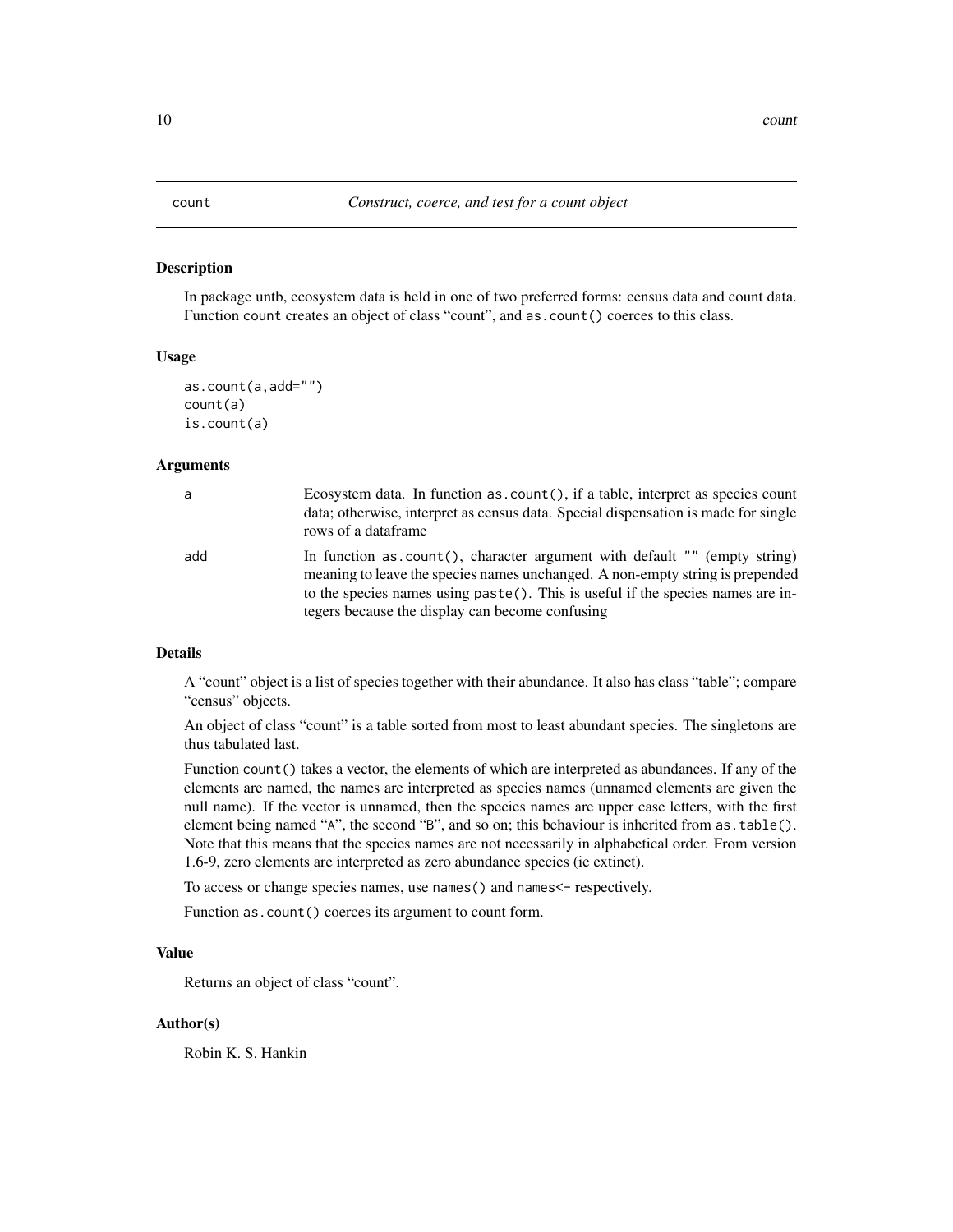### <span id="page-10-0"></span>display.untb 11

### See Also

[census](#page-7-1)

### Examples

```
a <- c(rep("oak",5) ,rep("ash",2),rep("elm",3),rep("xx",4))
as.count(a)
data(saunders)
as.count(saunders[1,-(1:150)])
jj <- sample(1:5,5,replace=TRUE)
as.count(jj)
as.count(jj,add="spp.")
```
display.untb *Animation of neutral ecological drift*

### Description

Displays an ongoing simulation of neutral ecological drift using nice colours and a simple animation technique

### Usage

```
display.untb(start, gens=100, prob.of.mutate = 0, cex=3, individually
= TRUE, ask = FALSE, flash = FALSE, delay = 0, cols=NULL, ...)
```
### Arguments

| start | Starting ecosystem; coerced to class census. Usually, pass an object of class<br>count; see examples. To start with a monoculture of size 10, use start=rep(1,10)<br>and to start with a system of maximal diversity (ie all singletons), use start=1:10                                                                                                                                                                                                                                                                         |
|-------|----------------------------------------------------------------------------------------------------------------------------------------------------------------------------------------------------------------------------------------------------------------------------------------------------------------------------------------------------------------------------------------------------------------------------------------------------------------------------------------------------------------------------------|
| gens  | Number of generations to simulate                                                                                                                                                                                                                                                                                                                                                                                                                                                                                                |
|       | prob. of mutate Probability of mutation. The default of zero corresponds to $\theta = 0$ and this means<br>that any ecosystem will eventually become a monoculture (it is particularly in-<br>structive to watch this happen, especially with a starting ecosystem of maximal<br>diversity—but be warned, this can take a long time, especially for ecosystems<br>with a large number of individuals). Nonzero values mean that a nontrivial<br>dominance-diversity curve will eventuate, although this too can take a long time |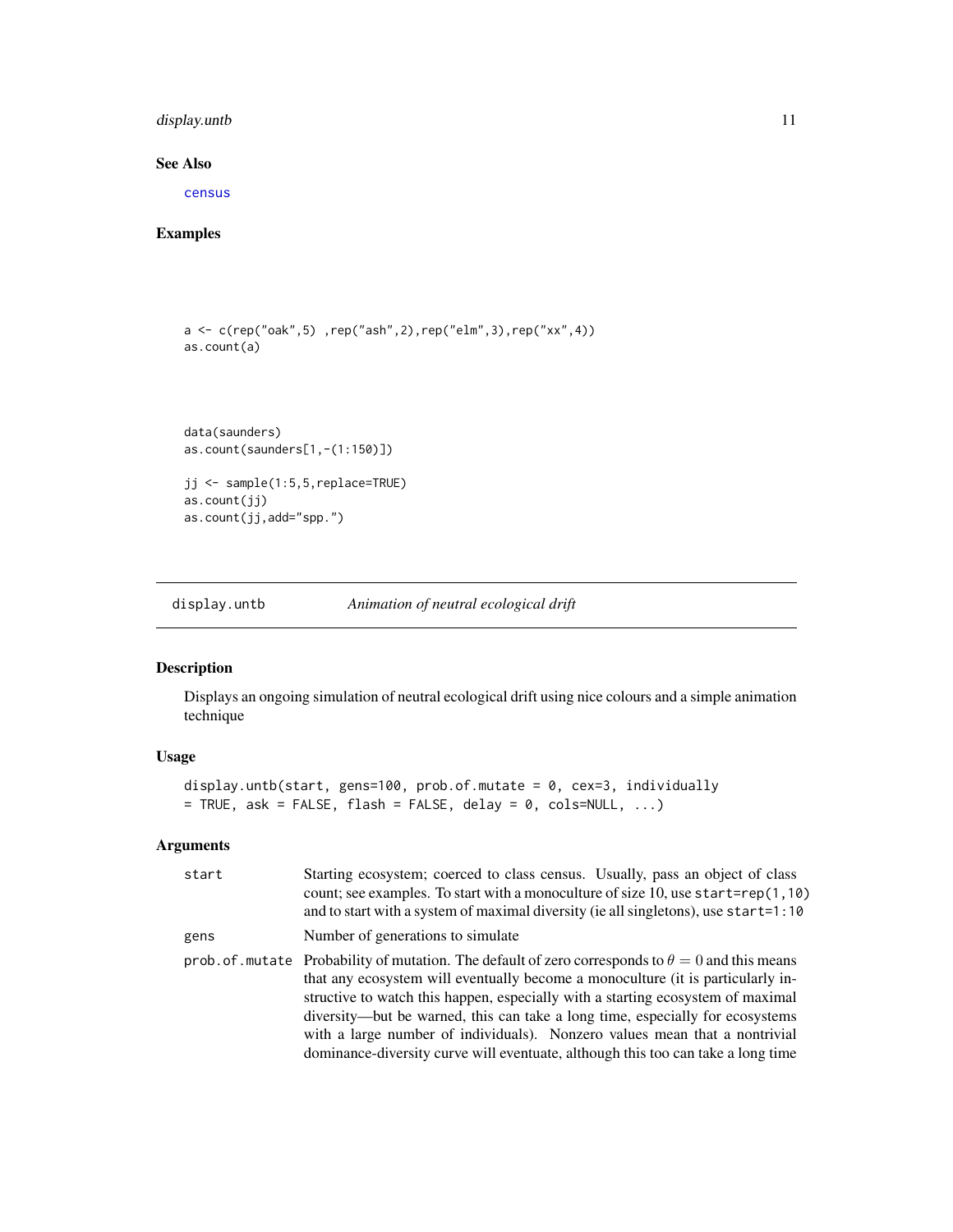<span id="page-11-0"></span>

|              | to happen. Try a nonzero value of prob. of mutate with monoculture start (use<br>individually=FALSE for such experiments)                                                                                                                                                                    |
|--------------|----------------------------------------------------------------------------------------------------------------------------------------------------------------------------------------------------------------------------------------------------------------------------------------------|
| cex          | The size of the dots used for plotting, defaulting to 3                                                                                                                                                                                                                                      |
| individually | Boolean, with default TRUE meaning that a timestep means the death of a single<br>individual and the simultaneous birth of a new individual; and FALSE meaning<br>that a timestep refers to every individual in the system                                                                   |
| ask          | Boolean, with default FALSE meaning to display the generations autonomously,<br>and TRUE meaning to wait for the user to hit the "return" before proceeding                                                                                                                                  |
| flash        | Boolean, with TRUE meaning to indicate the site of a death/birth with a flashing<br>ring; and default FALSE meaning to omit the flashing ring. Use TRUE for peda-<br>gogic purposes, possibly with ask set to TRUE, or a nonzero delay. This option<br>only kicks in if individually is TRUE |
| delay        | Time delay between generations in seconds; meaningful whatever the value of<br>flash and individually                                                                                                                                                                                        |
| cols         | A vector of colours with default NULL meaning to choose them randomly. Useful<br>for printing stills from a movie                                                                                                                                                                            |
| .            | Further arguments passed to plot() and points()                                                                                                                                                                                                                                              |

### Author(s)

Robin K. S. Hankin

### References

S. P. Hubbell 2001. "The Unified Neutral Theory of Biodiversity". Princeton University Press.

### Examples

```
data(butterflies)
display.untb(start=butterflies,prob=0, gens=1e2)
```
<span id="page-11-1"></span>

etienne *Etienne's sampling formula*

### <span id="page-11-2"></span>Description

Function etienne() returns the probability of a given dataset given theta and m according to the Etienne's sampling formula. Function optimal.params() returns the maximum likelihood estimates for theta and m using numerical optimization

### Usage

```
etienne(theta, m, D, log.kda = NULL, give.log = TRUE, give.like = TRUE)
optimal.params(D, log.kda = NULL, start = NULL, give = FALSE, ...)
```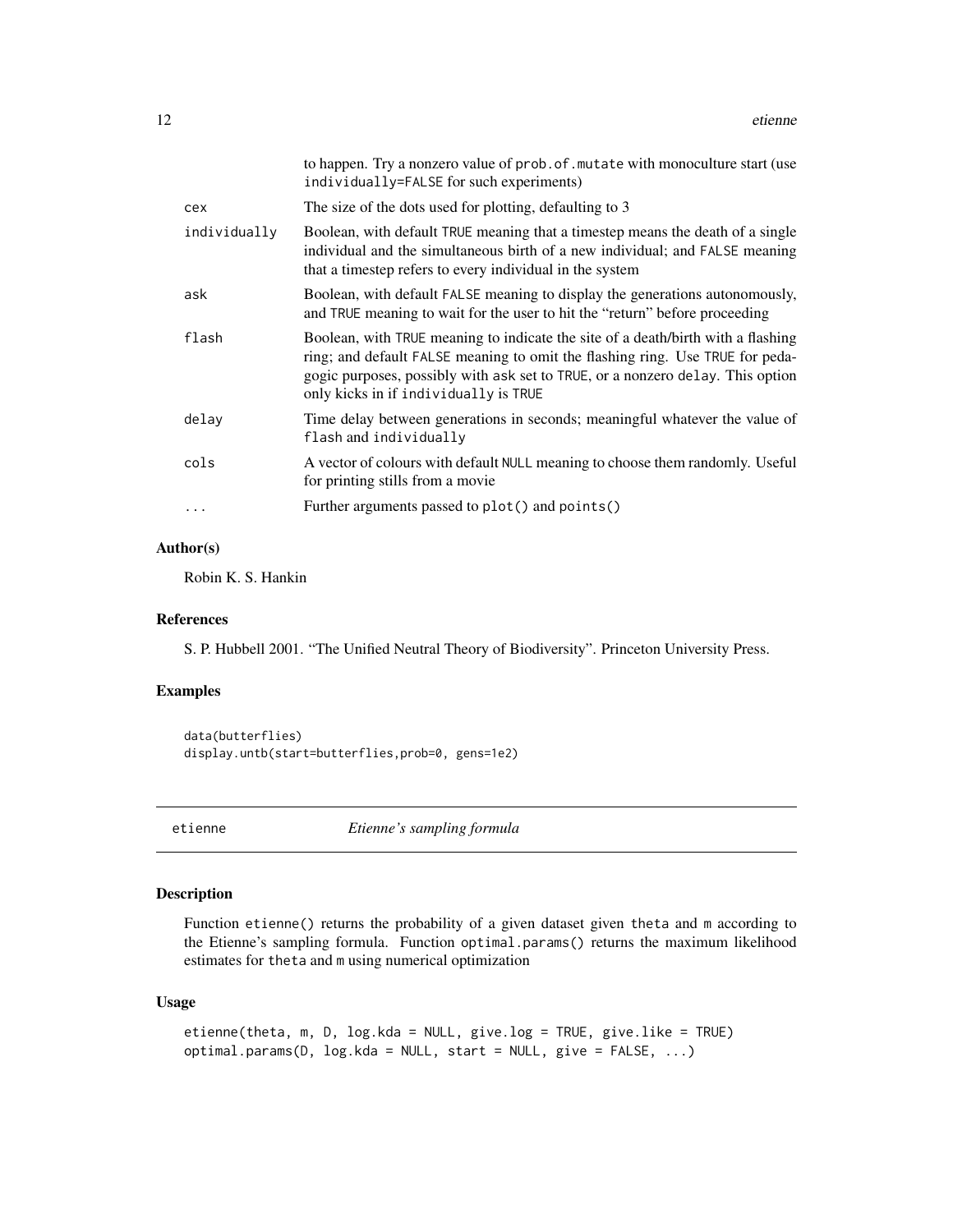#### <span id="page-12-0"></span>etienne aan de stel in de stel in de stel in de stel in de stel in de stel in de stel in de stel in de stel in<br>Tanton de la contradiction de la contradiction de la contradiction de la contradiction de la contradiction de

#### **Arguments**

| theta     | Fundamental biodiversity parameter                                                                                                                                             |
|-----------|--------------------------------------------------------------------------------------------------------------------------------------------------------------------------------|
| m         | Immigration probability                                                                                                                                                        |
| D         | Dataset; a count object                                                                                                                                                        |
| log.kda   | The KDA as defined in equation A11 of Etienne 2005. See details section                                                                                                        |
| give.log  | Boolean, with default TRUE meaning to return the logarithm of the value                                                                                                        |
| give.like | Boolean, with default TRUE meaning to return the likelihood and FALSE meaning<br>to return the probability                                                                     |
| start     | In function optimal. params (), the start point for the optimization routine $(\theta, m)$ .                                                                                   |
| give      | In function optimal.params(), Boolean, with TRUE meaning to return all out-<br>put of the optimization routine, and default FALSE meaning to return just the<br>point estimate |
| $\ddotsc$ | In function optimal.params(), further arguments passed to optim()                                                                                                              |

### Details

Function etienne() is just Etienne's formula 6:

$$
P[D|\theta,m,J] = \frac{J!}{\prod_{i=1}^S n_i \prod_{j=1}^J \Phi_j!} \frac{\theta^S}{(\theta)_J} \times \sum_{A=S}^J \left( K(D,A) \frac{(\theta)_J}{(\theta)_A} \frac{I^A}{(I)_J} \right)
$$

where  $\log K(D, A)$  is given by function logkda() (qv). It might be useful to know the (trivial) identity for the Pochhammer symbol [written  $(z)_n$ ] documented in theta.prob.Rd. For convenience, Etienne's Function optimal.params() uses optim() to return the maximum likelihood estimate for  $\theta$  and  $m$ .

Compare function optimal. theta(), which is restricted to no dispersal limitation, ie  $m = 1$ .

Argument log. kda is optional: this is the  $K(D, A)$  as defined in equation A11 of Etienne 2005; it is computationally expensive to calculate. If it is supplied, the functions documented here will not have to calculate it from scratch: this can save a considerable amount of time

#### Author(s)

Robin K. S. Hankin

#### References

R. S. Etienne 2005. "A new sampling formula for biodiversity". *Ecology letters* 8:253-260

### See Also

[logkda](#page-18-1),[optimal.theta](#page-25-1)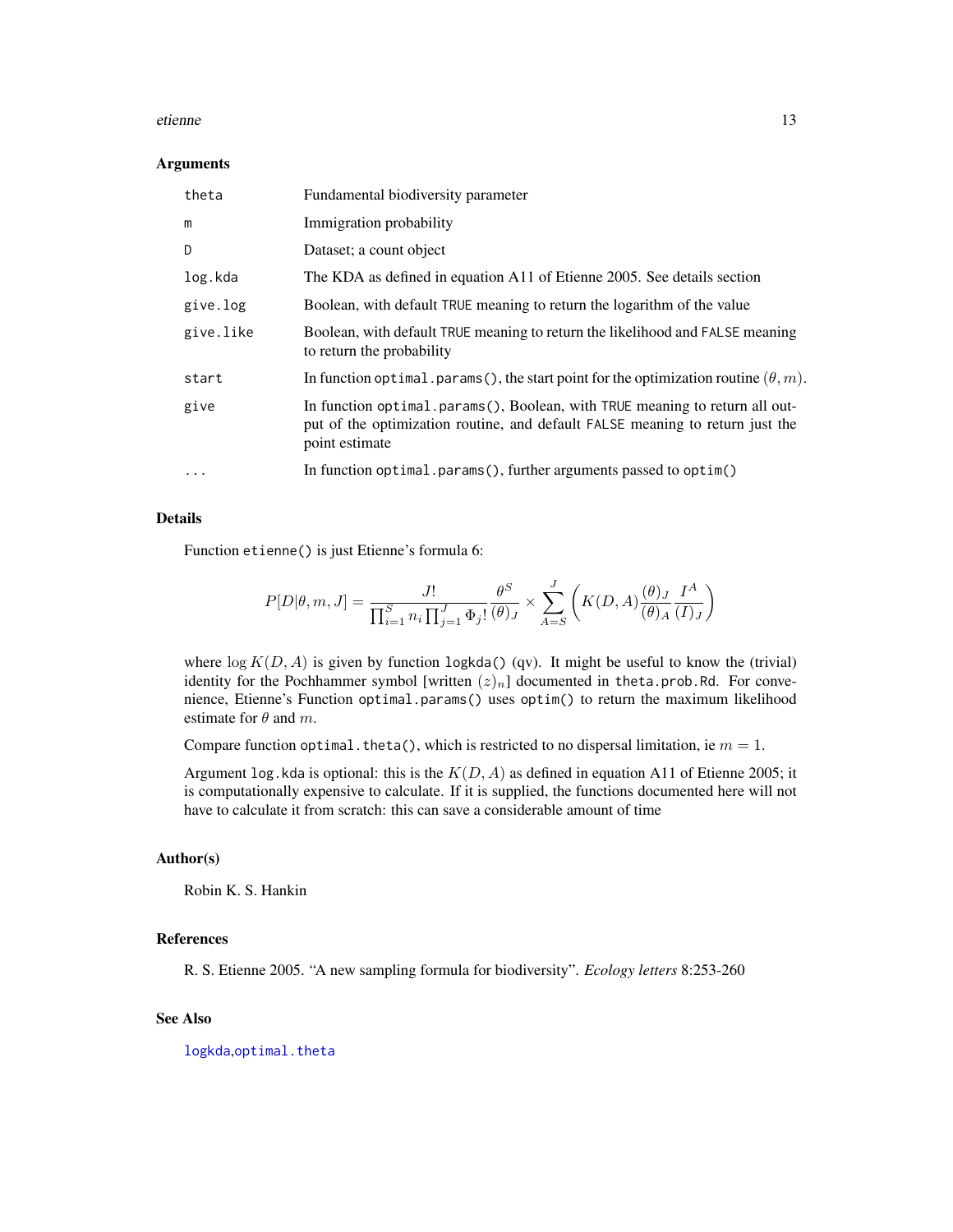#### Examples

```
data(butterflies)
## Not run: optimal.params(butterflies) #takes too long without PARI/GP
#Now the one from Etienne 2005, supplementary online info:
zoo <- count(c(pigs=1, dogs=1, cats=2, frogs=3, bats=5, slugs=8))
l <- logkda.R(zoo, use.brob=TRUE) # Use logkda() if pari/gp is available
optimal.params(zoo, log.kda=l) #compare his answer of 7.047958 and 0.22635923.
```
expected.abundance *Expected abundances under the neutral model*

#### Description

Returns a vector of expected abundances of the i-th ranked species under the neutral model

#### Usage

expected.abundance(J, theta)

### Arguments

|       | Size of the ecosystem  |
|-------|------------------------|
| theta | Biodiversity parameter |

### Value

Returns an object of class count. Species names (capital letters) are assigned by function count().

#### Note

Function is very slow even for moderate J.

#### Author(s)

Robin K. S. Hankin

### References

S. P. Hubbell 2001. "The Unified Neutral Theory of Biodiversity". Princeton University Press.

#### See Also

[rand.neutral](#page-31-1),[count](#page-9-1)

<span id="page-13-0"></span>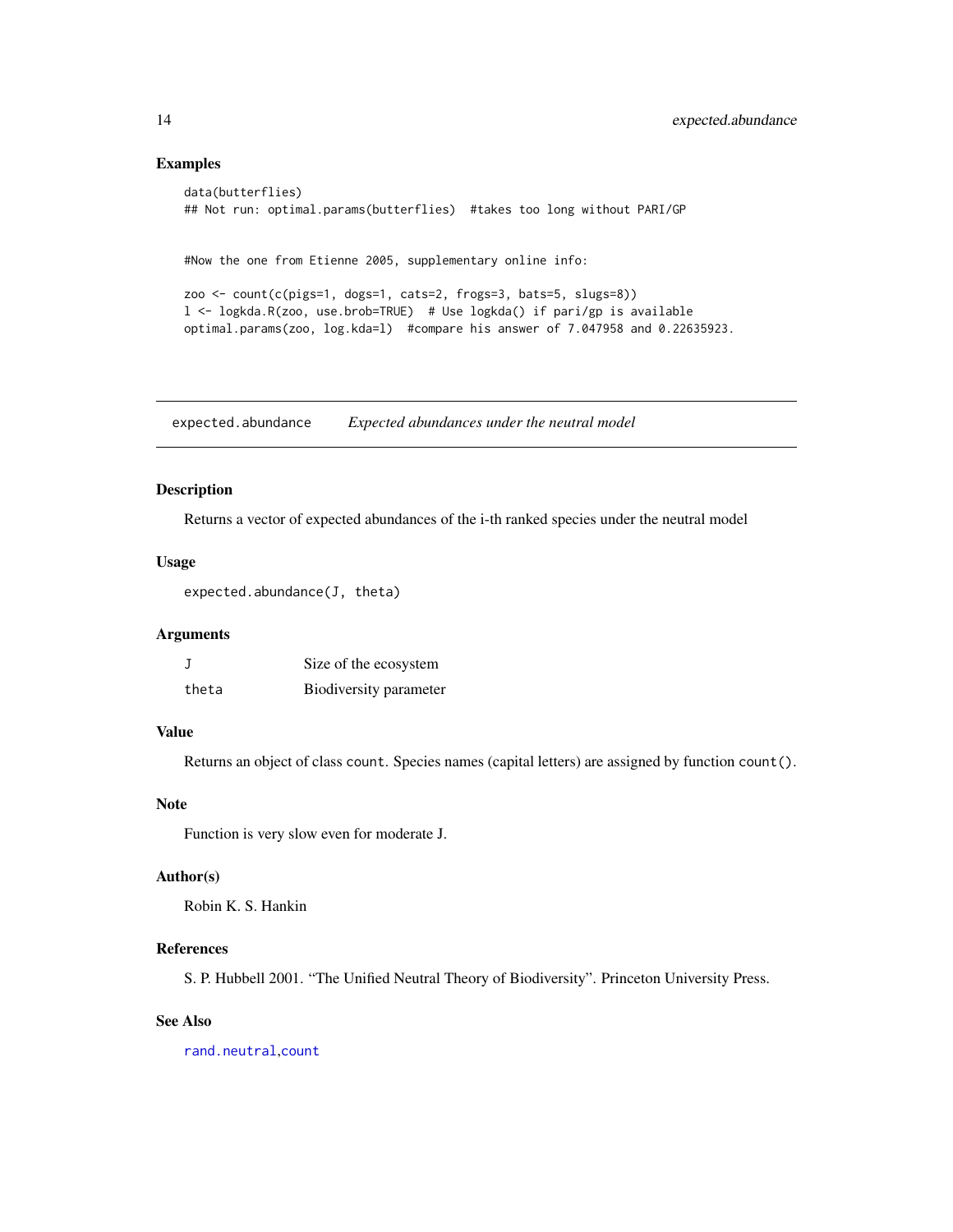#### <span id="page-14-0"></span>extractor and the set of the set of the set of the set of the set of the set of the set of the set of the set of the set of the set of the set of the set of the set of the set of the set of the set of the set of the set of

### Examples

expected.abundance(J=10,theta=3)

```
sum(expected.abundance(J=10,theta=3)) #should be 10
```
<span id="page-14-1"></span>extractor *Extract rows of a database in count form*

### Description

Extracts rows of a data frame and, if there is one row only, coerces to a count object, preserving the species names

### Usage

extractor(x, index)

### Arguments

| $\mathsf{x}$ | A data frame with column headings being species names |
|--------------|-------------------------------------------------------|
| index        | A vector of indices to extract                        |

### Details

If index is length one, the numbers are interpreted as species counts, and the output is coereced to a count object.

### Author(s)

Robin K. S. Hankin

```
data(saunders)
plot(extractor(saunders.exposed,1))
```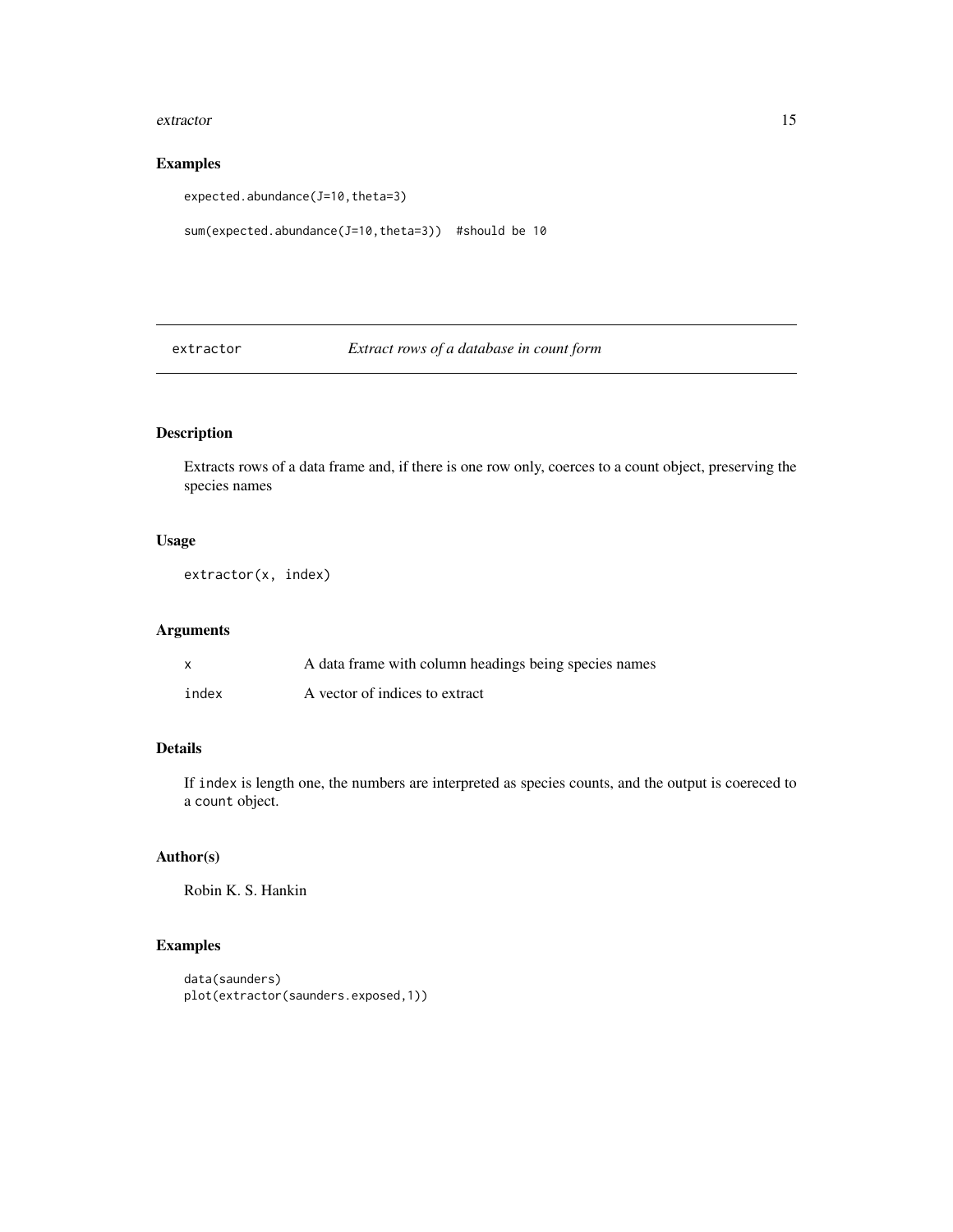<span id="page-15-0"></span>

Various functions connected to Fisher's logseries including creation of synthetic datasets and estimation of Fisher's alpha

#### Usage

fishers.alpha(N, S, give=FALSE) fisher.ecosystem(N, S, nmax, alpha=NULL, c=0)

### Arguments

| N     | Size of the ecosystem. In the case of fisher.ecosystem(), the expected size<br>of the ecosystem                                                         |
|-------|---------------------------------------------------------------------------------------------------------------------------------------------------------|
| S     | Number of species in ecosystem                                                                                                                          |
| alpha | In function fisher.ecosystem(), Fisher's $\alpha$ . If not supplied, it will be calcu-<br>lated from N and S.                                           |
| give  | In function fishers. alpha(), Boolean variable with default FALSE meaning to<br>return alpha, and TRUE meaning to return a list containing x and alpha. |
| nmax  | In function fisher.ecosystem(), the maximum number of species abundance<br>classes to consider                                                          |
| C     | In function fisher.ecosystem(), the rare species advantage term                                                                                         |

### Details

Function fishers.alpha() solves for  $\alpha$  given N and S, as per Fisher's table 9, p55.

Given N and S (or  $\alpha$ ), function fisher.ecosystem() generates a Fisherian ecosystem with expected size N and expected species count S.

### Author(s)

Robin K. S. Hankin

### References

R. A. Fisher and A. S. Corbet and C. B. Williams 1943. "The relation between the number of species and the number of individuals in a random sample of an animal population", *Journal of Animal Ecology*, volume 12, pp 42–58

```
fishers.alpha(N=100000,S=100)
#compare the Table value:
 100000/10^3.95991
```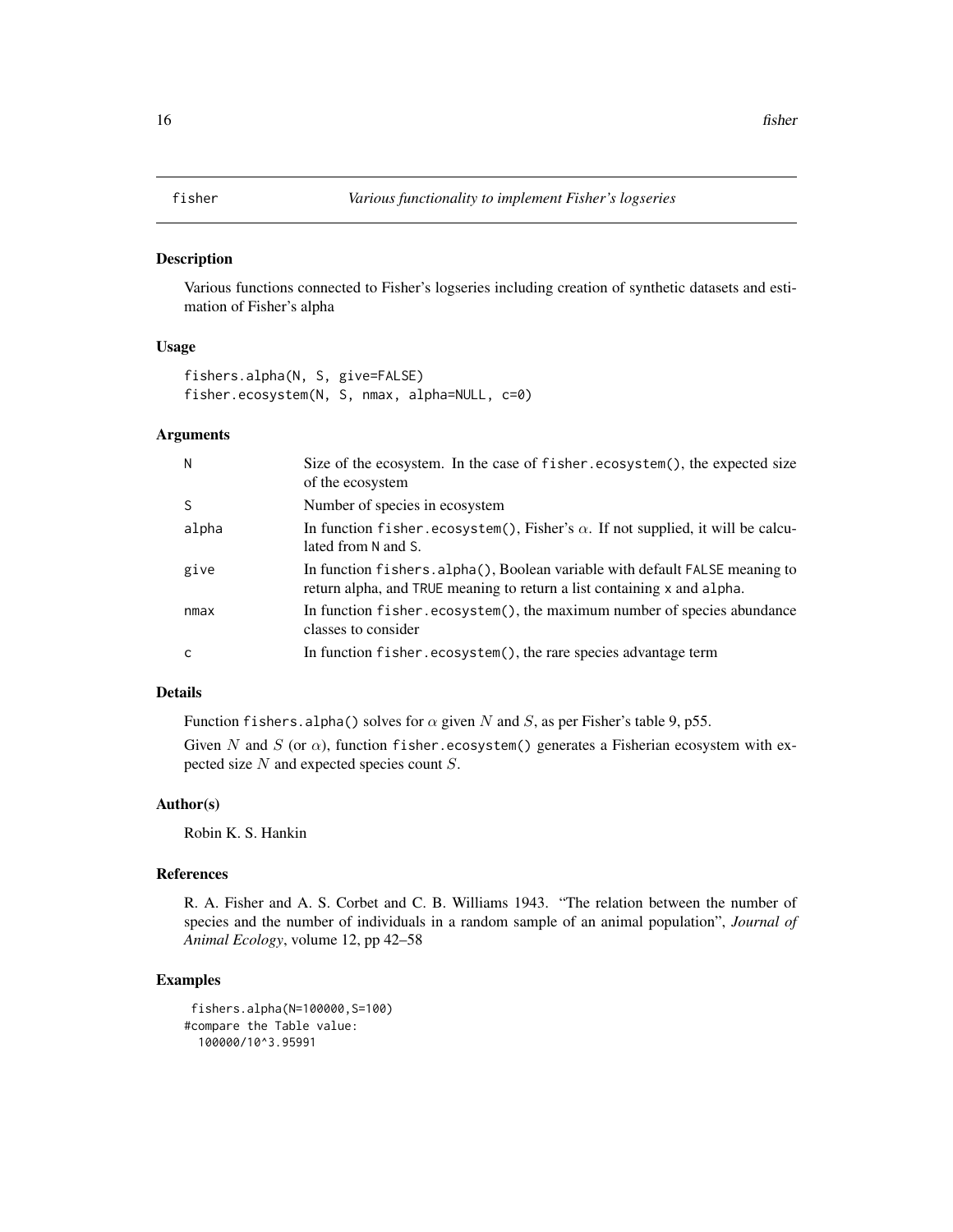<span id="page-16-0"></span>ghats  $17$ 

ghats *Tree counts in 1-ha plots from the Western Ghats mountains (South India)*

### Description

Tree species counts are given in 50 one-hectare sampling plots (species by sample matrix). This only includes trees over 10 cm dbh (diameter at breast height) and species labels (row names) are numeric.

### Usage

data(ghats)

### Format

Data frame displaying 304 species counts over 50 one-hectare plots.

### Source

Ecological Archives E088-149-A1. [http://www.esapubs.org/Archive/ecol/E088/149/append](http://www.esapubs.org/Archive/ecol/E088/149/appendix-A.htm)ix-A. [htm](http://www.esapubs.org/Archive/ecol/E088/149/appendix-A.htm)

### References

Francois Munoz, Pierre Couteron, B. R. Ramesh, and Rampal S. Etienne 2007. "Estimating parameters of neutral communities: from one single large to several small samples." *Ecology* 88(10):2482- 2488.

```
data(ghats)
# Rank-abundance picture of plot 1 (column 1 in ghats)
plot(extant(count(ghats[,1])))
```

```
#histogram of optimal theta across the 50 plots:
hist(apply(ghats,2,optimal.theta),col='gray')
```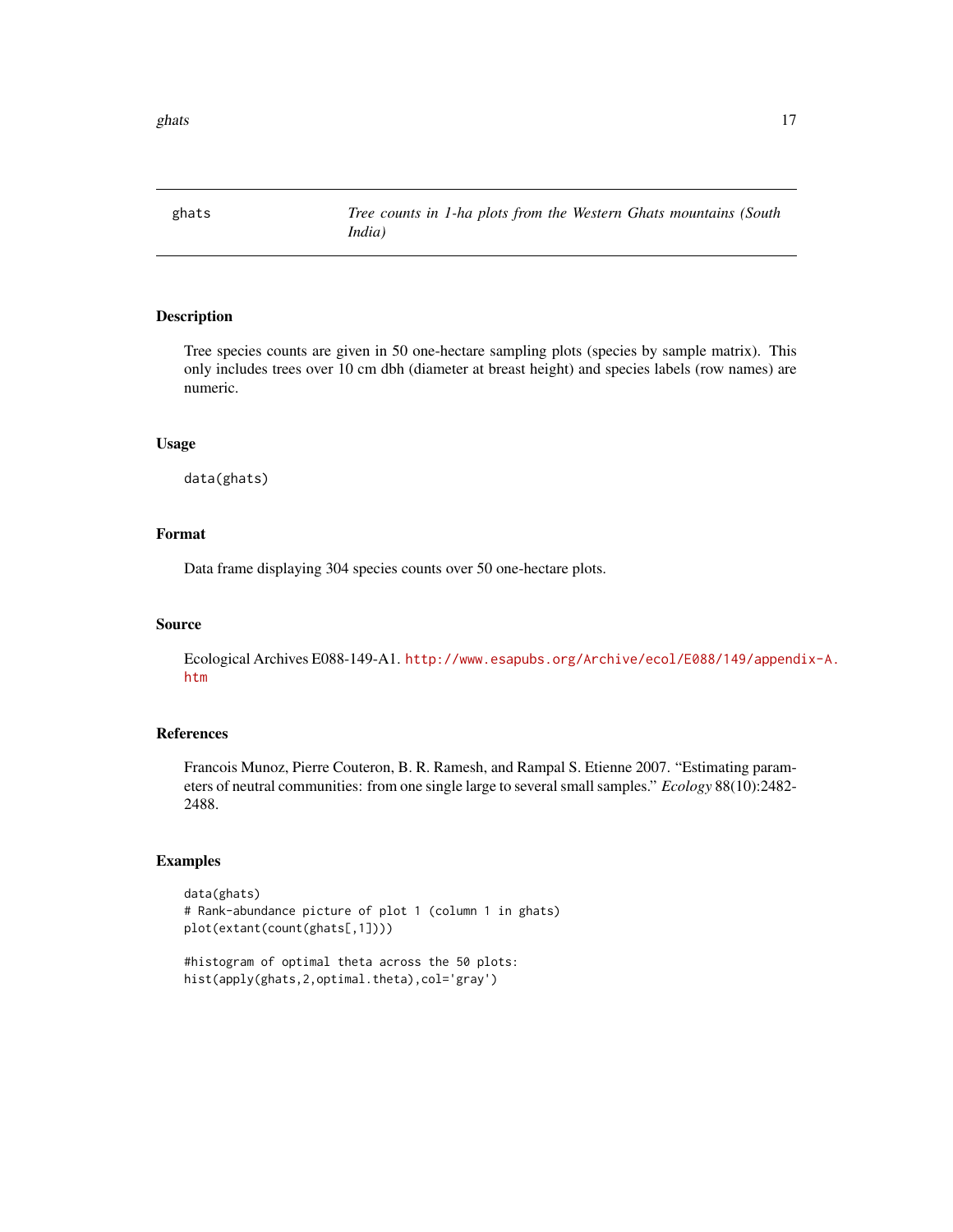<span id="page-17-0"></span>

Return an ecosystem comprised of individuals randomly sampled from a metacommunity

#### Usage

 $isolate(a, size = no.of.ind(a), replace = TRUE)$ 

### Arguments

| a       | Ecosystem data                                                                                                                                                                |
|---------|-------------------------------------------------------------------------------------------------------------------------------------------------------------------------------|
| size    | Number of individuals to sample                                                                                                                                               |
| replace | Boolean, with default TRUE meaning to sample individuals from the metacom-<br>munity with replacement and FALSE meaning to sample without replacement.<br>See details section |

#### Details

Setting argument replace to default TRUE is much faster.

The canonical example is given by Leigh et al 1993, in which islands were isolated from the mainland by rising waters. The trees on the islands were held to be a randomly drawn sample from the metacommunity.

Given that the usual usage of this function is to generate a plausible ecosystem under such a scenario, one would have a hard time justifying the use of replace=TRUE as it allows (for example) a singleton metacommunity species to have multiple representatives in the returned ecosystem.

However, for large metacommunities and small subsamples, the distinction between replace=TRUE and replace=FALSE is small.

#### Value

Returns a count object

### Note

If replace=FALSE, the returned count object includes extinct species. Use extant(isolate(...)) to return only extant species

### Author(s)

Robin K. S. Hankin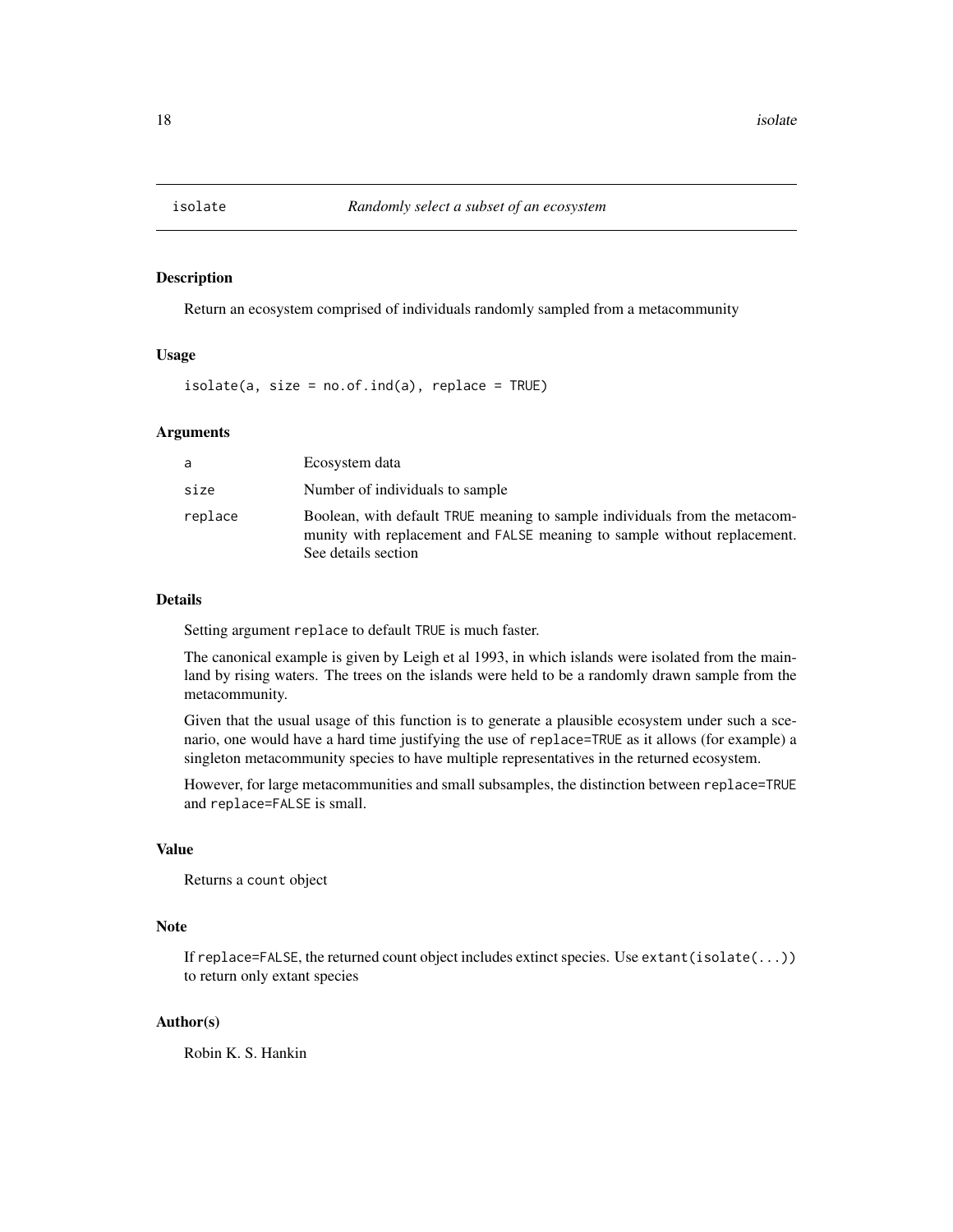#### <span id="page-18-0"></span>logkda 19

### References

E. G. Leigh and others 1993. "The decline of tree diversity on newly isolated tropical islands: a test of a null hypothesis and some implications". Evolutionary Ecology, 7:76-102

### Examples

```
a \leftarrow rand.neutral(1000,10)
no.of.spp(a)
no.of.spp(isolate(a))
```
<span id="page-18-1"></span>

logkda *Etienne's K(D,A)*

### Description

Calculates Etienne's  $K(D, A)$  using a variety of different methods

### Usage

```
logkda.R(a, use.brob=TRUE)
logkda.a11(a)
logkda.pari(a, numerical=TRUE, gp_binary = "gp")
logkda.polyn(a)
logkda(a, method="pari", ...)
logkda_pari_unix(a, numerical, pari_string, gp_binary)
logkda_pari_windows(a, numerical, pari_string)
```
### Arguments

| a                      | Count object                                                                                                                                                                    |  |  |  |  |  |  |
|------------------------|---------------------------------------------------------------------------------------------------------------------------------------------------------------------------------|--|--|--|--|--|--|
| use.brob               | In function logkda. R(), Boolean, with default TRUE meaning to use Brobding-<br>nagian numbers for the calculation. This is slower but allows one to analyze<br>larger datasets |  |  |  |  |  |  |
| numerical              | Boolean, with default TRUE meaning to coerce to a numerical vector (thereby<br>losing precision), and FALSE meaning to return the string produced by pari/gp                    |  |  |  |  |  |  |
| method                 | In function logkda(), a string specifying which method to use. Takes "R",<br>"a11", or "pari"                                                                                   |  |  |  |  |  |  |
| pari_string, gp_binary | configuration variables (not intended to be changed by the user)                                                                                                                |  |  |  |  |  |  |
| $\cdots$               | In function $logkda()$ , further arguments which are passed to the other functions                                                                                              |  |  |  |  |  |  |
|                        |                                                                                                                                                                                 |  |  |  |  |  |  |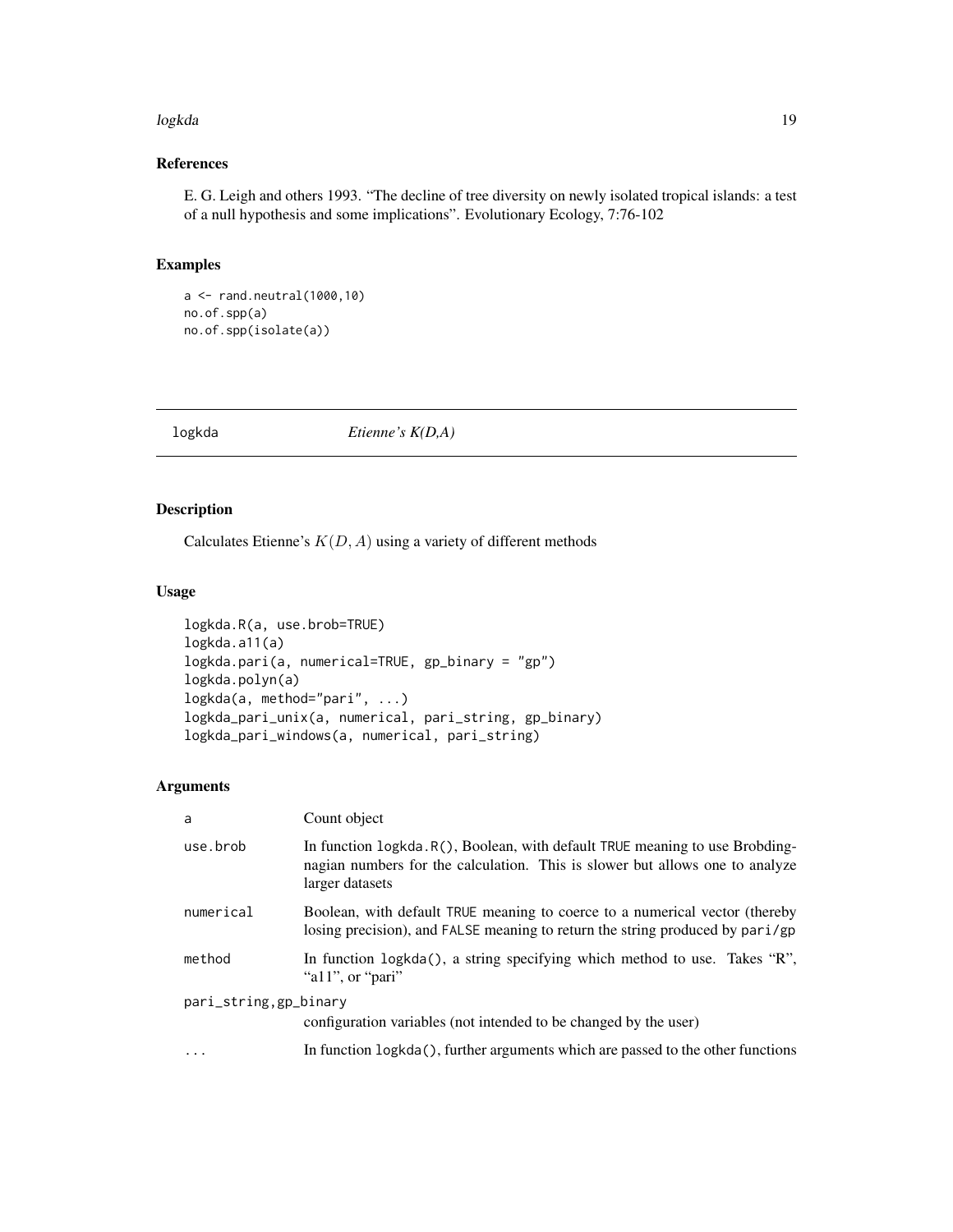#### <span id="page-19-0"></span>Details

The user should use function logkda(), which is a wrapper for the other functions. Note that the default method, pari, requires the pari/gp system to be installed. This is the preferred option because it is much faster than the other methods.

Functions logkda.R() and logkda.pari() calculate  $K(D, A)$  using the method appearing in Etienne (2005), supplementary online material; they use R and pari/gp respectively. Function logkda.a11 is a direct implementation of formula A11 in Etienne (2005). The formula is

$$
K(D, A) = \sum_{\{a_1, \ldots, a_S \mid \sum a_i = A\}} \prod_{i=1}^S \frac{\overline{s}(n_i, a_i) \,\overline{s}(a_i, 1)}{\overline{s}(n_i, 1)}
$$

where  $\bar{s}(n_i, a_i)$  are Stirling numbers of the first kind (see logS1).

Function logkda.pari() dispatches to either logkda\_pari\_unix() or logkda\_pari\_windows() but the windows function is not guaranteed to work.

#### Note

If method takes its default value of "pari", and pari/gp is not installed (the test is gp  $-$ version), then the method is changed to R and a warning given.

Function logkda.a11() is included because the computational method is a direct transcription of formula A11; it is very slow.

Function logkda.pari() is a wrapper for .logkda.pari.windows() or .logkda.pari.unix(). It uses "if(R.Version()\$os == 'windows')" to check for windows operating systems.

It would be nice to use gp2c (rather than gp) but I can't make the "-g" flag work properly; and I had to hack gp2c-run to make it call gp with the -q flag

### Author(s)

Robin K. S. Hankin; logkda() is an R transliteration of pari/gp code appearing in Etienne 2005 (supplementary online material) due to Chave.

Function logkda.polyn() provided by Francois Munoz.

Function .logkda.pari.windows() provided by Andrea Manica and Francois Munoz.

### References

R. S. Etienne 2005. "A New Sampling Formula for Neutral Biodiversity". *Ecology Letters*, volume 8, pp253–260. doi: 10.111/j.1461-0248.2004.00717.x

C. Batut and K. Belabas and D. Bernardi and H. Cohen and M. Olivier 2000. "User's guide to PARI/GP". <http://www.parigp-home.de/>

#### See Also

[etienne](#page-11-1),[logS1](#page-20-1)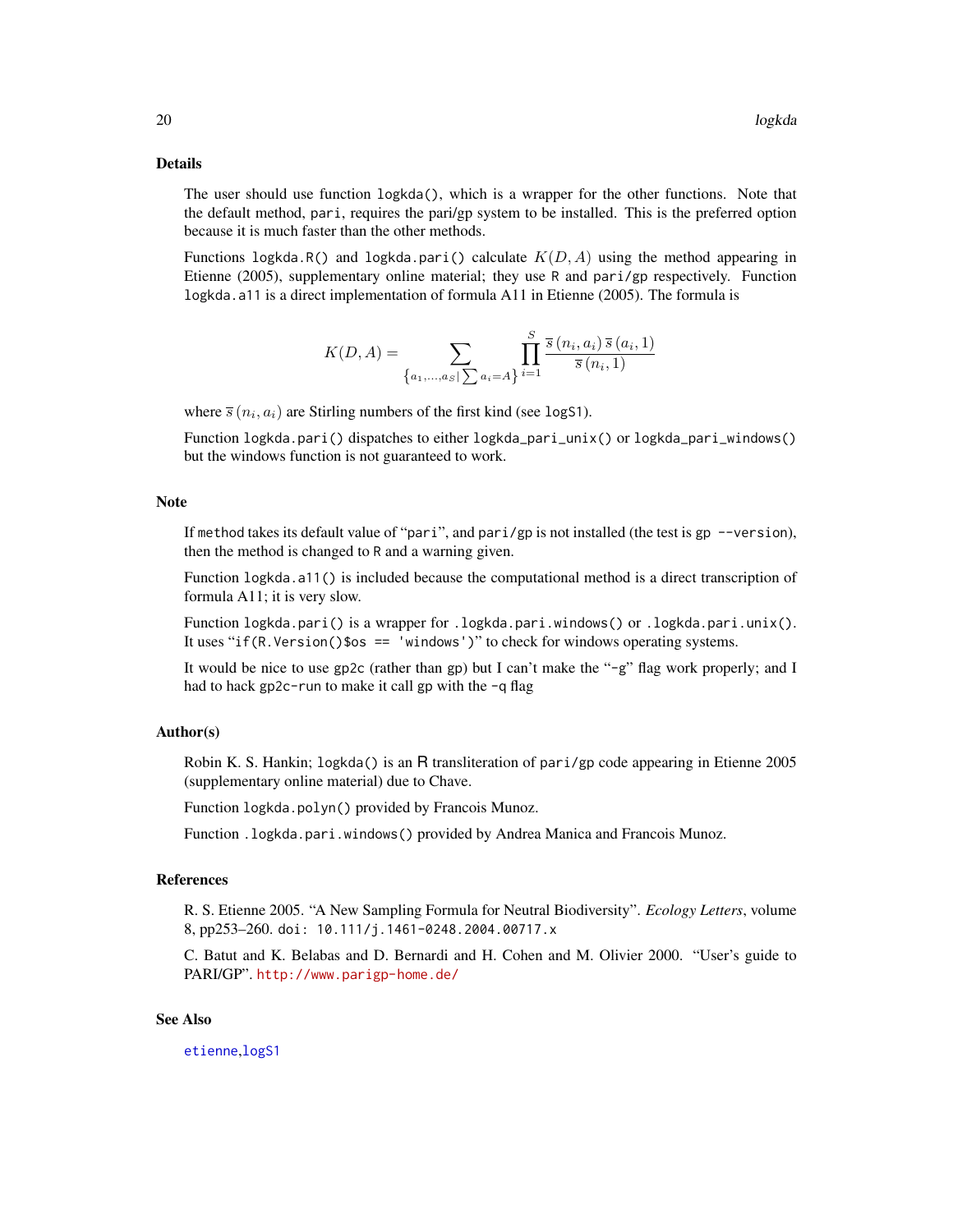#### <span id="page-20-0"></span> $\log S1$  21

### Examples

```
a <- count(c(dogs=7,pigs=3,crabs=1,hogs=1,slugs=1))
## Not run: logkda(a)
logkda.R(a)
logkda.R(a, use.brob=FALSE)
logkda.a11(a)
# All four should be the same up to numerical errors
```
<span id="page-20-1"></span>logS1 *logarithms of Stirling numbers of the first kind*

### Description

Natural logarithms of Stirling numbers of the first kind, used by function logkda.a11() (dataset logS1) and function logkda.polyn() (dataset logS1vect).

#### Usage

logS1

### Format

Dataset logS1 is a 100-by-100 matrix of logs of Stirling numbers of the first kind; logS1vect is a vector of length 499500

### Source

Calculated by Maple

### See Also

[etienne](#page-11-1)

### Examples

exp(logS1[1:5,1:5])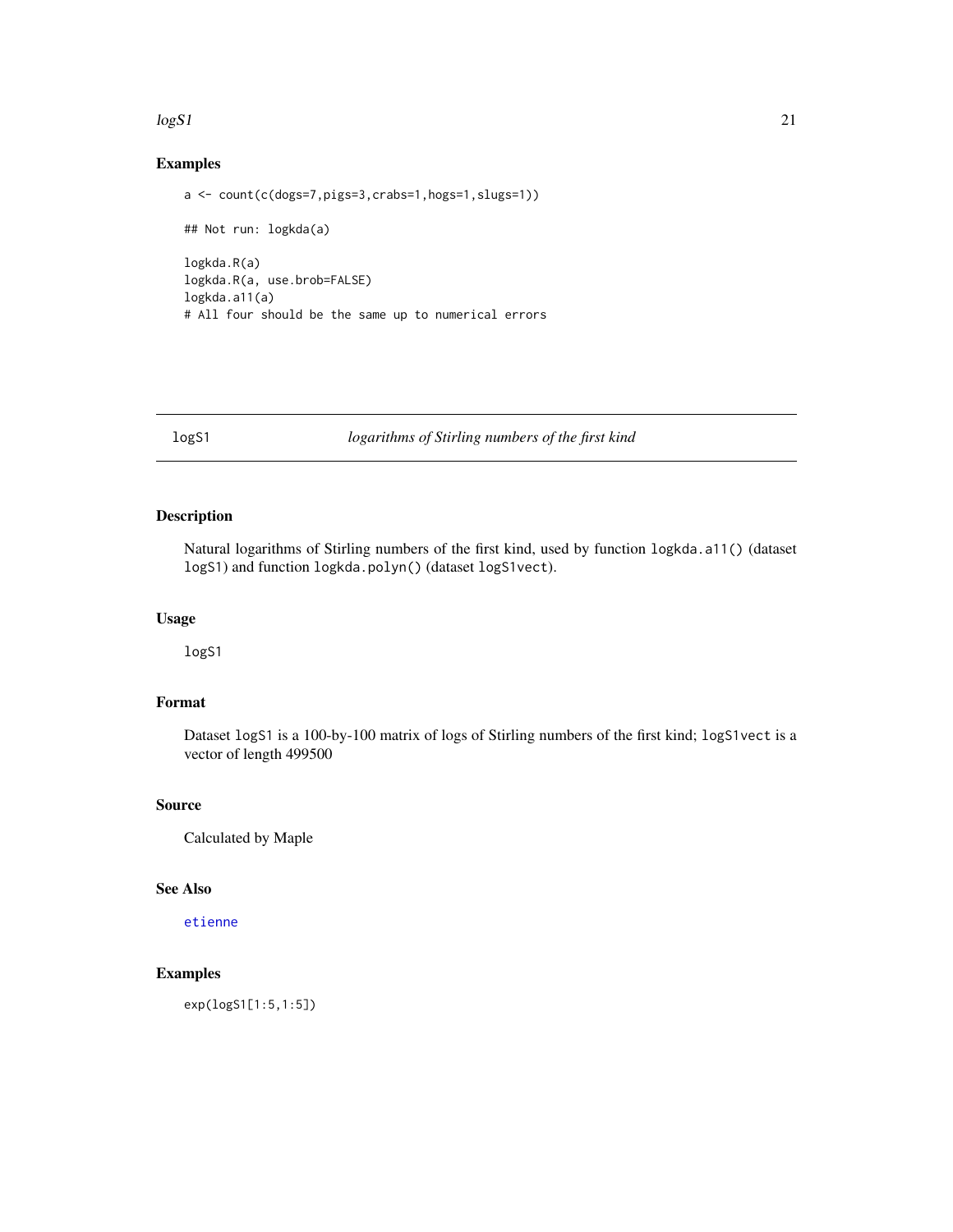<span id="page-21-0"></span>

Ecosystem diagnostics such as species count, individual count, number of singletons, etc

#### Usage

```
no.of.ind(x)
no.of.spp(x, include.extinct=FALSE)
no.of.singletons(x)
no.of.extinct(x)
maximal.abundance(x)
singletons(x)
extinct(x)
extant(x)
```
#### Arguments

x Ecosystem vector; is coerced to class count

include.extinct

In function no.of.spp(), Boolean argument with TRUE meaning to include extinct species (ie species with an abundance of zero), and default FALSE meaning to return the number of extant species

### Details

- Function no.of.spp() returns the number of species in an ecosystem object, treating exctinct species in line with argument include.extinct
- Function no.of.ind() returns the number of individuals
- Function no.of.singletons() returns the number of singletons
- Function no.of.extinct() returns the number of extinct species
- Function maximal.abundance() returns the abundance of the most abundant species
- Function singletons() returns a count object containing only the singletons: each abundance is one
- Function extinct() returns a count object containing only the extinct species: each abundance is zero
- Function extant() returns a count object containing only the extant species: each abundance is greater than zero

#### Note

It is sometimes useful to include species with an abundance of zero when, for example, taking a single row of the Saunders dataframe.

The default for include.extinct is FALSE because this is required for (eg) optimal.theta()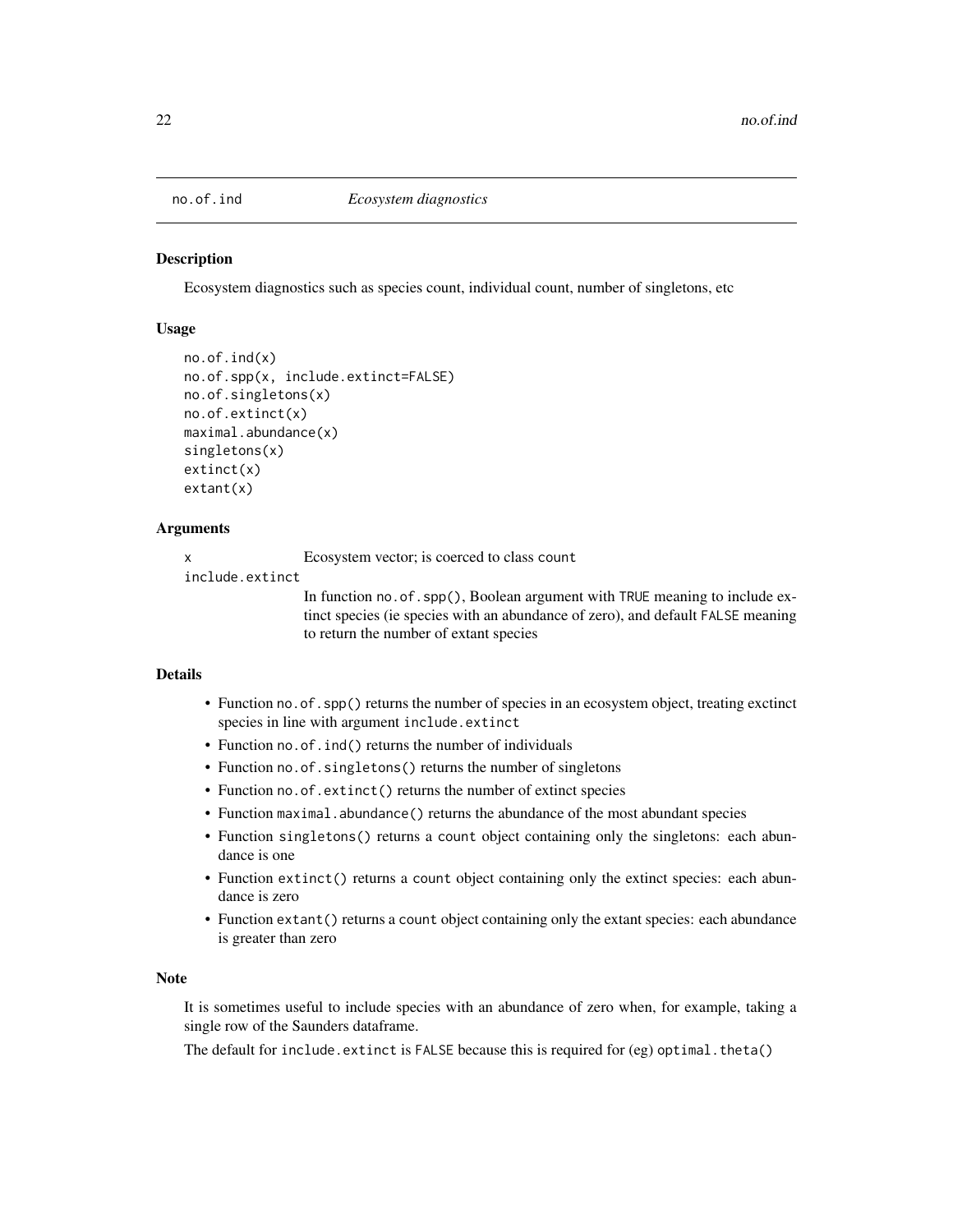#### <span id="page-22-0"></span>Author(s)

Robin K. S. Hankin

#### References

S. P. Hubbell. "The Unified Neutral Theory of Biodiversity". Princeton University Press, 2001.

#### Examples

```
data(butterflies)
no.of.spp(butterflies)
no.of.ind(butterflies)
jj1 <- count(c(dogs=7,pigs=3,crabs=1,slugs=1))
jj2 <- count(c(squid=0,octopus=0,nautilus=0))
jj3 <- count(c(bugs=3,rats=1,crabs=0,fish=0))
extinct(jj1 + jj2)extinct(jj3) #cats 'n' fish
extant(jj3) #bugs and rats
singletons(jj1)
singletons(jj2) # empty
singletons(jj1 + jj3) # crabs, rats and slugs
```
<span id="page-22-1"></span>optimal.params.gst *Estimation of local immigration using GST(k) statistics*

#### Description

Functions optimal.params.gst(), GST.k() and I.k() apply to count data collected over a network of community samples k (species by sample matrix). A theoretical relationship between  $GST(k)$  statistics and local immigration numbers  $I(k)$ , in the context of a spatially-implicit neutral community model (Munoz et al 2008), is used to provide  $GST(k)$  and  $I(k)$  statistics any sample k.

If requested, optimal.params.gst() further provides the user with confidence bounds.

#### Usage

```
optimal.params.gst(D, exact = TRUE, ci = FALSE, cint = c(0.025, 0.975), nbres = 100)
GST.k(D, exact = TRUE)
I.k(D, exact = TRUE)
```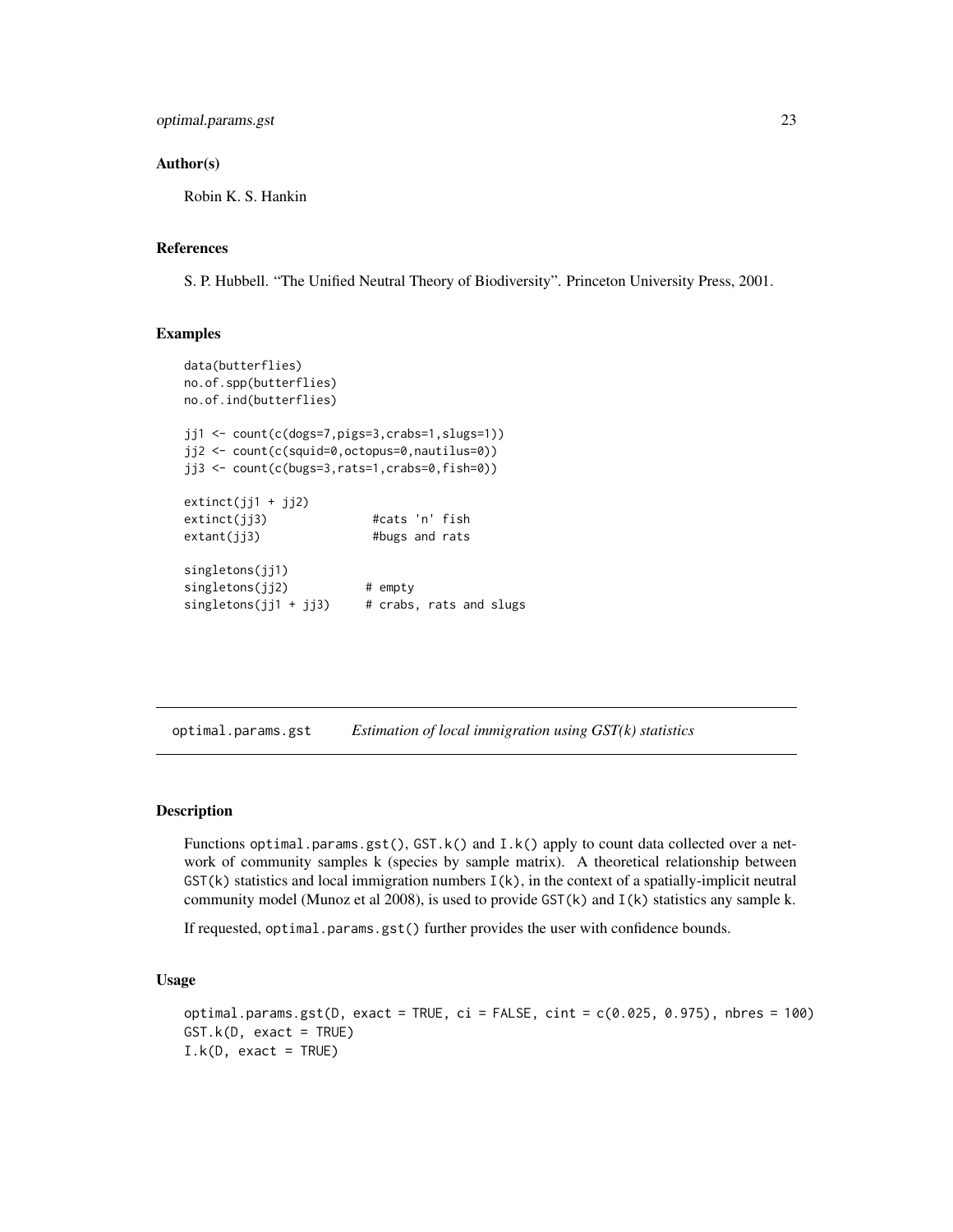### <span id="page-23-0"></span>Arguments

| D.    | A data table including species counts in a network of community samples (columns)                                                                                                                                                       |
|-------|-----------------------------------------------------------------------------------------------------------------------------------------------------------------------------------------------------------------------------------------|
| exact | If TRUE, exact similarity statistics are calculated (sampling without replacement)<br>while, if false, approximate statistics (sampling with replacement) are consid-<br>ered (see Munoz et al 2008 for further statistical discussion) |
| ci    | Specifies whether bootstraps confidence intervals of immigration estimates are<br>to be calculated                                                                                                                                      |
| cint  | Bounds of the confidence interval, if $ci = TRUE$                                                                                                                                                                                       |
| nbres | Number of rounds of the bootstrap procedure for confidence interval calculation,<br>if $ci = T$                                                                                                                                         |

### Value

| GST         | A vector of 0 to 1 GST( $k$ ) numbers (specific output of GST. $k$ )                                                                                    |
|-------------|---------------------------------------------------------------------------------------------------------------------------------------------------------|
| nk          | Number of individuals within samples (length $=$ number of samples)                                                                                     |
| distrib     | Species counts of the merged dataset (output of GST. k and I.k)                                                                                         |
| $\mathbf I$ | Immigration estimates (output of I.k and optimal .params.gst)                                                                                           |
| m           | Corresponding immigration rates (output of I.k and optimal.params.gst).<br>Specific outputs of optimal. params. gst when $ci = T$ (bootstrap procedure) |
| Ici         | Confidence interval of $I(k)$                                                                                                                           |
| mci         | Confidence interval of $m(k)$                                                                                                                           |
| Iboot       | Table of bootstrapped values of $I(k)$                                                                                                                  |
| mboot       | Table of bootstrapped values of $im(k)$                                                                                                                 |

### Author(s)

Francois Munoz

### References

Francois Munoz, Pierre Couteron and B.R. Ramesh (2008). "Beta-diversity in spatially implicit neutral models: a new way to assess species migration." *The American Naturalist* 172(1): 116-127

### See Also

[optimal.params](#page-11-2),[optimal.params.sloss](#page-24-1)

```
data(ghats)
optimal.params.gst(ghats)
```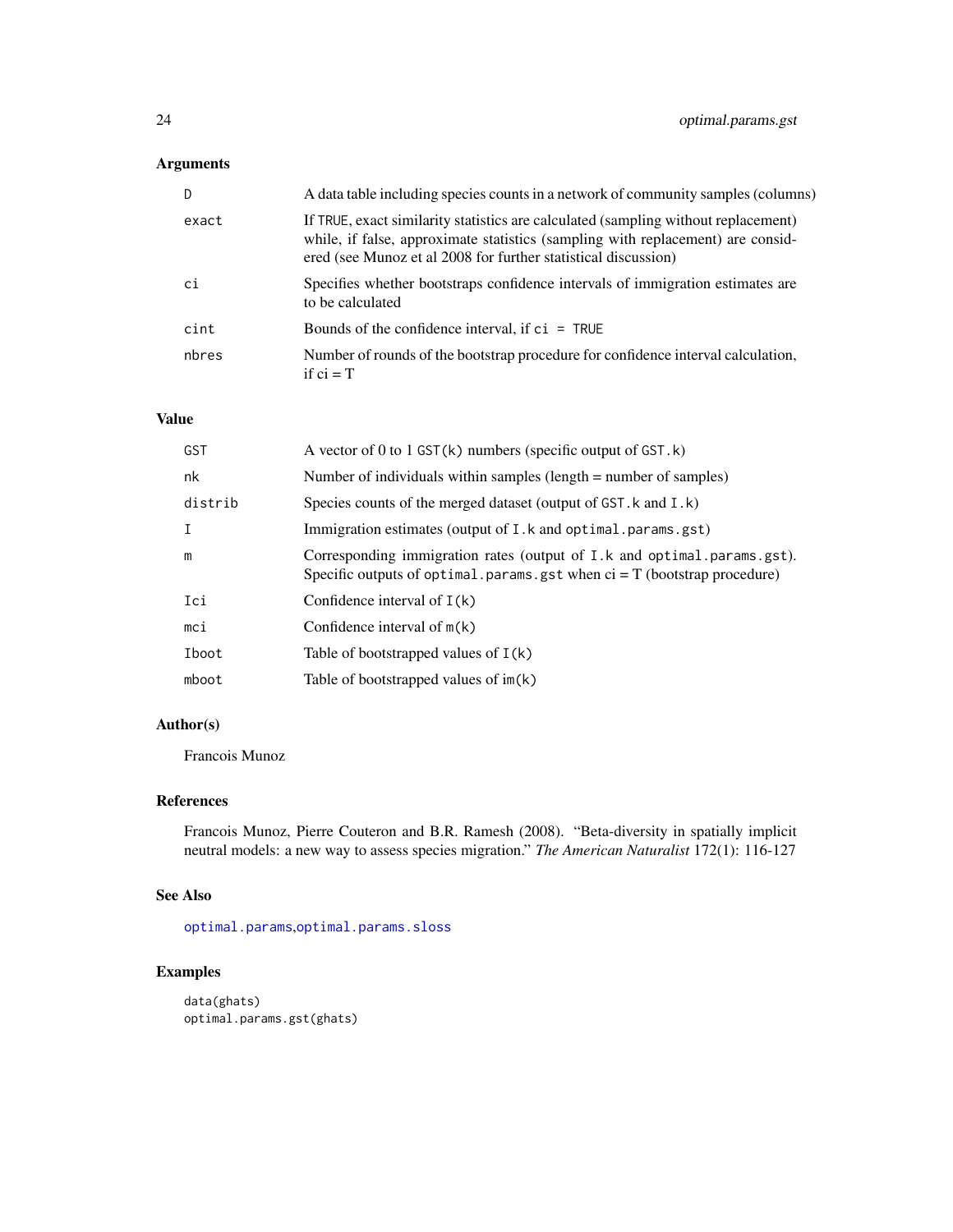<span id="page-24-1"></span><span id="page-24-0"></span>optimal.params.sloss *Estimation of neutral community parameters using a two-stage maximum-likelihood procedure*

### Description

Function optimal.params.sloss() returns maximum likelihood estimates of theta and m(k) using numerical optimization.

It differs from untb's optimal.params() function as it applies to a network of smaller community samples k instead of to a single large community sample.

Although there is a single, common theta for all communities, immigration estimates are provided for each local community k, sharing a same biogeographical background.

#### Usage

```
optimal.params.sloss(D, nbres = 100, ci = FALSE, cint = c(0.025, 0.975))
```
#### Arguments

| D.    | Species counts over a network of community samples (species by sample table)            |
|-------|-----------------------------------------------------------------------------------------|
| nbres | Number of resampling rounds for the ta estimation                                       |
| ci    | Specifies whether bootstraps confidence intervals should be provided for esti-<br>mates |
| cint  | Bounds of confidence intervals, if $ci = T$                                             |

#### Value

| theta     | Mean theta estimate                                  |  |  |  |  |  |
|-----------|------------------------------------------------------|--|--|--|--|--|
| Т         | The vector of estimated immigration numbers $I(k)$   |  |  |  |  |  |
|           | Output of the bootstrap procedure, if $ci = T$ :     |  |  |  |  |  |
| thetaci   | Confidence interval for the ta                       |  |  |  |  |  |
| msampleci | Confidence intervals for $m(k)$                      |  |  |  |  |  |
| thetasamp | theta estimates provided by the resampling procedure |  |  |  |  |  |
| Iboot     | Bootstrapped values of $I(k)$                        |  |  |  |  |  |
| mboot     | Bootstrapped values of $m(k)$                        |  |  |  |  |  |

#### Note

The function returns unhelpful output when run with the caruso dataset as in optimal.params.sloss(caruso). The reason for this behaviour is unknown.

### Author(s)

Francois Munoz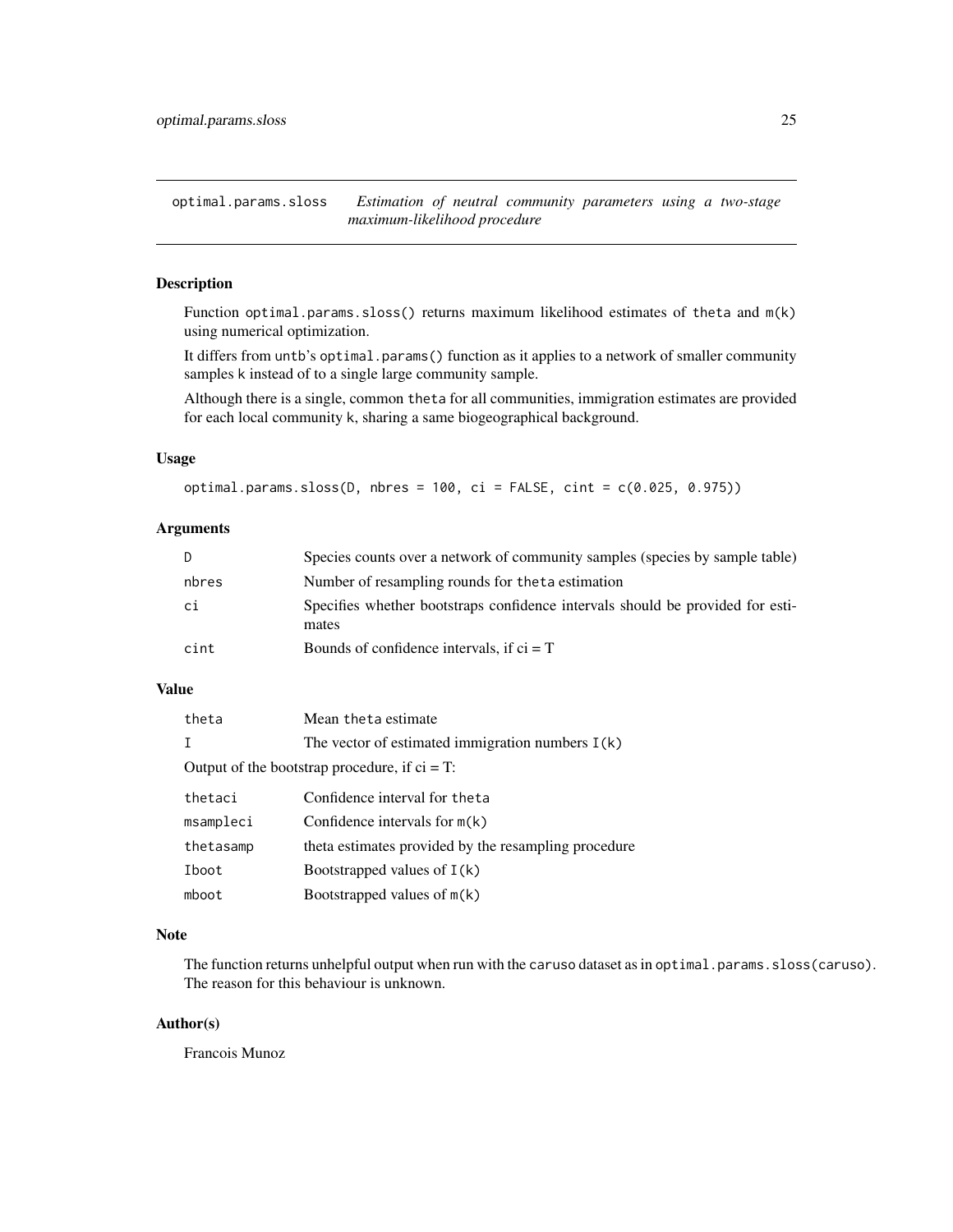#### <span id="page-25-0"></span>References

Francois Munoz, Pierre Couteron, B. R. Ramesh, and Rampal S. Etienne 2007. "Estimating parameters of neutral communities: from one single large to several small samples". *Ecology* 88(10):2482- 2488

### See Also

[optimal.params,](#page-11-2) [optimal.params.gst](#page-22-1)

#### Examples

data(ghats) optimal.params.sloss(ghats)

<span id="page-25-2"></span>optimal.prob *Returns an estimate of the fundamental biodiversity number*

### <span id="page-25-1"></span>Description

Returns a maximum likelihood estimate for the fundamental biodiversity number  $\theta$  (function optimal.theta()) or the probability of mutation (function optimal.prob()) and optionally return information about the likely error

#### Usage

optimal.prob(x, interval=NULL, N=NULL, like=NULL, ...) optimal.theta(x, interval=NULL, N=NULL, like=NULL, ...)

#### Arguments

| $\mathsf{x}$ | Ecosystem vector or species count table                                                                                                                                                                                                                                              |
|--------------|--------------------------------------------------------------------------------------------------------------------------------------------------------------------------------------------------------------------------------------------------------------------------------------|
| interval     | Bracketing interval for probability of mutation to be passed to the optimization<br>routine (here optimize()). Default of NULL means to use a wide interval. Note<br>that this argument is interpreted as an interval of $\theta$ for both optimal.prob()<br>and $optimal.theta()$ . |
| N            | Integer; the number of parametric resampled estimates to give. Default of NULL<br>means to return just the maximum likelihood estimate                                                                                                                                               |
| like         | Units of likelihood to calculate credible interval. Edwards recommends using 2                                                                                                                                                                                                       |
|              | Further arguments passed to optimize()                                                                                                                                                                                                                                               |

#### Note

The fundamental biodiversity parameter  $\theta$  is  $2\nu J$ , where  $\nu$  is the probability of mutation (ie, as estimated by  $optimal.pop()$ , and  $J$  is the size of the ecosystem.

For the general case of dispersal limitation, see functions etienne() and optimal.params().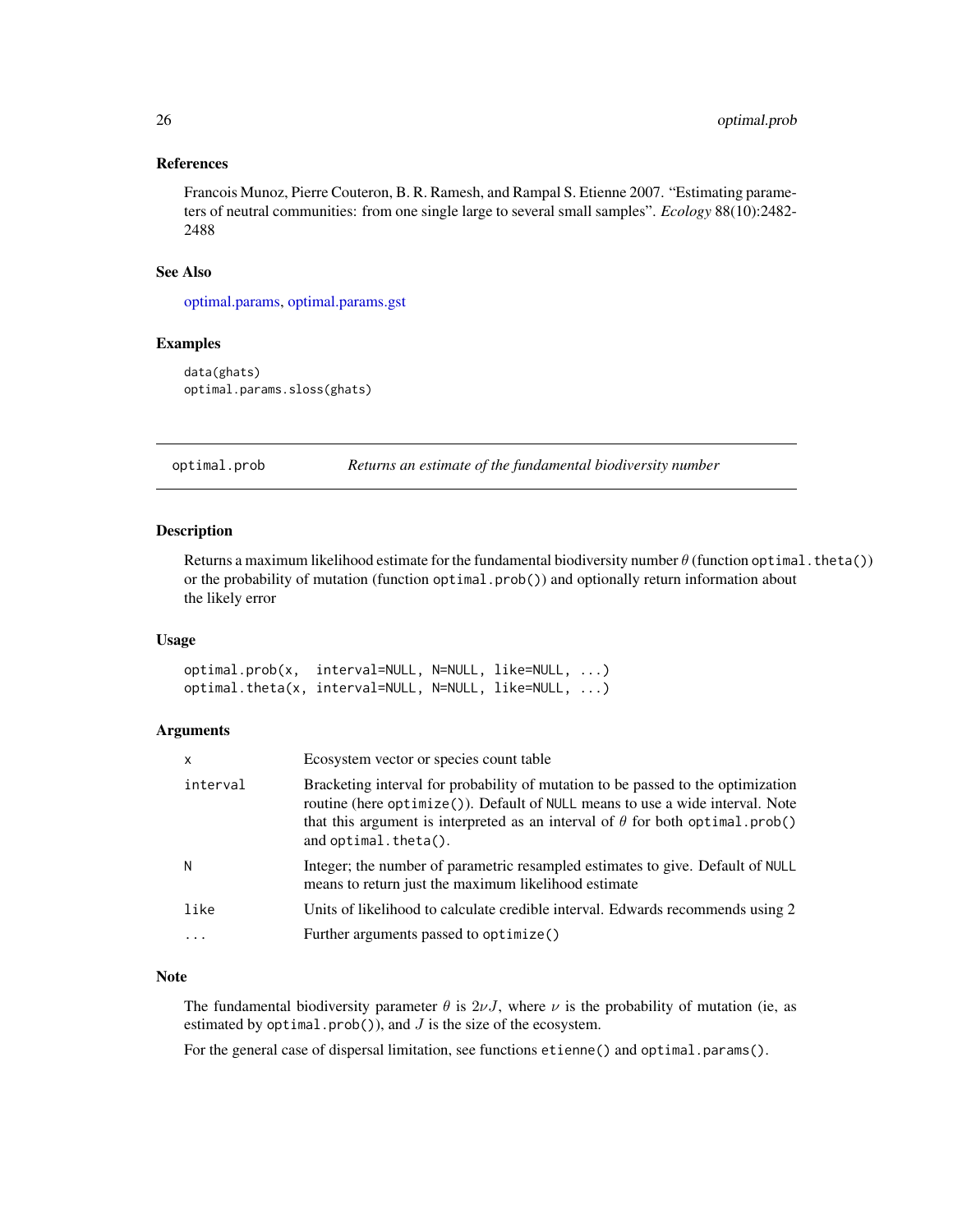<span id="page-26-0"></span>phi 27

### Author(s)

Robin K. S. Hankin

### See Also

[etienne](#page-11-1),[optimal.params.sloss](#page-24-1),[optimal.params.gst](#page-22-1)

### Examples

```
data(butterflies)
optimal.prob(butterflies)
optimal.theta(butterflies)
```
<span id="page-26-1"></span>phi *Hubbell's phi*

### Description

Hubbell's phi: counts of species abundances

### Usage

phi(x,addnames=TRUE) unphi(freq, string="spp")

#### Arguments

| X        | Ecosystem vector; is coerced to class count                                                                                                                                                                  |
|----------|--------------------------------------------------------------------------------------------------------------------------------------------------------------------------------------------------------------|
| addnames | Boolean with default TRUE meaning to set the name of the <i>i</i> th element to the<br>species with abundance $i$ if unique. Set to FALSE to suppress this, which is<br>useful if the species names are long |
| freg     | Frequency data (eg as returned by $phi()$ )                                                                                                                                                                  |
| string   | Character; species name to prepend (using NULL can be confusing)                                                                                                                                             |

### Details

Function phi() coerces its argument to a count object and by default returns a named vector whose ith element is the number of species with  $i$  individuals. The name of the *i*th element is the species with abundance  $i$  if unique and empty otherwise. Function  $phi()$  is used by theta.prob().

Function unphi() does the reverse: given the output of phi(), it returns a corresponding count object. Note that species names are lost.

### Note

The code for setting the names is a dog's breakfast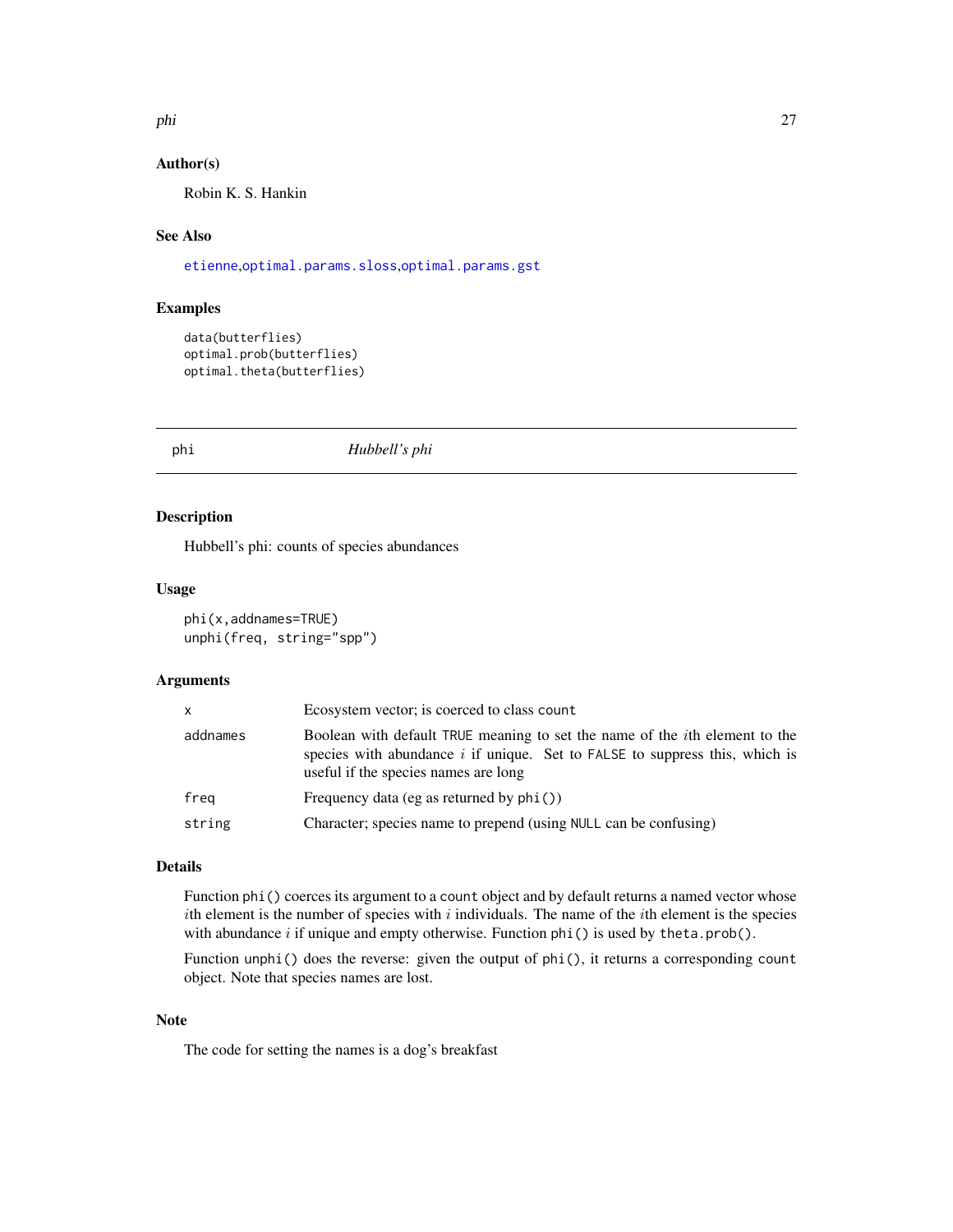#### <span id="page-27-0"></span>Author(s)

Robin K. S. Hankin

#### References

S. P. Hubbell 2001. "The Unified Neutral Theory of Biodiversity". Princeton University Press.

#### See Also

[preston](#page-28-1)

### Examples

```
jj <- c(rep("oak",5) ,rep("ash",2),rep("elm",3),"pine","tea","yew")
a \leftarrow as.count(jj)phi(a)
unphi(phi(a)) #should match 'a' except for species names (which are lost)
data(butterflies)
phi(butterflies,add=FALSE)
```
summary(unphi(phi(butterflies))) #should match 'summary(butterflies)'

| plot.count | Abundance curves |
|------------|------------------|
|------------|------------------|

### Description

Plot the ranked abundance curve

#### Usage

```
## S3 method for class 'count'
plot(x, uncertainty = FALSE, expectation = FALSE, theta = NULL, n = 10, ...)## S3 method for class 'census'
plot(x, uncertainty = FALSE, expectation = FALSE, theta = NULL, n = 10, ...)
```
#### Arguments

| X           | Ecosystem object, coerced to class count                                                                                                                                                        |
|-------------|-------------------------------------------------------------------------------------------------------------------------------------------------------------------------------------------------|
| uncertainty | Boolean, with TRUE meaning to show bootstrapped estimates for the species<br>diversity curve, and default FALSE meaning to omit this                                                            |
| expectation | Boolean, with TRUE meaning to plot expected abundances, and default FALSE<br>meaning not to plot them. <b>Warning</b> this option takes a loosong time to run,<br>even for moderate values of J |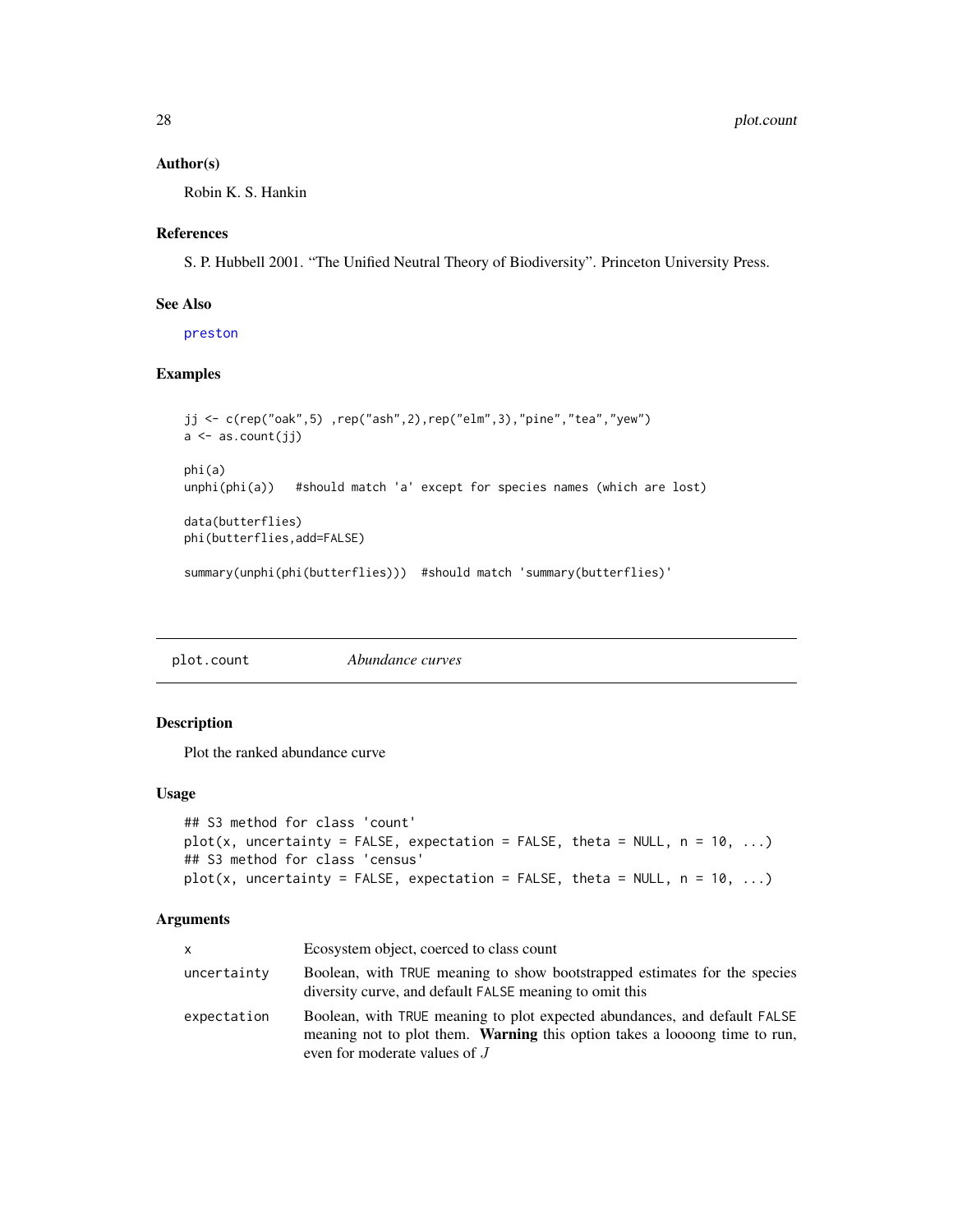#### <span id="page-28-0"></span>preston 29

| theta     | Fundamenal biodiversity number used if argument uncertainty or expectation<br>are TRUE. Default value of NULL means to use the maximum likelihood estimate<br>returned by function optimal. theta() |
|-----------|-----------------------------------------------------------------------------------------------------------------------------------------------------------------------------------------------------|
| n         | Number of bootstrapped estimates to plot                                                                                                                                                            |
| $\ddotsc$ | Extra parameters passed to untb()                                                                                                                                                                   |

### Details

Plots a ranked abundance curve, optionally with parametrically resampled datasets showing the uncertainties

### Note

If using expectation, it's usually necessary to set ylim and possibly xlim manually.

### Author(s)

Robin K. S. Hankin

### Examples

data(copepod) plot(copepod) data(butterflies)

plot(butterflies,uncertainty=TRUE)

```
x <- count(c(pigs=1, dogs=1, cats=2, frogs=3, bats=5, slugs=8))
plot(x,expectation=TRUE,ylim=c(0.5,10))
```
<span id="page-28-1"></span>preston *Preston diagram of an ecosystem*

### Description

Gives a standard Preston diagram for an ecosystem.

### Usage

preston(x,n=NULL,original=FALSE)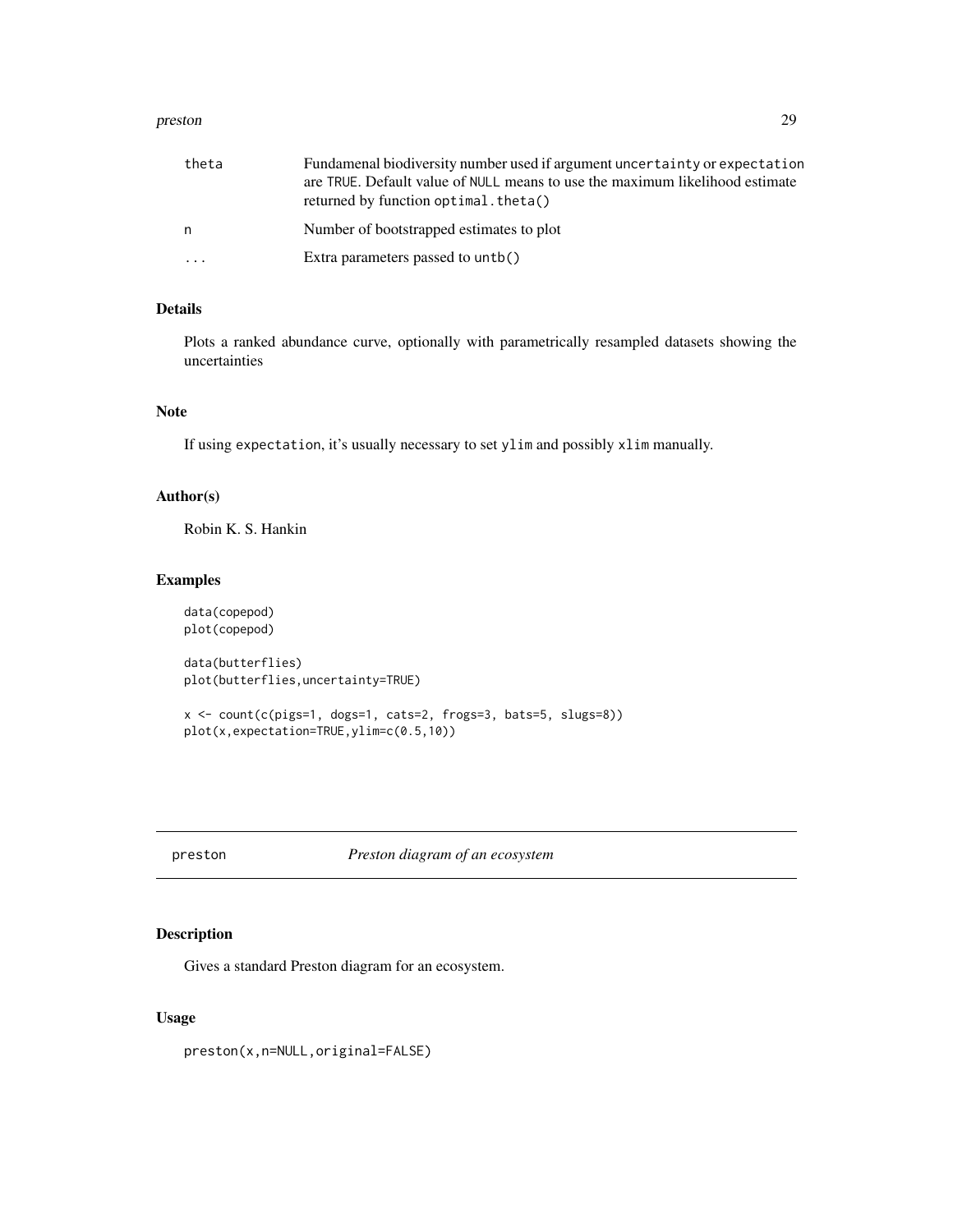#### <span id="page-29-0"></span>Arguments

| $\mathsf{x}$ | Ecosystem vector that is coerced to class count, or a matrix whose rows are<br>species counts                                                                                                                                                                           |
|--------------|-------------------------------------------------------------------------------------------------------------------------------------------------------------------------------------------------------------------------------------------------------------------------|
| n            | An integer specifying the number of species abundance classes to use, with de-<br>fault NULL meaning to use $1 + \log_2(J)$ . Must be greater than 1 if specified. If x<br>is a vector, NULL is not acceptable as the program does not try to guess what is<br>required |
| original     | Boolean, with default FALSE meaning to use the nonoverlapping technique dis-<br>cussed below, and TRUE meaning to use Preston's original formulation.                                                                                                                   |

#### Details

The Preston diagram is a table showing the number of species having abundances in specified abundance classes. Consider the following Preston diagram, created with original = FALSE:

|  |                                    |  |  |  | 1 2 3-4 5-8 9-16 17-32 33-64 65-Inf |
|--|------------------------------------|--|--|--|-------------------------------------|
|  | number of species 10 5 7 5 1 5 4 0 |  |  |  |                                     |

This shows that there are 10 species with abundance 1 (that is, singletons); 5 species with abundance 2; 7 species with abudance 3-4; 5 species with abundance 5-8, and so on. This method is used by Hubbell (2001), and Chisholm and Burgman (2004).

Setting argument original to TRUE means to follow Preston (1948) and count any species with an abundance on the boundary between two adjacent abundance classes as being split 50-50 between the classes. Thus the fourth class would be  $\phi_4/2 + \phi_5 + \phi_6 + \phi_7 + \phi_8/2$  where  $\phi_i$  is the number of species with abundance  $i$  (given by phi(x)).

### Value

Function preston() returns an object of class "preston".

#### Author(s)

Robin K. S. Hankin

### **References**

- F. W. Preston 1948. "The Commonness, and Rarity, of Species". *Ecology* 29(3):254-283
- R. A. Chisholm and M. A. Burgman 2004. "The unified neutral theory of biodiversity and biogeography: comment". *Ecology* 85(11): 3172-3174
- S. P. Hubbell 2001. "The Unified Neutral Theory of Biodiversity". Princeton University Press

### See Also

[phi](#page-26-1)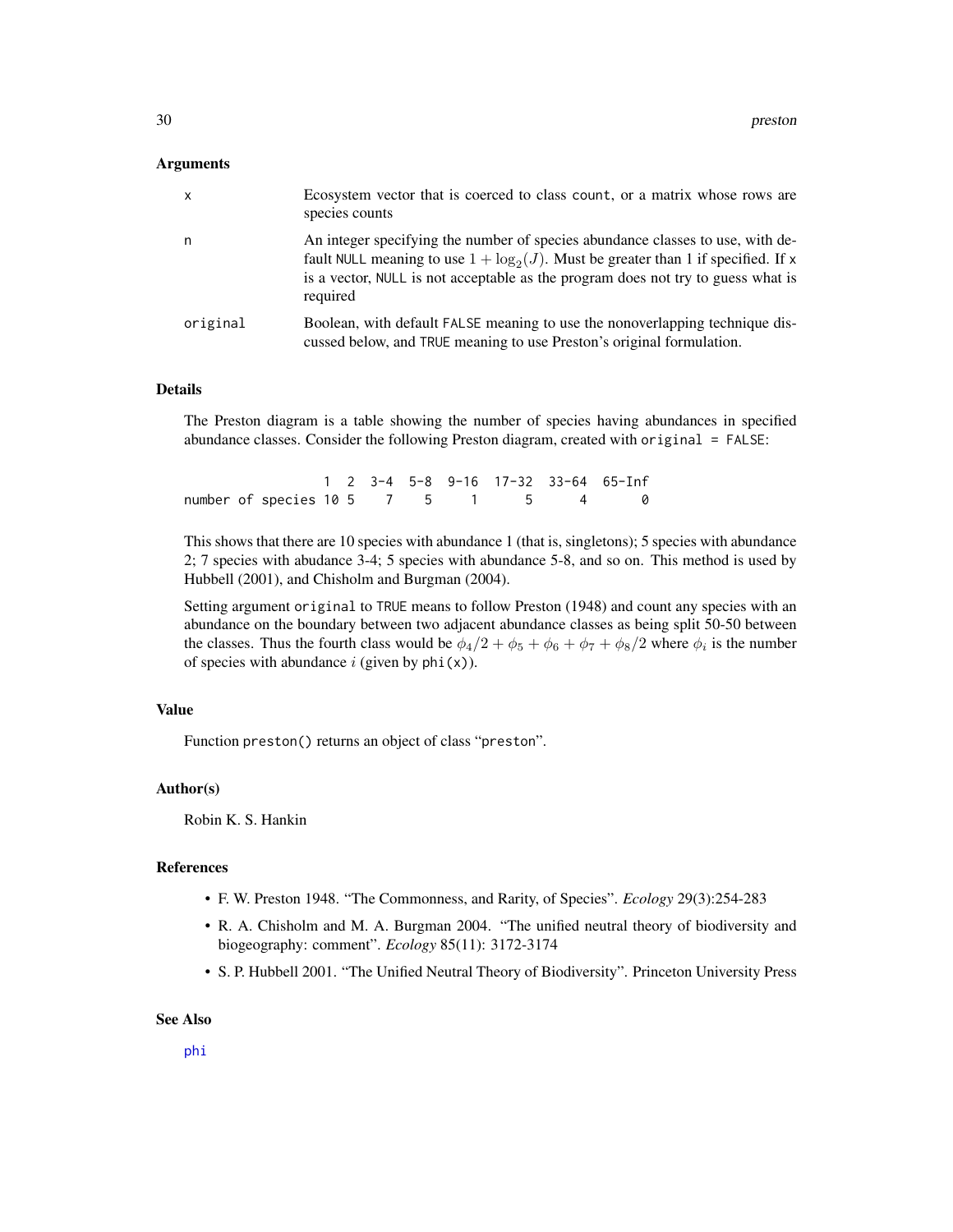### <span id="page-30-0"></span>print.preston 31

### Examples

```
preston(untb(start=rep(1,100), prob=0.01, gens=1000, keep=FALSE))
```

```
data(butterflies)
preston(butterflies)
preston(butterflies,original=TRUE)
```
data(copepod) preston(copepod)

print.preston *Print and plot objects of class Preston*

### Description

Print and plot objects of class Preston

### Usage

```
## S3 method for class 'preston'
print(x, \ldots)## S3 method for class 'preston'
plot(x, \ldots)
```
### Arguments

|          | Object of class "preston"                              |
|----------|--------------------------------------------------------|
| $\cdots$ | further arguments passed to print () after class reset |

### Note

Intended to work with the output of function preston(). See the vignette for how to annotate a Preston plot.

#### Author(s)

Robin K. S. Hankin

### See Also

[preston](#page-28-1)

```
data(butterflies)
print(preston(butterflies))
```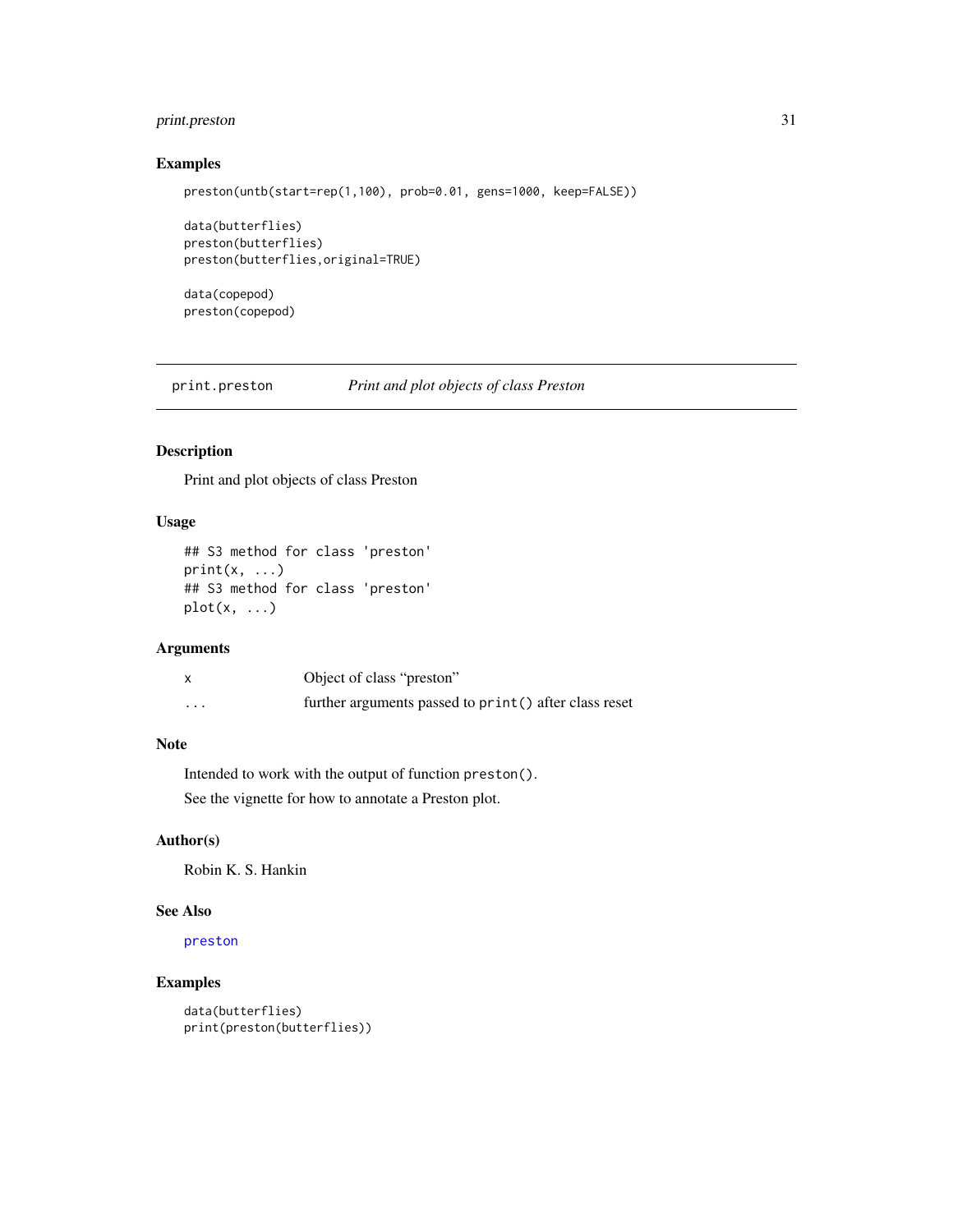<span id="page-31-0"></span>Print method for summary objects

### Usage

```
## S3 method for class 'summary.count'
print(x, \ldots)
```
### Arguments

| x                    | Object of class "summary.count"    |
|----------------------|------------------------------------|
| $\ddot{\phantom{0}}$ | extra arguments, currently ignored |

### Author(s)

Robin K. S. Hankin

### Examples

```
data(butterflies)
summary(butterflies)
```
<span id="page-31-1"></span>rand.neutral *Random neutral ecosystem*

### Description

Given the size of the metacommunity  $J$ , and the fundamental biodiversity number  $\theta$ , generate an object of class count using a stochcastic mechanism consistent with the neutral theory.

### Usage

rand.neutral(J, theta=NULL, prob.of.mutate=NULL, string = NULL, pad = FALSE)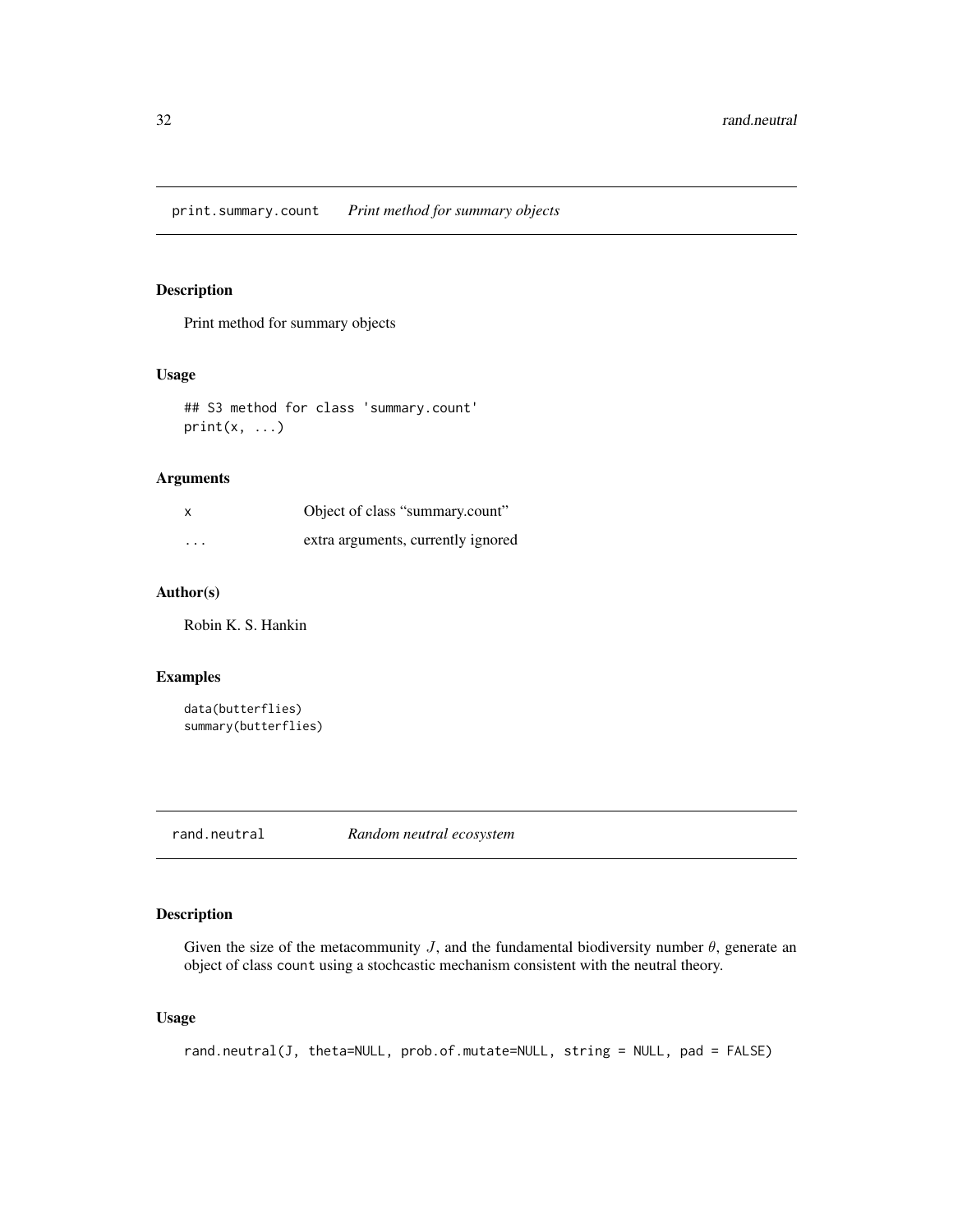#### <span id="page-32-0"></span>rand.neutral 33

#### Arguments

| .T     | Size of metacommunity                                                                                                                                                                                                                                                                                           |
|--------|-----------------------------------------------------------------------------------------------------------------------------------------------------------------------------------------------------------------------------------------------------------------------------------------------------------------|
| theta  | Fundamental biodiversity number $\theta$ . User must supply exactly one of the ta and<br>prob.of.mutate.                                                                                                                                                                                                        |
|        | prob. of . mutate Probability of mutation $\nu$ : $\theta = 2J\nu$ .                                                                                                                                                                                                                                            |
| string | String to add to species names. By default (ie string being NULL), species are<br>named "1", "2", Argument string supplies a prefix for these species names;<br>a good one to use is "spp.". This argument is useful because printing a count<br>object can be confusing if the species names are all integers. |
| pad    | Boolean, with default FALSE meaning to return a count object having only ex-<br>tant species, and TRUE meaning to pad the count with extinct species to J species.<br>Use this when a vector of length J is required consistently (see examples sec-<br>tion).                                                  |

#### Details

Uses the simulation method on page 289 of Hubbell (2001).

### Note

If pad is TRUE, and you set string to "extinct", things will break.

### Author(s)

Robin K. S. Hankin

### References

S. P. Hubbell 2001. "The Unified Neutral Theory of Biodiversity". Princeton University Press.

#### See Also

[untb](#page-40-1)

```
rand.neutral(1000, 9)
rand.neutral(1000, 9, string="spp.")
data(butterflies)
rand.neutral(no.of.ind(butterflies), optimal.theta(butterflies),string="spp.")
```

```
# what is the distribution of abundance of the second ranked species if
# J=10, theta=0.7?
plot(table(replicate(100,rand.neutral(10,theta=0.7,pad=TRUE)[2])))
```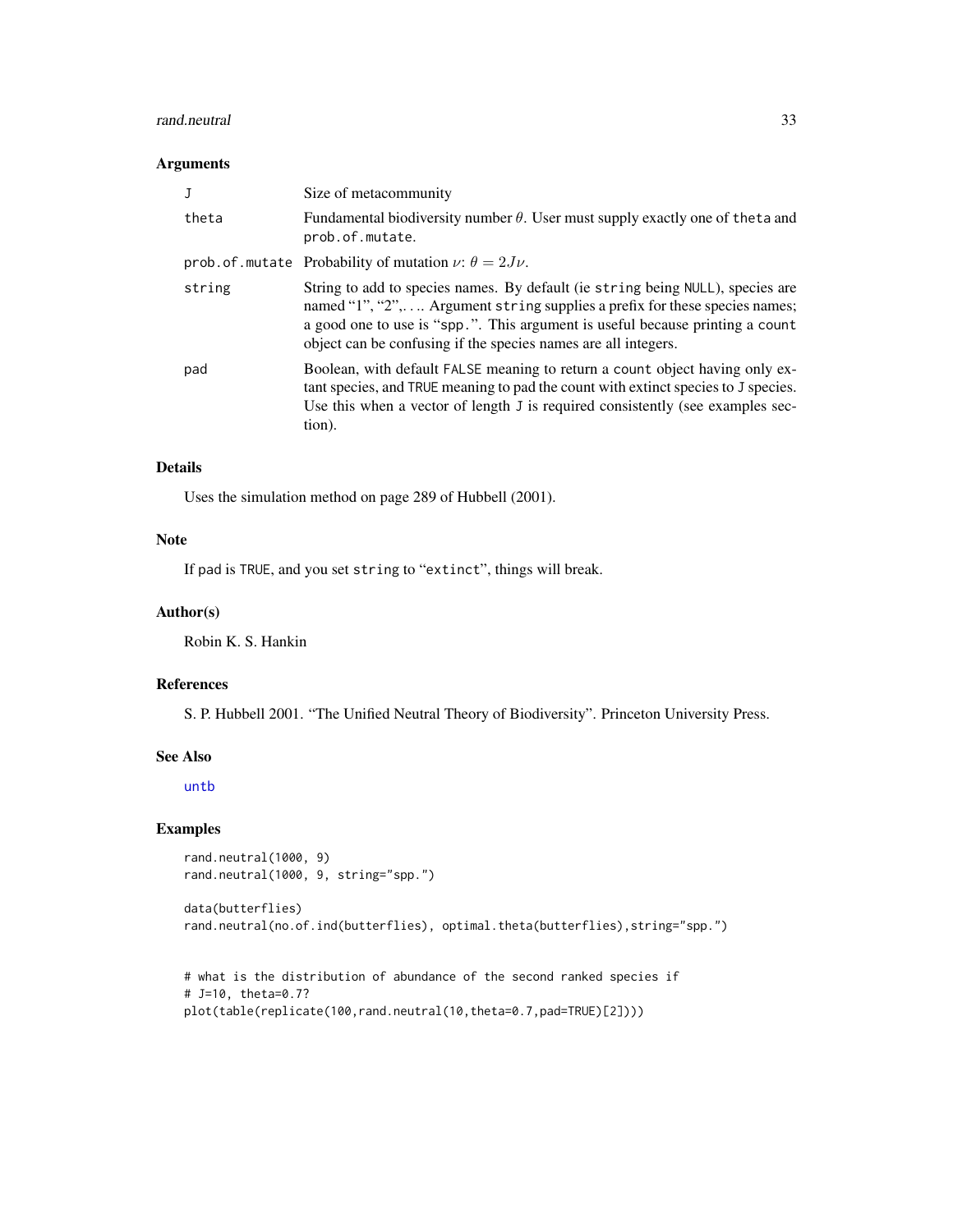<span id="page-33-0"></span>

Species counts in the North Atlantic

### Usage

data(sahfos)

### References

Warner AJ and Hays GC 1994. "Sampling by the Continuous Plankton Recorder Survey". *Progress in Oceanography*, 34: 237-256

### Examples

data(sahfos) preston(sahfos)

saunders *Dataset due to Saunders*

#### Description

A dataframe showing species inventories for a kelp holdfast (saunders) including a Boolean flag indicating whether the holdfast was in a sheltered or exposed location.

Also two data frames, one for the 20 exposed holdfasts (saunders.exposed) and one for the 20 sheltered holdfasts (saunders.sheltered).

Also three count objects, giving counts for all organisms (saunders.tot), all those from exposed locations (saunders.exposed.tot), and all those from sheltered locations only (saunders.sheltered.tot).

#### Usage

data(saunders)

### Format

Dataset saunders is a dataframe with 40 observations on 177 variables. Each row corresponds to a holdfast. The first column is Boolean, indicating whether or not that holdfast was exposed (TRUE) or sheltered (FALSE). The other columns show species abundances for each of 176 species.

Summary datasets saunders.sheltered.tot, saunders.exposed.tot, and saunders.tot are objects of class count that are the species abundance for sheltered holdfasts, exposed holdfasts, and the entire dataset.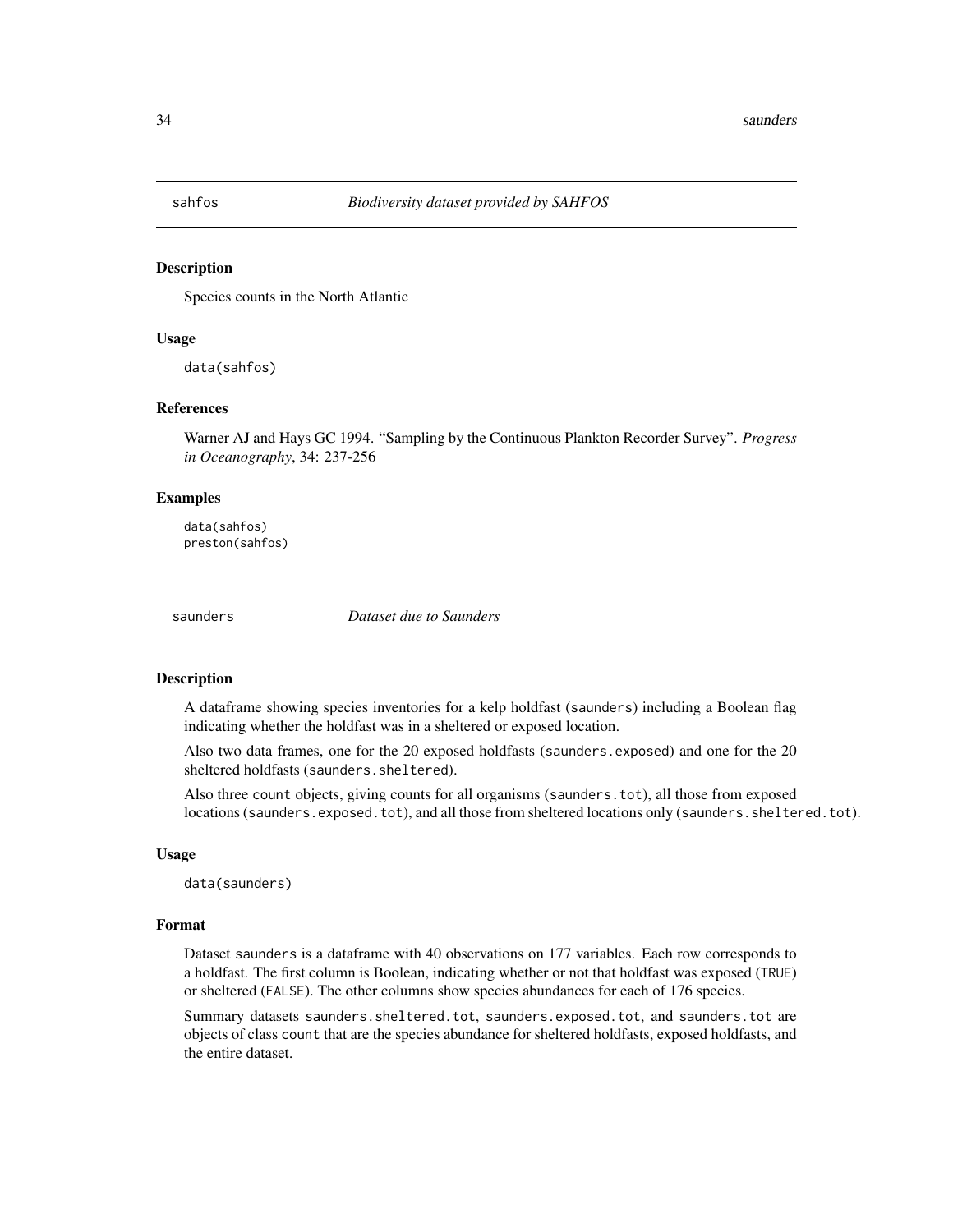#### <span id="page-34-0"></span>saunders 35

The user will probably be most interested in saunders. sheltered and saunders. exposed, which are the **transpose** of the appropriate rows of saunders. Thus these dataframes have 176 rows, one per species and 20 rows, one per holdfast.

### Details

Kelp are large seaweeds classified in kingdom Chromista. Kelp grows in shallow oceans in kelp forests.

The holdfast is a root-like structure that anchors the kelp to the ocean floor. Fauna inhabiting kelp holdfasts, being "incredibly diverse" (Anderson et al 2005), are often used as indicators of environmental change.

The data was collected in New Zealand, from eight sites along the Leigh coastline from north of Leigh Harbour down to the southern end of Kawau Island (a stretch of roughly 20 km). Four sites were wave-exposed, four were sheltered (although two of the latter were arguably quite tidallydominated). Each site had a spatial extent of roughly one hectare. They were collected from 5 - 10 November, 2003.

The saunders dataset must be arranged as it is because if it were transposed, the first row would be the (nonsensical) observation  $c(T, T, \ldots, T, F, \ldots, F)$ .

#### Note

It is not entirely obvious how to derive the summary datasets from the saunders dataframe. Use function extractor() for this.

#### Source

Data supplied by Justine Saunders

### References

- J. Saunders 2007. "Biodiversity of kelp holdfasts" (provisional title). PhD thesis (in preparation); School of Geography and Environmental Sciences, The University of Auckland
- M. J. Anderson and others 2005. "Consistency and variation in kelp holdfast assemblages: Spatial patterns of biodiversity for the major phyla at different taxonomic resolutions". *Journal of Experimental Marine Biology and Ecology*. Volume 320, pages 35-56

#### See Also

#### [extractor](#page-14-1)

#### Examples

```
data(saunders)
plot(saunders.sheltered.tot, uncertainty=TRUE, n=1)
preston(saunders.tot)
```
optimal.params.sloss(saunders.exposed)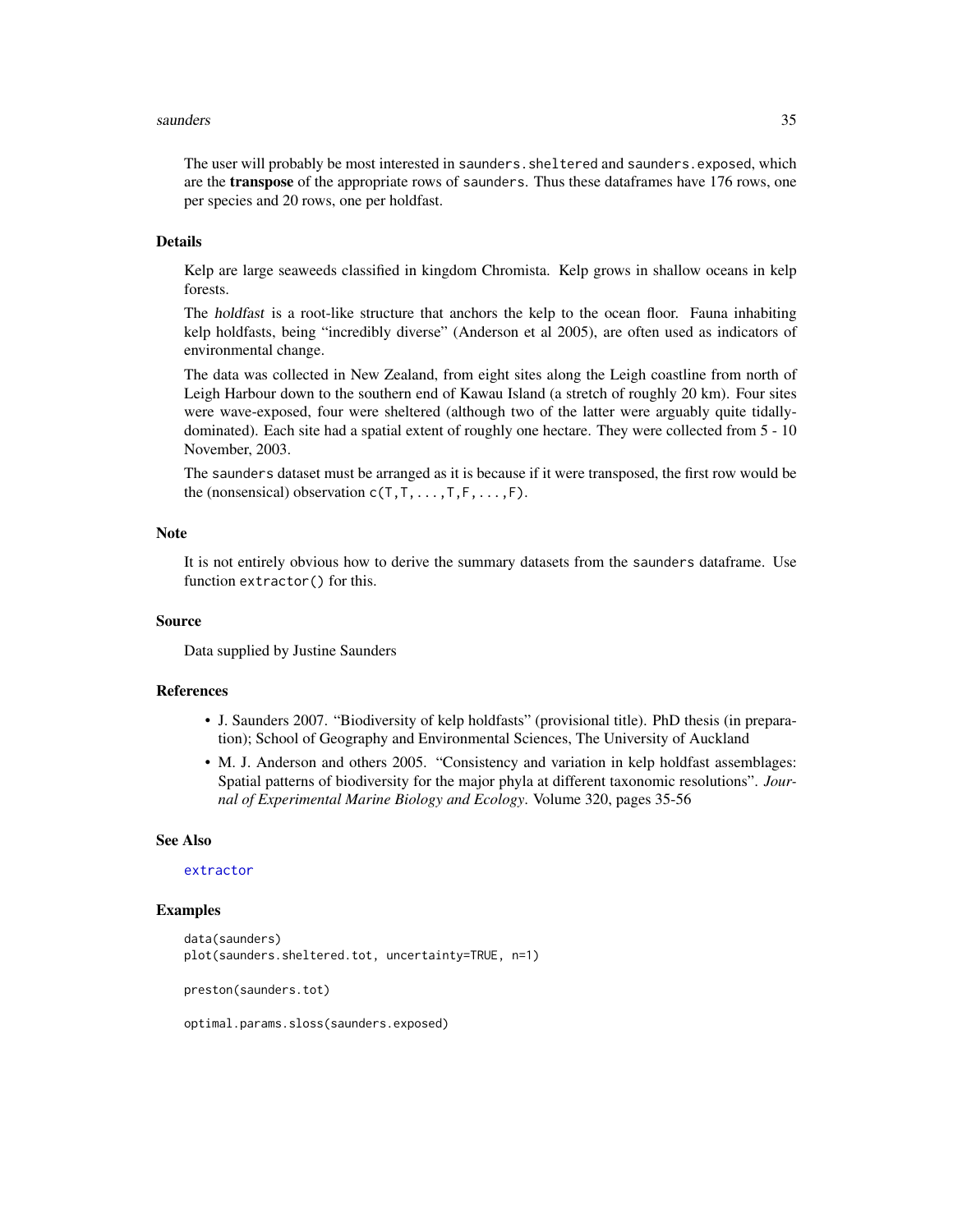<span id="page-35-0"></span>

Simpson's diversity index

#### Usage

simpson(x, with.replacement=FALSE)

### Arguments

x Ecosystem vector; coerced to class count with.replacement Boolean, with default FALSE meaning to sample without replacement; see details section

#### Details

Returns the Simpson index  $D$ : the probability that two randomly sampled individuals belong to different species.

There is some confusion as to the precise definition: some authors specify that the two individuals are necessarily distinct (ie sampling without replacement), and some do not.

Simpson (1949) assumed sampling without replacement and gave

$$
1 - \frac{\sum_{i=1}^{S} n_i (n_i - 1)}{J(J-1)}
$$

in our notation.

He and Hu (2005) assumed sampling with replacement:

$$
1 - \frac{\sum_{i=1}^{S} n_i^2}{J^2}.
$$

The difference is largely academic but is most pronounced when many species occur with low counts (ie close to 1).

#### Author(s)

Robin K. S. Hankin

### References

- S. P. Hubbell 2001. "The Unified Neutral Theory of Biodiversity". Princeton University Press.
- F. He and X.-S. Hu 2005. "Hubbell's Fundamental Biodiversity Parameter and the Simpson Diversity Index". *Ecology Letters*, volume 8, pp386-390. doi: 10.1111/j.1461-0248.2005.00729.x
- E. H. Simpson 1949. "Measurement of diversity", *Nature*, volume 163, p688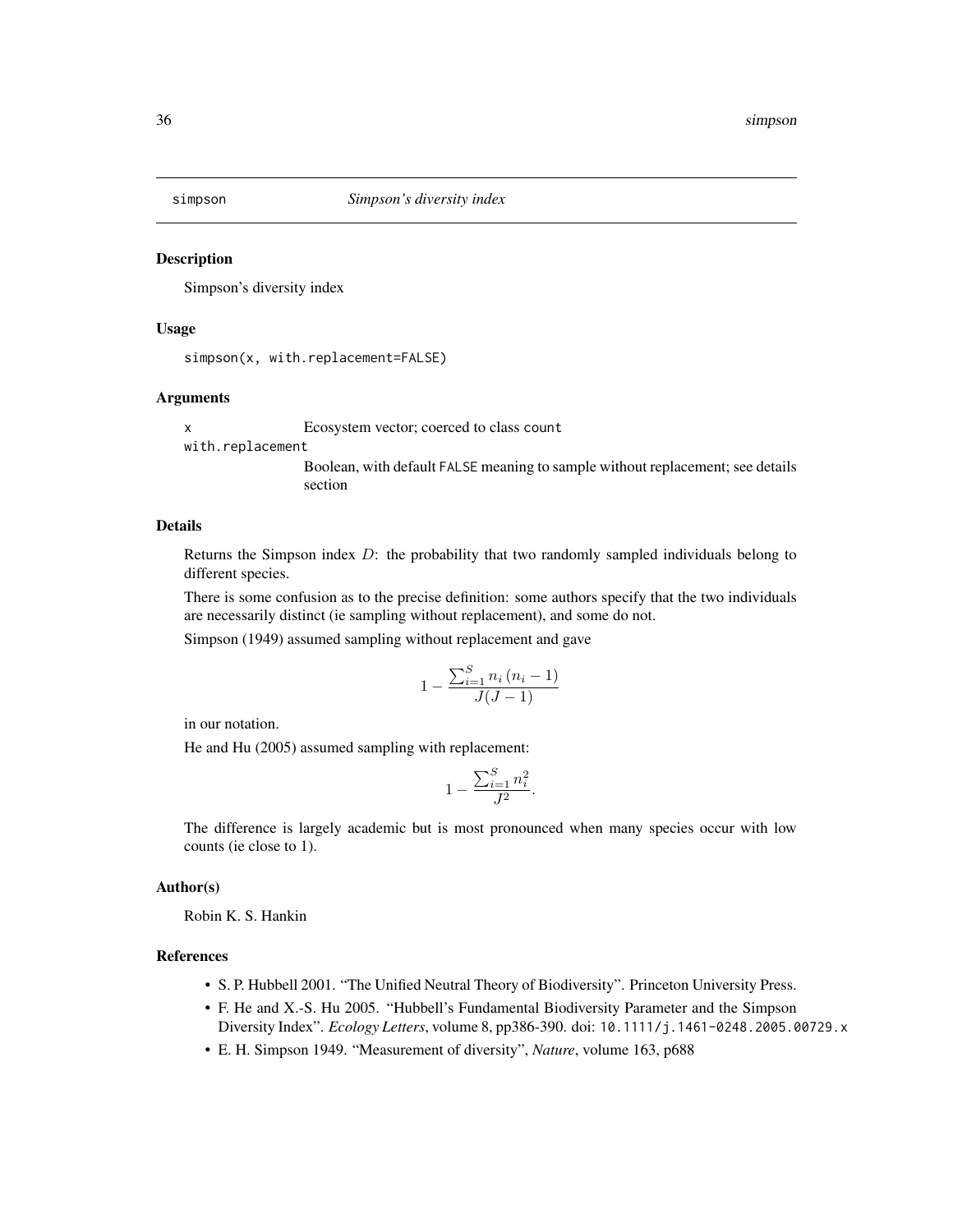<span id="page-36-0"></span>species.count 37

### See Also

[preston](#page-28-1)

### Examples

data(butterflies)

```
D <- simpson(butterflies)
theta <- optimal.prob(butterflies)*2*no.of.ind(butterflies)
# compare theta with D/(1-D) (should be roughly equal; see He & Hu 2005):
theta
D/(1-D)
# Second argument pedantic in practice.
# Mostly, the difference is small:
simpson(butterflies,FALSE) - simpson(butterflies,TRUE)
# Most extreme example:
x \leftarrow \text{count}(c(1,1))simpson(x,TRUE)
simpson(x,FALSE)
```
species.count *Ecosystem diagnostics for output of untb()*

#### Description

Provides ecosystem diagnostics of species count datasets (species counts and species tables), useful for the output of untb()

#### Usage

```
species.count(x)
species.table(x)
```
#### Arguments

x An integer matrix whose rows are integers representing the individuals' species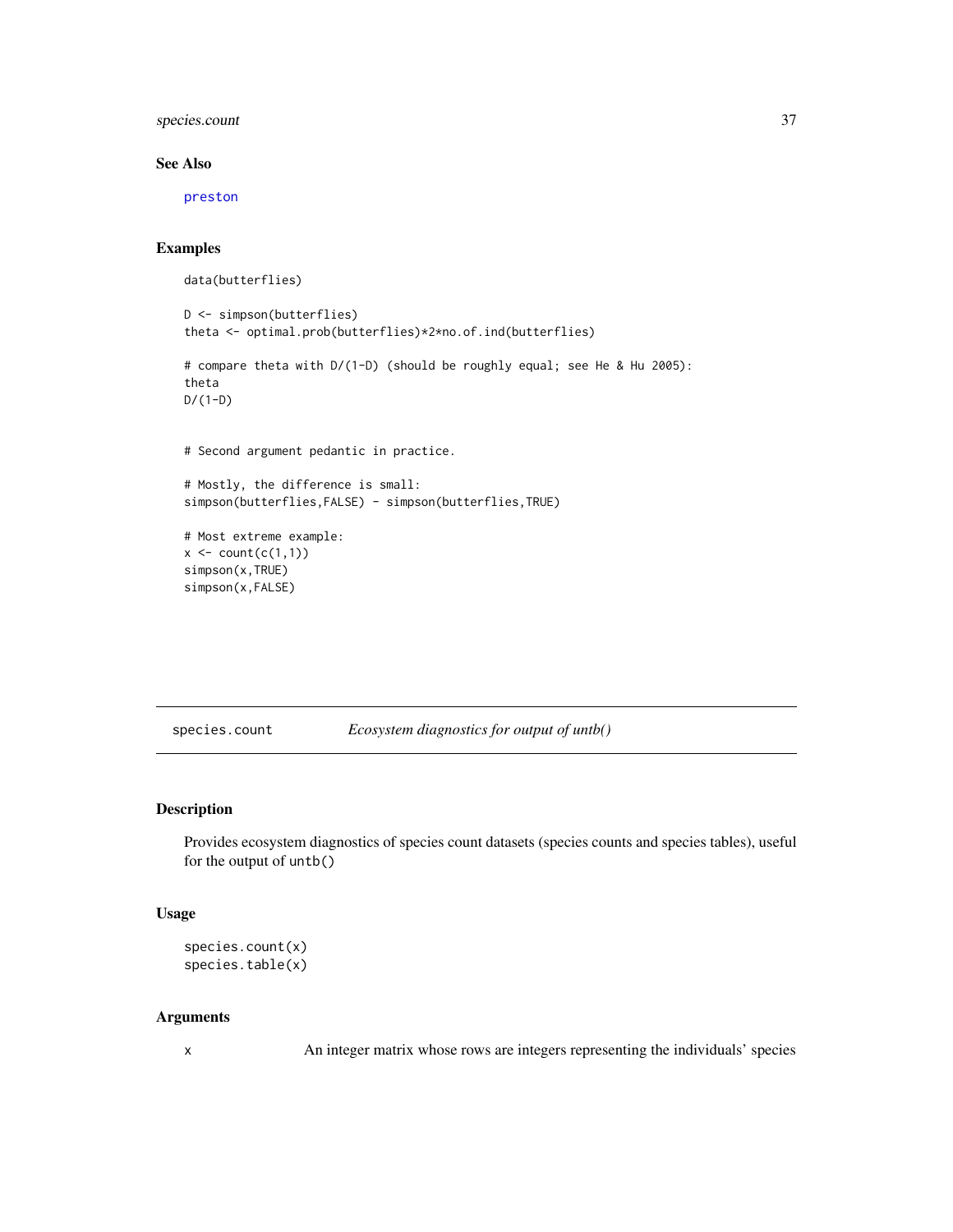### <span id="page-37-0"></span>Details

These functions takes a matrix argument, which is interpreted as the output of  $until, k$ eep=TRUE).

Function species.count() returns the total number of species present in each row (ie at each timestep).

Function species.table() returns a matrix M where  $M[i, j]$  column of the matrix is the abundance of species  $j$  at time i.

### Author(s)

Robin K. S. Hankin

#### See Also

[preston](#page-28-1)

### Examples

a <- untb(start=rep(1,50), prob=0.01, gens=2000, keep=TRUE)

```
plot(species.count(a),type="b")
matplot(species.table(a),type="l",lty=1)
```

```
jj <- a[2000,]print(jj)
as.count(jj)
```

| spitale |      |  | Counts of diatom species in springs of the Adamello-Brenta Nature |  |
|---------|------|--|-------------------------------------------------------------------|--|
|         | Park |  |                                                                   |  |

### Description

A dataset due to Spitale and Cantonati comprising abundances of different species of diatoms

#### Usage

```
data(spitale)
```
### Format

A count object

#### Source

Data kindly provided by Daniel Spitale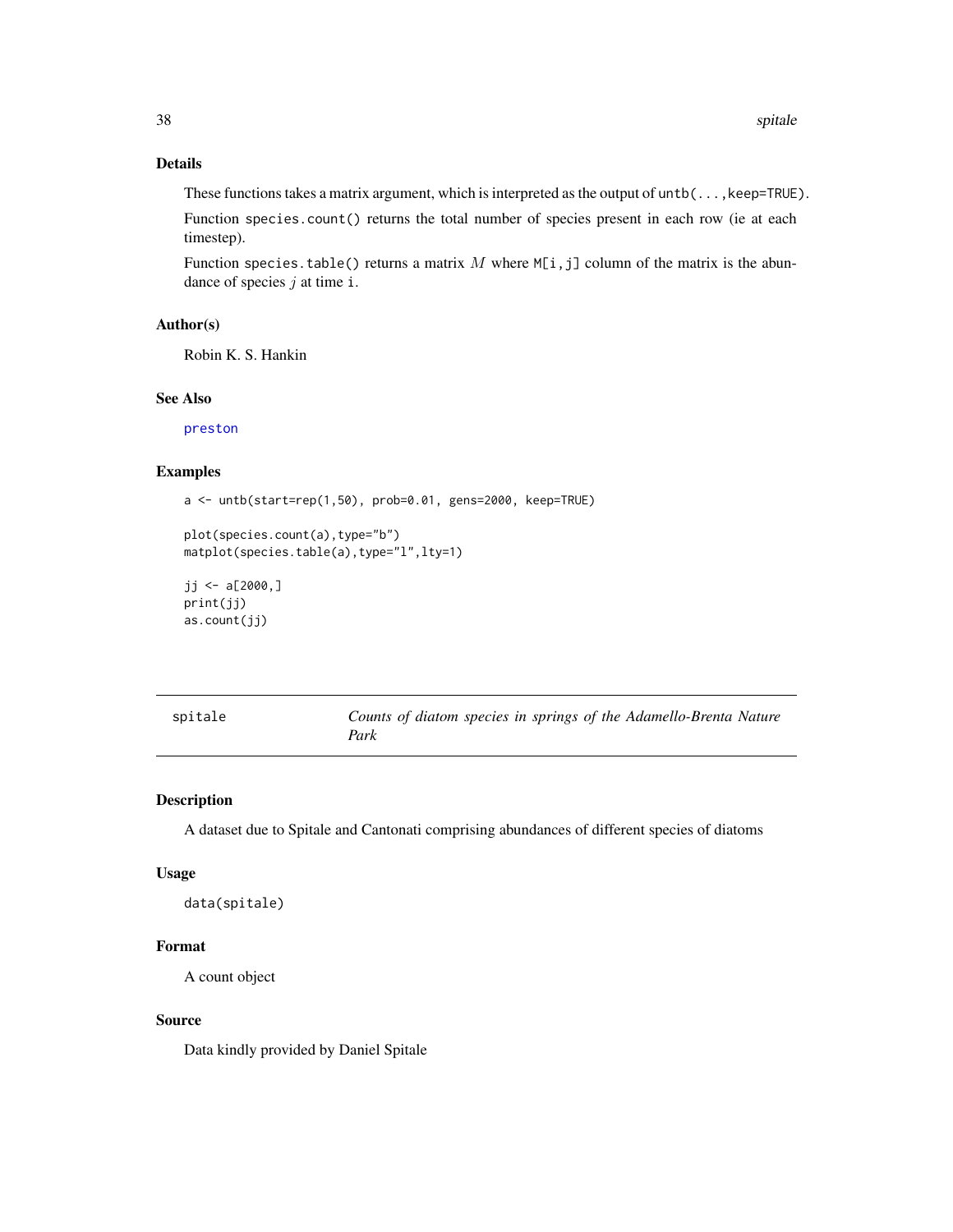### <span id="page-38-0"></span>summary.count 39

### References

D. Spitale and M. Cantonati 2011. "Understanding the natural variability of diatom assemblages in springs of the Adamello-Brenta Nature Park (south-eastern Alps) on a temporal scale". *Fundamental Applied Limnology* volume 179/2, pp137–149

### Examples

data(spitale) summary(spitale)

summary.count *Summary methods for count and census objects*

#### Description

Summary methods for count and census objects

#### Usage

```
## S3 method for class 'count'
summary(object, ...)
## S3 method for class 'census'
summary(object, ...)
```
### Arguments

| object                  | Ecosystem object coerced to class count |
|-------------------------|-----------------------------------------|
| $\cdot$ $\cdot$ $\cdot$ | Further arguments, currently ignored    |

### Details

Prints a summary of an ecosystem object.

### Author(s)

Robin K. S. Hankin

### See Also

[phi](#page-26-1)

### Examples

data(ostracod) summary(ostracod)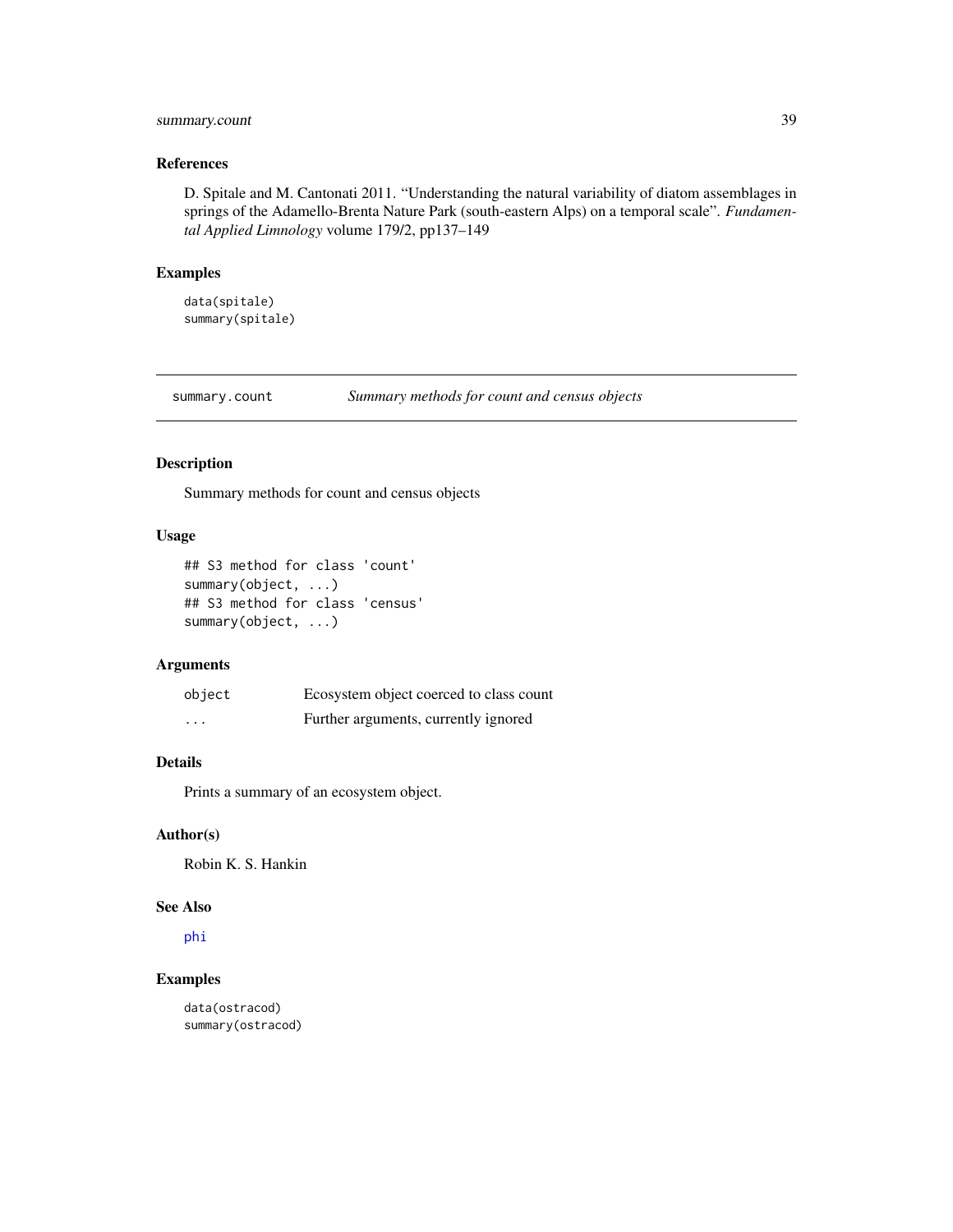<span id="page-39-0"></span>

Determines the posterior probability and likelihood for theta, given a count object

#### Usage

```
theta.prob(theta, x=NULL, give.log=TRUE)
theta.likelihood(theta, x=NULL, S=NULL, J=NULL, give.log=TRUE)
```
#### Arguments

| theta        | biodiversity parameter                                                                                                                                                                                                         |
|--------------|--------------------------------------------------------------------------------------------------------------------------------------------------------------------------------------------------------------------------------|
| $\mathsf{x}$ | object of class count or census                                                                                                                                                                                                |
| give.log     | Boolean, with FALSE meaning to return the value, and default TRUE meaning to<br>return the (natural) logarithm of the value                                                                                                    |
| S. J         | In function the ta. likelihood(), the number of individuals $(J)$ and number of<br>species $(S)$ in the ecosystem, if x is not supplied. These arguments are provided<br>so that x need not be specified if S and J are known. |

#### Details

The formula was originally given by Ewens (1972) and is shown on page 122 of Hubbell (2001):

$$
\frac{J!\theta^S}{1^{\phi_1}2^{\phi_2}\dots J^{\phi_J}\phi_1!\phi_2!\dots\phi_J!\prod_{k=1}^J\left(\theta+k-1\right)}.
$$

The likelihood is thus given by

$$
\frac{\theta^S}{\prod_{k=1}^J\left(\theta+k-1\right)}.
$$

Etienne observes that the denominator is equivalent to a Pochhammer symbol  $(\theta)_J$ , so is thus readily evaluated as  $\Gamma(\theta + J)/\Gamma(\theta)$  (Abramowitz and Stegun 1965, equation 6.1.22).

#### **Note**

If estimating theta, use theta.likelihood() rather than theta.probability() because the former function generally executes **much** faster: the latter calculates a factor that is independent of theta.

The likelihood function  $L(\theta)$  is any function of  $\theta$  proportional, for fixed observation z, to the probability density  $f(z, \theta)$ . There is thus a slight notational inaccuracy in speaking of "the" likelihood function which is defined only up to a multiplicative constant. Note also that the "support" function is usually defined as a likelihood function with maximum value 1 (at the maximum likelihood estimator for  $\theta$ ). This is not easy to determine analytically for  $J > 5$ .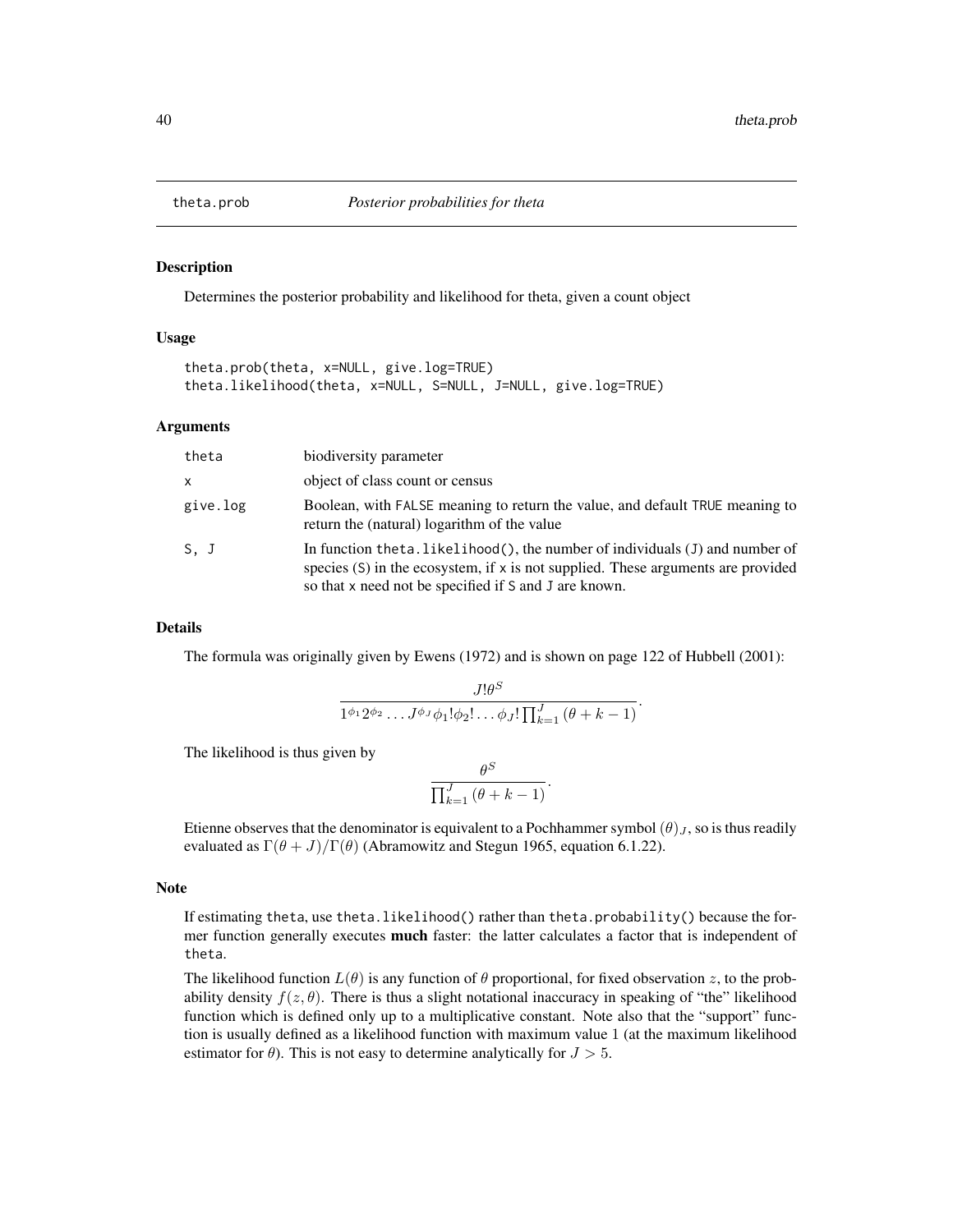<span id="page-40-0"></span>Note that S is a sufficient statistic for  $\theta$ .

Function theta.prob() does not give a PDF for  $\theta$  (so, for example, integrating over the real line does not give unity). The PDF is over partitions of  $J$ ; an example is given below.

Function theta.prob() requires a count object (as opposed to theta.likelihood(), for which  $J$ and  $S$  are sufficient) because it needs to call phi().

### Author(s)

Robin K. S. Hankin

### References

- S. P. Hubbell 2001. "The Unified Neutral Theory of Biodiversity", Princeton University Press.
- W. J. Ewens 1972. "The sampling theory of selectively neutral alleles", *Theoretical Population Biology*, 3:87–112
- M. Abramowitz and I. A. Stegun 1965. *Handbook of Mathematical Functions*, New York: Dover

### See Also

[phi](#page-26-1), [optimal.prob](#page-25-2)

#### Examples

```
theta.prob(1,rand.neutral(15,theta=2))
```

```
gg <- as.count(c(rep("a",10),rep("b",3),letters[5:9]))
theta.likelihood(theta=2,gg)
```
optimize(f=theta.likelihood,interval=c(0,100),maximum=TRUE,x=gg)

## An example showing that theta.prob() is indeed a PMF:

```
a <- count(c(dogs=3,pigs=3,hogs=2,crabs=1,bugs=1,bats=1))
x <- partitions::parts(no.of.ind(a))
f \leftarrow function(x) {\text{theta}, prob(the} \text{theta}=1.123, extant(count(x)), give.log=FALSE)}sum(\text{apply}(x,2,f)) ## should be one exactly.
```
<span id="page-40-1"></span>

untb *Ecological drift simulation under the Unified Neutral Theory of Biodiversity*

### Description

Simulates ecological drift under the UNTB. Function untb() carries out the simulation; function select() carries out a single generational step.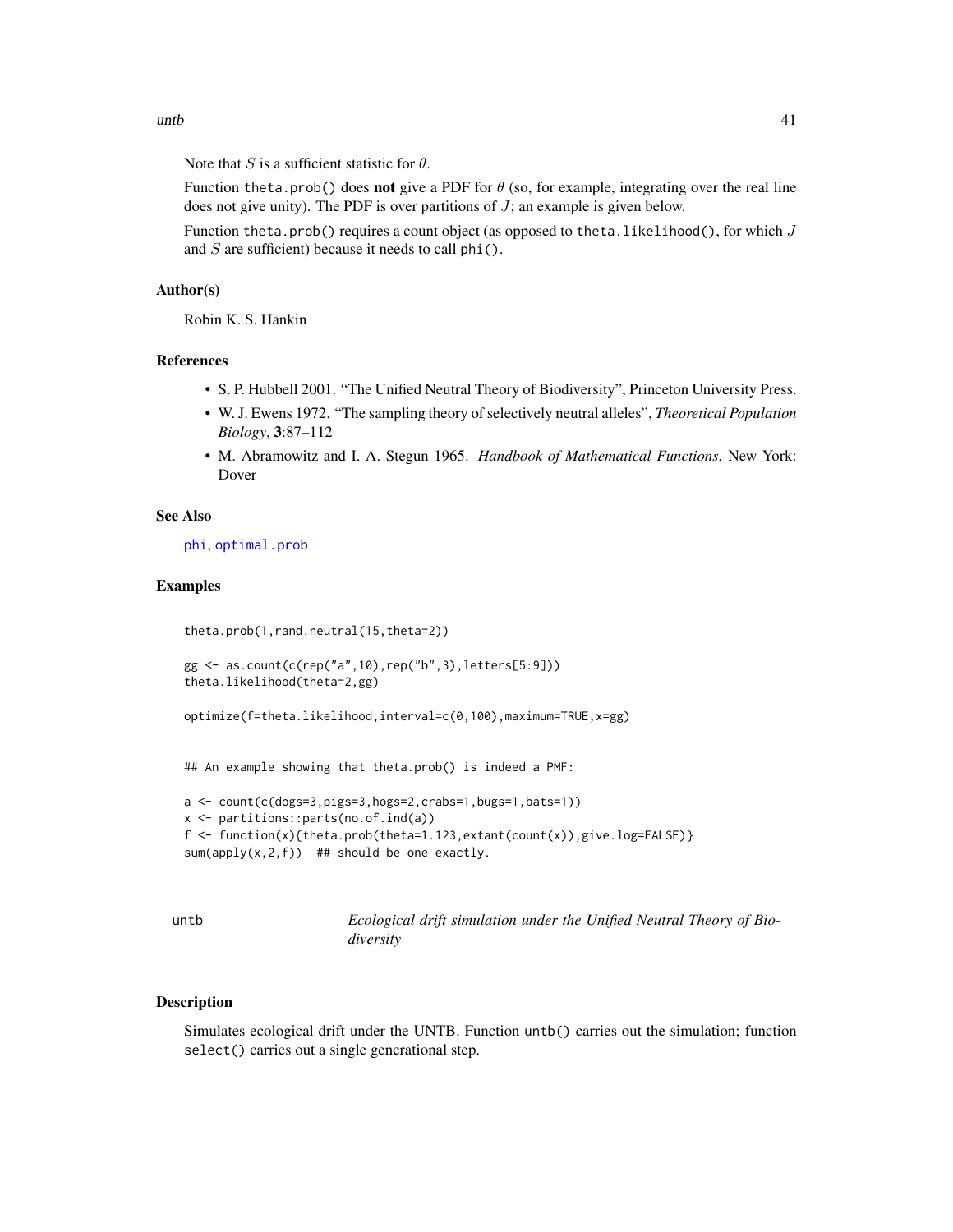### Usage

```
untb(start, prob=0, D=1, gens=150, keep=FALSE, meta=NULL)
select(a, D=length(a), prob=0, meta=NULL)
select.mutate(a, D=length(a), prob.of.mutate=0)
select.immigrate(a, D=length(a), prob.of.immigrate=0, meta)
```
### Arguments

| Starting ecosystem; coerced to class census. Usually, pass an object of class                                                                                                                                                                                                                                                                                                                                                                                                             |
|-------------------------------------------------------------------------------------------------------------------------------------------------------------------------------------------------------------------------------------------------------------------------------------------------------------------------------------------------------------------------------------------------------------------------------------------------------------------------------------------|
| count; see examples. To start with a monoculture of size 10, use start=rep(1,10)                                                                                                                                                                                                                                                                                                                                                                                                          |
| and to use start= $1:10$ .                                                                                                                                                                                                                                                                                                                                                                                                                                                                |
| prob, prob.of.immigrate, prob.of.mutate                                                                                                                                                                                                                                                                                                                                                                                                                                                   |
| Probability of "new" organism not being a descendent of an existing individual                                                                                                                                                                                                                                                                                                                                                                                                            |
| Number of organisms that die in each timestep                                                                                                                                                                                                                                                                                                                                                                                                                                             |
| Number of generations to simulate                                                                                                                                                                                                                                                                                                                                                                                                                                                         |
| In function untb() Boolean with default FALSE meaning to return the system at<br>the end of the simulation and TRUE meaning to return a matrix whose rows are<br>the ecosystem at successive times                                                                                                                                                                                                                                                                                        |
| In function untb(), the metacommunity; coerced to a count object. Default of<br>NULL means to use a "greedy" system in which every mutation gives rise to a<br>new, previously unencountered species. This would correspond to an infinitely<br>large, infinitely diverse, Hubbellian ecosystem (which is not too ridiculous an<br>assumption for a small island near a large diverse mainland).<br>In function select. immigrate(), a simplified representation of a metacommu-<br>nity. |
|                                                                                                                                                                                                                                                                                                                                                                                                                                                                                           |

### Details

Functions select.immigrate() and select.mutate() are not really intended for the end user; they use computationally efficient (and opaque) integer arithmetic.

#### Author(s)

Robin K. S. Hankin

### References

S. P. Hubbell 2001. "The Unified Neutral Theory of Biodiversity". Princeton University Press.

```
data(butterflies)
untb(start=butterflies, prob=0, gens=100)
a <- untb(start=1:10,prob=0.005, gens=1000,keep=TRUE)
plot(species.count(a),type="b")
matplot(species.table(a),type="l",lty=1)
```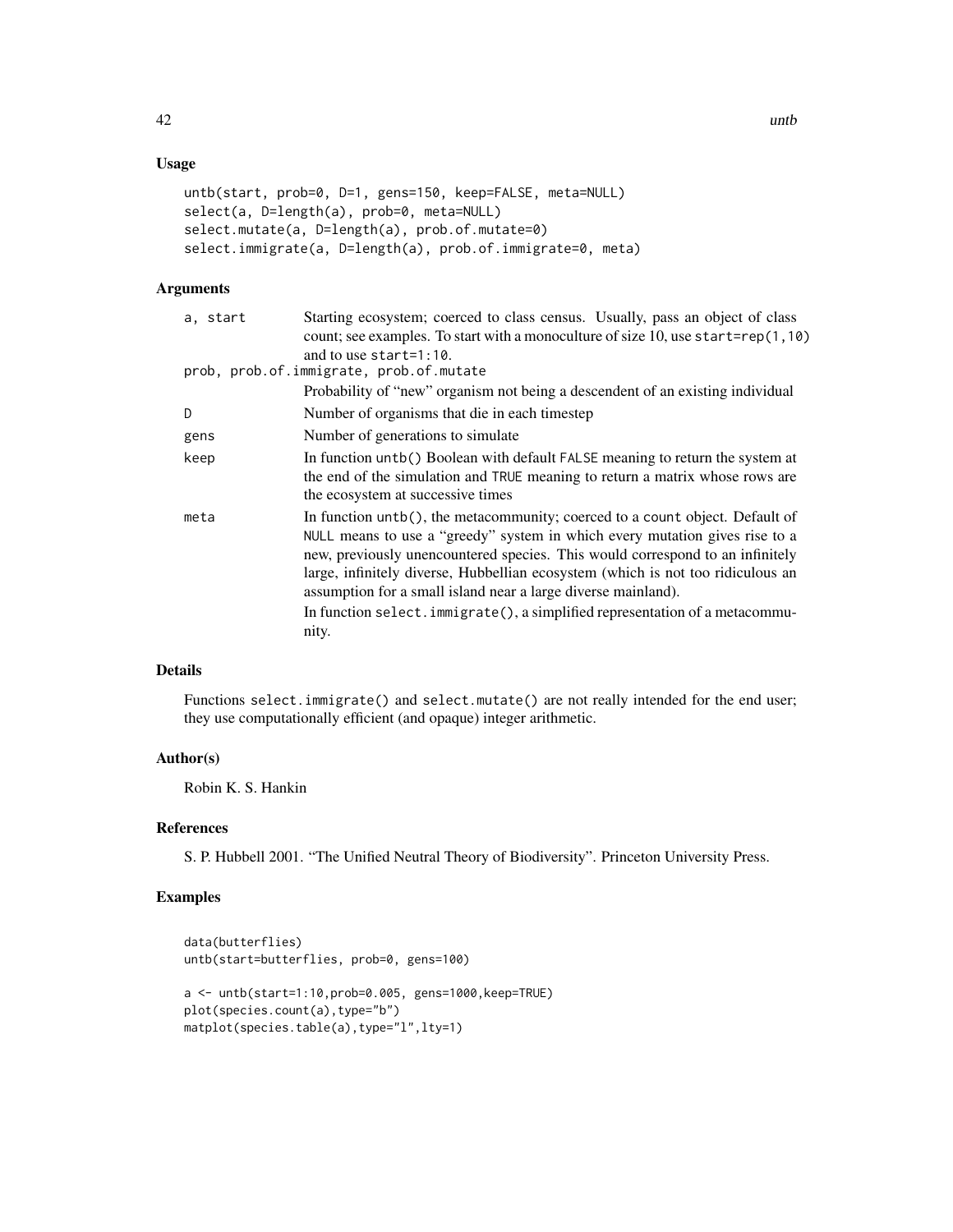<span id="page-42-0"></span>

Various functions from Vallade and Houchmandzadeh (2003), dealing with analytical solutions of a neutral model of biodiversity

### Usage

```
vallade.eqn5(JM, theta, k)
vallade.eqn7(JM, theta)
vallade.eqn12(J, omega, m, n)
vallade.eqn14(J, theta, m, n)
vallade.eqn16(J, theta, mu)
vallade.eqn17(mu, theta, omega, give=FALSE)
```
### Arguments

| J, JM | Size of the community and metacommunity respectively                                                                                                                                                          |
|-------|---------------------------------------------------------------------------------------------------------------------------------------------------------------------------------------------------------------|
| theta | Biodiversity number $\theta = (J_M - 1)\nu/(1 - \nu)$ as discussed in equation 6                                                                                                                              |
| k,n   | Abundance                                                                                                                                                                                                     |
| omega | Relative abundance $\omega = k/J_M$                                                                                                                                                                           |
| m     | Immigration probability                                                                                                                                                                                       |
| mu    | Scaled immigration probability $\mu = (J - 1)m/(1 - m)$                                                                                                                                                       |
| give  | In function vallade.eqn17(), Boolean with default FALSE meaning to return<br>the numerical value of the integral and TRUE meaning to return the entire output<br>of integrate() including the error estimates |

#### Details

Notation follows Vallade and Houchmandzadeh (2003) exactly.

#### Note

Function vallade.eqn16() requires the polynom library, which is not loaded by default. It will not run for  $J > 50$  due to some stack overflow error.

Function vallade.eqn5() is identical to function alonso.eqn6()

### Author(s)

Robin K. S. Hankin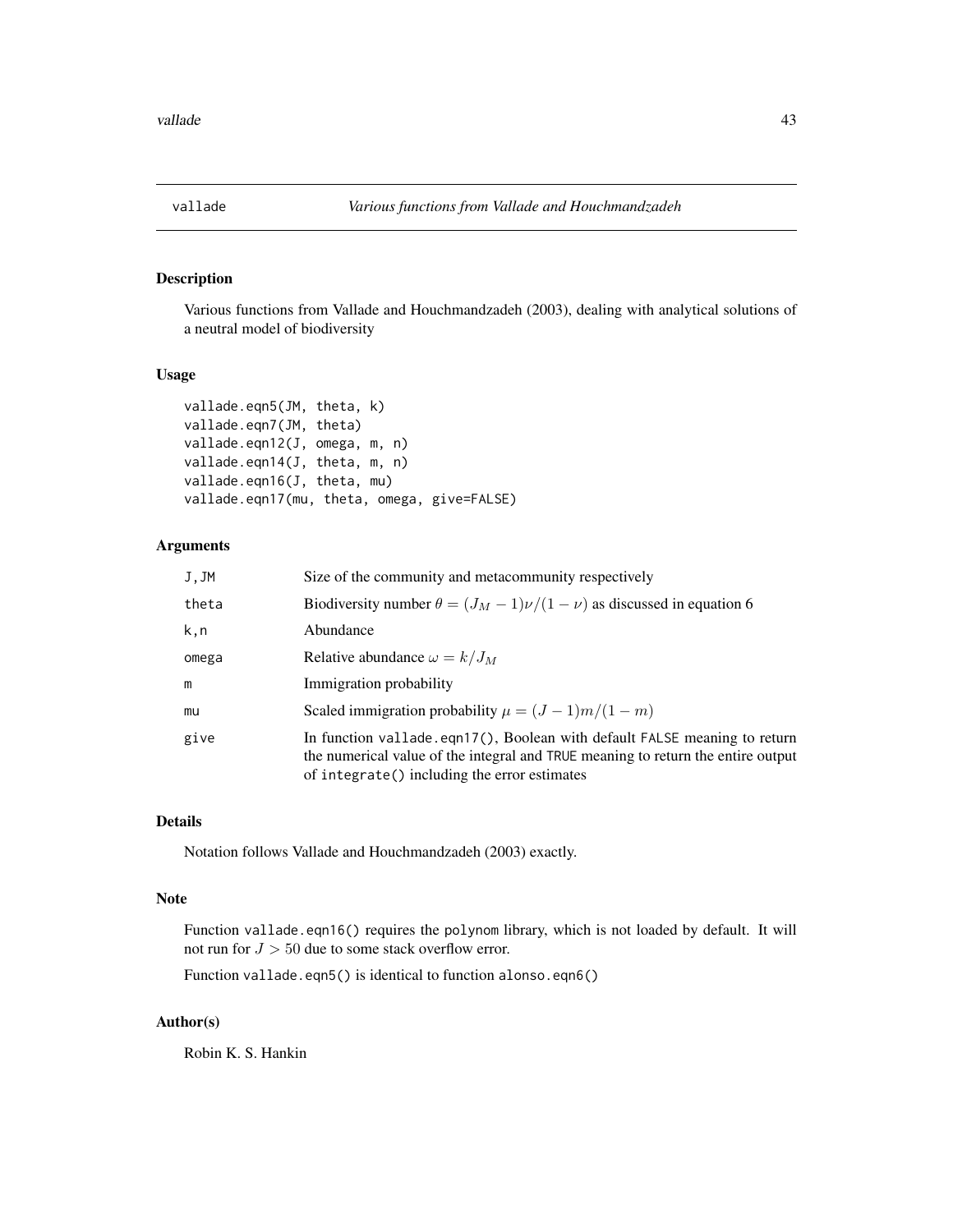#### References

M. Vallade and B. Houchmandzadeh 2003. "Analytical Solution of a Neutral Model of Biodiversity", *Physical Review E*, volume 68. doi: 10.1103/PhysRevE.68.061902

```
# A nice check:
JM <- 100
k \le -1:JMsum(k*vallade.eqn5(JM,theta=5,k)) # should be JM=100 exactly.
```

```
# Now, a replication of Figure 3:
 omega <- seq(from=0.01, to=0.99,len=100)
 f <- function(omega,mu){
   vallade.eqn17(mu,theta=5, omega=omega)
 }
 plot(omega,
 omega*5,type="n",xlim=c(0,1),ylim=c(0,5),
       xlab=expression(omega),
       ylab=expression(omega*g[C](omega)),
       main="Figure 3 of Vallade and Houchmandzadeh")
 points(omega,omega*sapply(omega,f,mu=0.5),type="l")
 points(omega,omega*sapply(omega,f,mu=1),type="l")
 points(omega,omega*sapply(omega,f,mu=2),type="l")
 points(omega,omega*sapply(omega,f,mu=4),type="l")
 points(omega,omega*sapply(omega,f,mu=8),type="l")
 points(omega,omega*sapply(omega,f,mu=16),type="l")
 points(omega,omega*sapply(omega,f,mu=Inf),type="l")
```

```
# Now a discrete version of Figure 3 using equation 14:
J < -100omega \leftarrow (1:J)/Jf \leftarrow function(n, mu)m < - mu/(J-1+mu)vallade.eqn14(J=J, theta=5, m=m, n=n)
 }
plot(omega,omega*0.03,type="n",main="Discrete version of Figure 3 using
   eqn 14")
points(omega,omega*sapply(1:J,f,mu=16))
points(omega,omega*sapply(1:J,f,mu=8))
points(omega,omega*sapply(1:J,f,mu=4))
points(omega,omega*sapply(1:J,f,mu=2))
points(omega,omega*sapply(1:J,f,mu=1))
points(omega,omega*sapply(1:J,f,mu=0.5))
```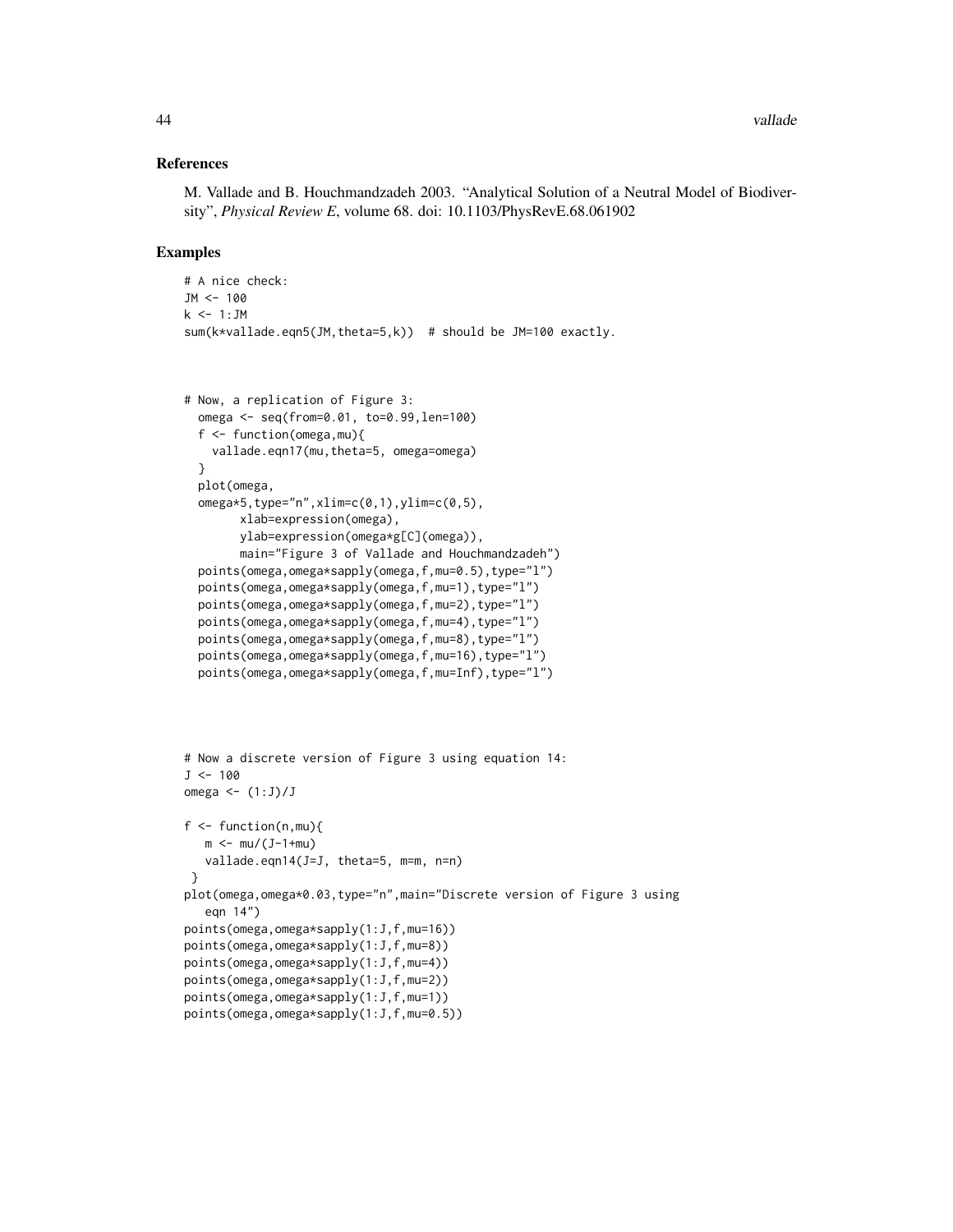<span id="page-44-0"></span>

Given a community size, biodiversity parameter  $\theta$ , and an immigration rate m, returns the expected frequency of species with *n* individuals, for  $0 < n \leq J$ .

#### Usage

volkov(J, params, bins = FALSE, give = FALSE)

#### Arguments

|        | Size of community                                                                                                                                                                                                                       |
|--------|-----------------------------------------------------------------------------------------------------------------------------------------------------------------------------------------------------------------------------------------|
| params | A two-element vector with first element interpreted as theta, the Fundamental<br>biodiversity parameter and the second, m, interpreted as the probability of im-<br>migration. This argument will accept the output of optimal params() |
| bins   | Boolean, with default FALSE meaning to return the expected number of species<br>with $1, 2, \ldots, J$ individuals, and FALSE meaning to return the binned total, using<br>a Preston-like binning system as used in preston()           |
| give   | Boolean, with TRUE meaning to return all the output of integrate(), and de-<br>fault FALSE meaning to return just the value of the integral                                                                                             |

### Value

Returns an object of class "phi".

### Note

The method used is slightly inefficient: the terms to the left of the integral sign [in Volkov's equation 7] are integrated and this is, strictly, unnecessary as it is not a function of  $y$ . However, taking advantage of this fact results in messy code.

### Author(s)

Robin K. S. Hankin

### References

I. Volkov and others 2003. "Neutral theory and relative species abundance in ecology". *Nature*, volume 424, number 28.

#### See Also

[phi](#page-26-1),[preston](#page-28-1)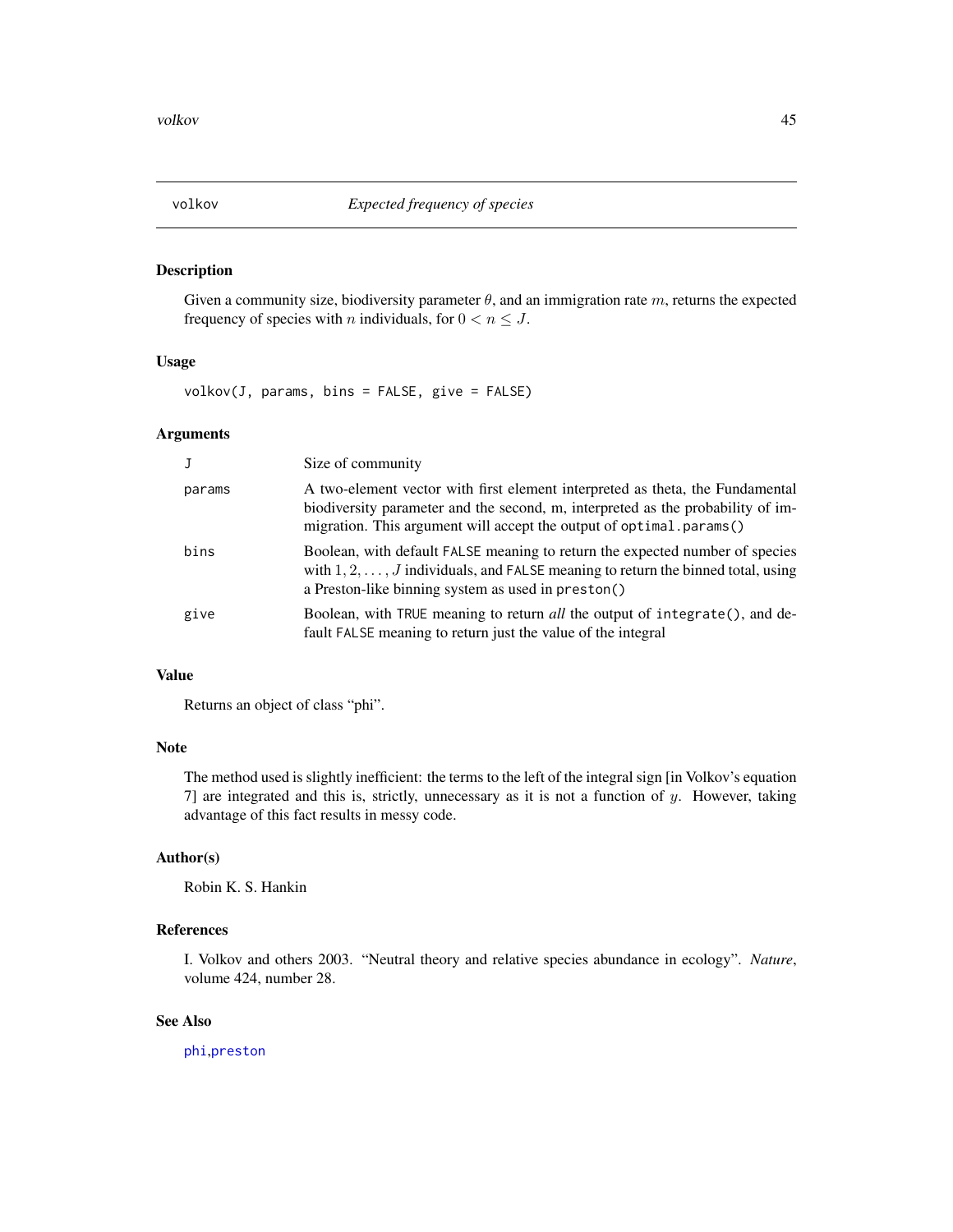#### Examples

```
## Not run:
 volkov(J=21457,c(theta=47.226, m=0.1)) # Example in figure 1
## End(Not run)
volkov(J=20,params=c(theta=1,m=0.4))
data(butterflies)
r <- plot(preston(butterflies,n=9,orig=TRUE))
## Not run: jj <- optimal.params(butterflies) # needs PARI/GP
jj <- c(9.99980936124759, 0.991791987473506)
points(r,volkov(no.of.ind(butterflies), jj, bins=TRUE),type="b")
```
### zsm *Zero sum multinomial distribution as derived by McKane*

### Description

The Zero sum multinomial distribution of species abundances as derived by McKane 2004.

#### Usage

 $z\text{sm}(J, P, m)$ 

### Arguments

| $\Box$ | Size of local community    |
|--------|----------------------------|
| P      | Abundance in metacommunity |
| m      | Probability of immigration |

#### Value

Returns a vector of size J showing the probability of the stationary abundance being  $1, \ldots, J$ .

### Note

The function uses lgamma() to avoid numerical overflow

### Author(s)

Robin K. S. Hankin

<span id="page-45-0"></span>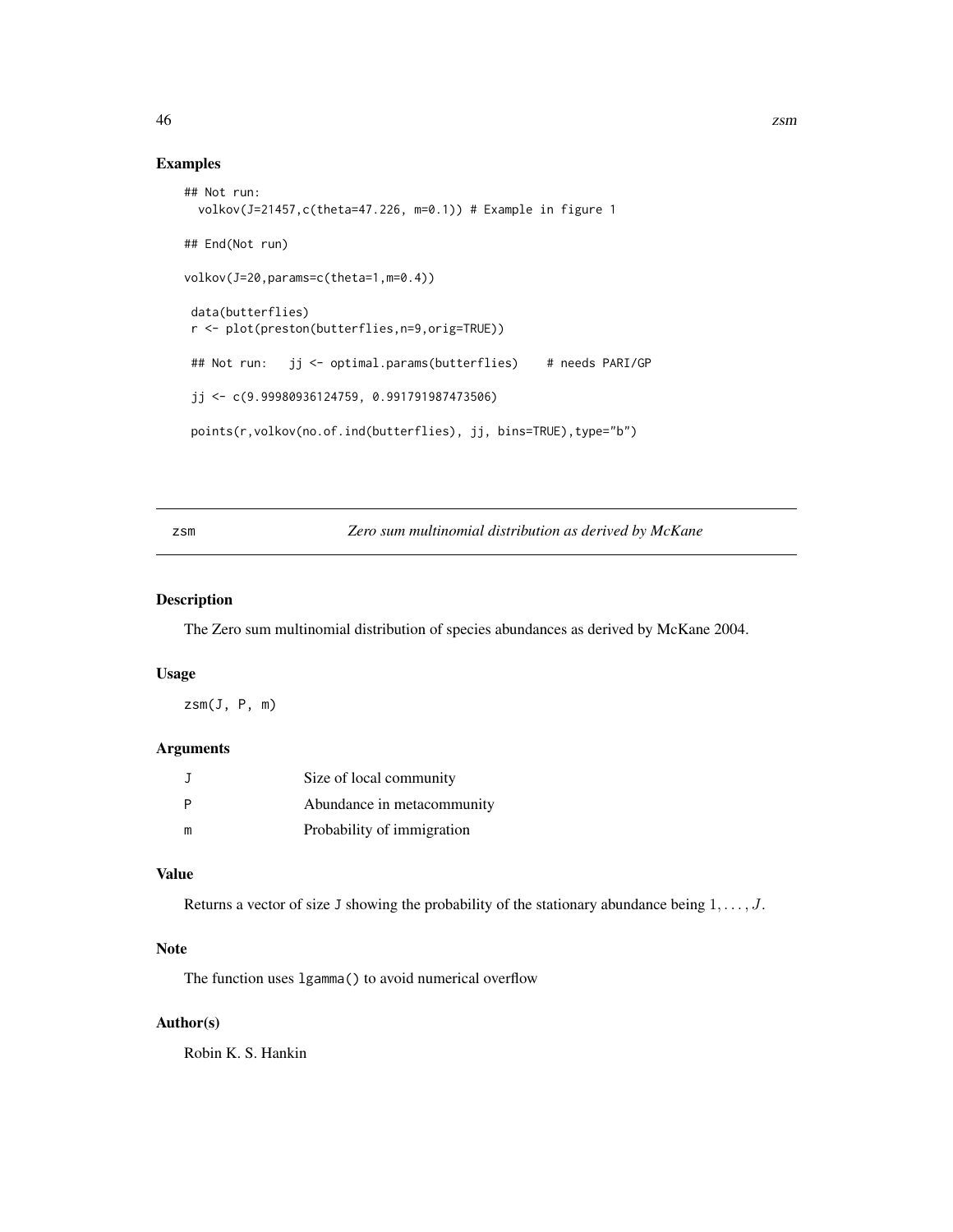#### References

A. J. McKane and others 2004. "Analytic solution of Hubbell's model of local community dynamics". *Theoretical Population Biology* 65:67-73

### Examples

sum(zsm(164,0.1,0.5)) # should be 1

```
# McKane et al 2004: figure 1.
layout(matrix(1:4,2,2))
par(mai=0.2+rep(0,4))
plot(1, type="n", log="y", ylim = c(1e-9, 1), xlim = c(0, 64), xlabel"", ylabel"PS(N)",axes=FALSE,main=expression(J==64))
axis(1,pos=1e-9)
axis(2,pos=0,at=10^(-(0:9)))
segments(64,1e-9,64,1)
segments(60,1e-9,64,1e-9)
f <- function(P){points(0:64,zsm(64,P=P,m=0.05),type="l")}
for(i in 1:9){f(i/10)}
f(0.99)
f(0.999)
f(0.01)
f(0.001)
text(07,3.2e-7,adj=0,expression(P==0.999))
text(49,3.2e-7,adj=0,expression(P==0.001))
text(45,0.1,expression(m==0.05))
plot(1,type="n",log="y",ylim=c(1e-5,1),xlim=c(0,64),xlab="",ylab="Ps(N)",
     axes=FALSE,main="")
axis(1,pos=1e-5)
axis(2,pos=0,at=10^-(0:5))
segments(60,1e-5,64,1e-5)
segments(64,1e-5,64,1)
par(xpd=FALSE)
g \leftarrow function(m){points(0:64,pmax(zsm(64,P=0.1,m=m),1e-5),type="l")}
g(0.0001)
g(0.0005)
g(0.002)
g(0.01)
g(0.02)
g(0.05)
g(0.5)
g(0.999)
text(50,0.4,expression(P==0.1))
plot(1,type="n",log="y",ylim=c(1e-9,1),xlim=c(0,1e5),xlab="",ylab="Ps(N)",
     axes=FALSE,main=expression(J==10000))
axis(1,pos=1e-9)
axis(2,pos=0)
```
zsm and the contract of the contract of the contract of the contract of the contract of the contract of the contract of the contract of the contract of the contract of the contract of the contract of the contract of the co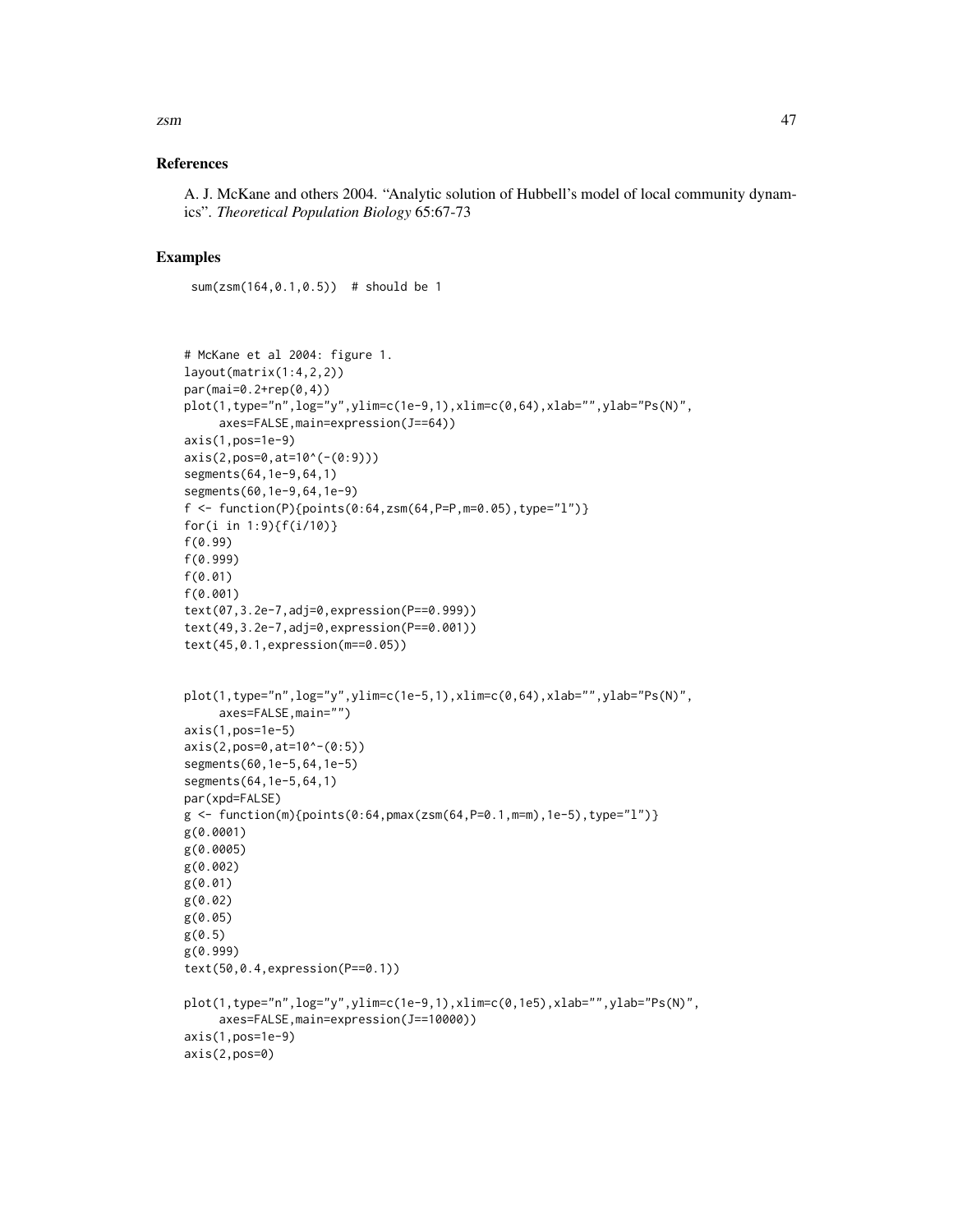```
segments(1e5,1e-9,1e5,0.1)
h <- function(P){points(0:1e5,pmax(zsm(1e5,P=P,m=0.05),1e-9),type="l")}
for(i in 1:9){h(i/10)}
h(0.01)
h(0.99)
text(75000,0.1,expression(m==0.5))
plot(1,type="n",log="y",ylim=c(1e-40,1),xlim=c(0,1e5),xlab="",ylab="Ps(N)",
     axes=FALSE,main="")
axis(1,pos=1e-40)
axis(2,pos=0,at=1/10^c(40,32,24,16,8,0))
segments(1e5,1e-40,1e5,1)
i <- function(m){points(0:1e5,pmax(zsm(1e5,P=0.1,m=m),1e-40),type="l")}
i(0.0001)
i(0.0002)
i(0.0005)
i(0.001)
i(0.002)
i(0.005)
i(0.01)
i(0.02)
i(0.5)
text(60000,1e-4,expression(P==0.1))
```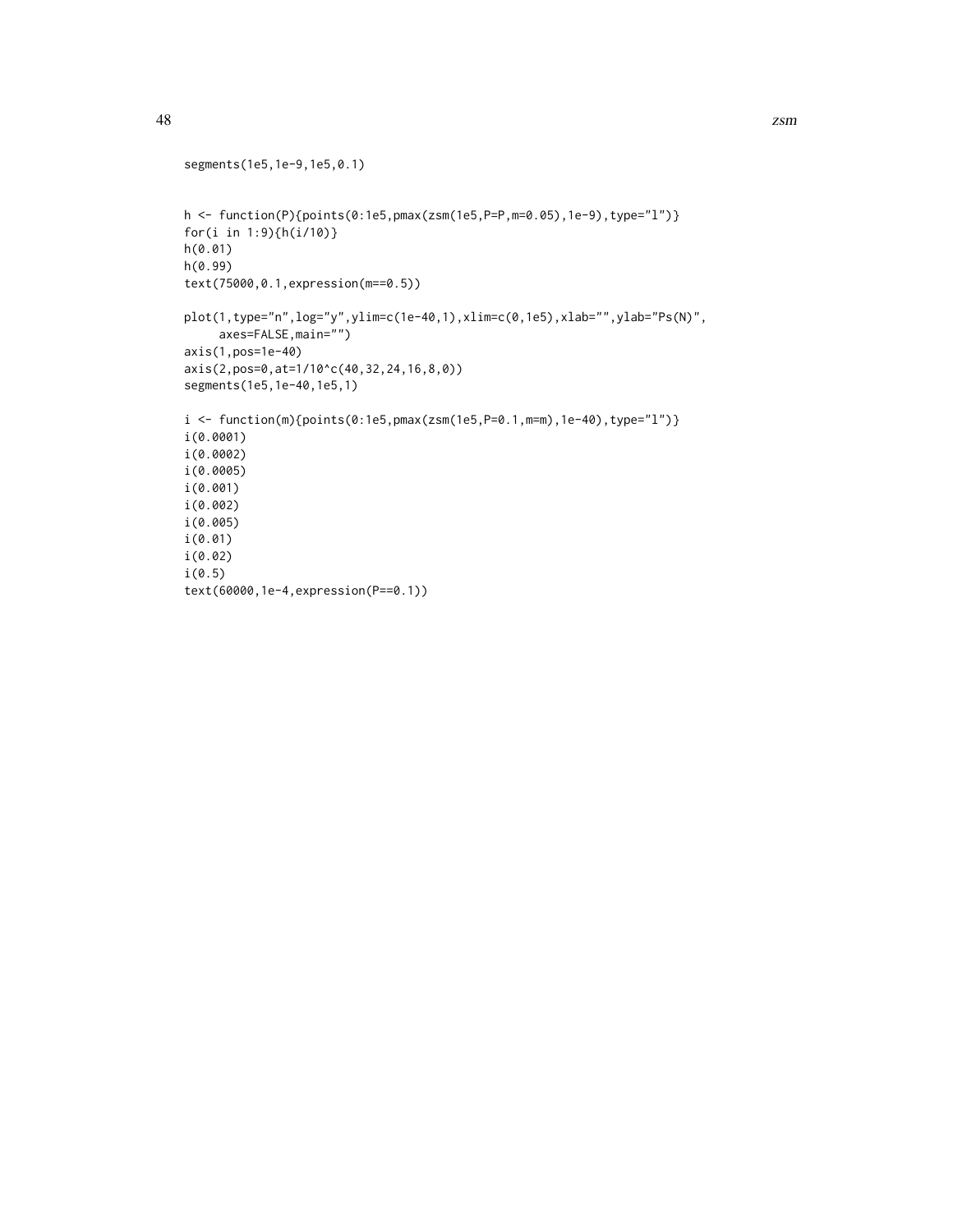# <span id="page-48-0"></span>Index

∗Topic datasets bci , [5](#page-4-0) butterflies , [6](#page-5-0) caruso , [6](#page-5-0) copepod , [9](#page-8-0) ghats , [17](#page-16-0) logS1 , [21](#page-20-0) sahfos , [34](#page-33-0) saunders , [34](#page-33-0) spitale , [38](#page-37-0) ∗Topic math +.count , [3](#page-2-0) alonso , [4](#page-3-0) census , [8](#page-7-0) count , [10](#page-9-0) display.untb , [11](#page-10-0) etienne , [12](#page-11-0) expected.abundance , [14](#page-13-0) extractor , [15](#page-14-0) fisher, [16](#page-15-0) isolate , [18](#page-17-0) logkda , [19](#page-18-0) no.of.ind , [22](#page-21-0) optimal.prob , [26](#page-25-0) phi , [27](#page-26-0) plot.count , [28](#page-27-0) preston , [29](#page-28-0) print.preston , [31](#page-30-0) print.summary.count, [32](#page-31-0) rand.neutral, [32](#page-31-0) simpson, [36](#page-35-0) species.count, [37](#page-36-0) summary.count, [39](#page-38-0) theta.prob , [40](#page-39-0) untb , [41](#page-40-0) untb-package , [2](#page-1-0) vallade , [43](#page-42-0) volkov , [45](#page-44-0) zsm , [46](#page-45-0)

∗Topic optimize optimal.params.gst , [23](#page-22-0) optimal.params.sloss, [25](#page-24-0) +.census *(*+.count *)* , [3](#page-2-0) +.count , [3](#page-2-0) alonso , [4](#page-3-0) as.census *(*census *)* , [8](#page-7-0) as.count *(*count *)* , [10](#page-9-0) BCI *(*bci *)* , [5](#page-4-0) bci , [5](#page-4-0) butterflies , [6](#page-5-0) butterfly *(*butterflies *)* , [6](#page-5-0) Caruso *(*caruso *)* , [6](#page-5-0) caruso, <mark>[6](#page-5-0)</mark> census , [8](#page-7-0) , *[11](#page-10-0)* copepod , [9](#page-8-0) count , *[8](#page-7-0)* , [10](#page-9-0) , *[14](#page-13-0)* display.untb , [11](#page-10-0) Etienne *(*etienne *)* , [12](#page-11-0) etienne , [12](#page-11-0) , *[20](#page-19-0) , [21](#page-20-0)* , *[27](#page-26-0)* expected.abundance , [14](#page-13-0) extant *(*no.of.ind *)* , [22](#page-21-0) extinct *(*no.of.ind *)* , [22](#page-21-0) extractor, [7](#page-6-0), [15](#page-14-0), [35](#page-34-0) fisher, [16](#page-15-0) fishers.alpha *(*fisher *)* , [16](#page-15-0) ghats , [17](#page-16-0) GST.k *(*optimal.params.gst *)* , [23](#page-22-0) I.k *(*optimal.params.gst *)* , [23](#page-22-0) is.census *(*census *)* , [8](#page-7-0) is.count *(*count *)* , [10](#page-9-0) isolate , [18](#page-17-0) logkda , *[13](#page-12-0)* , [19](#page-18-0)